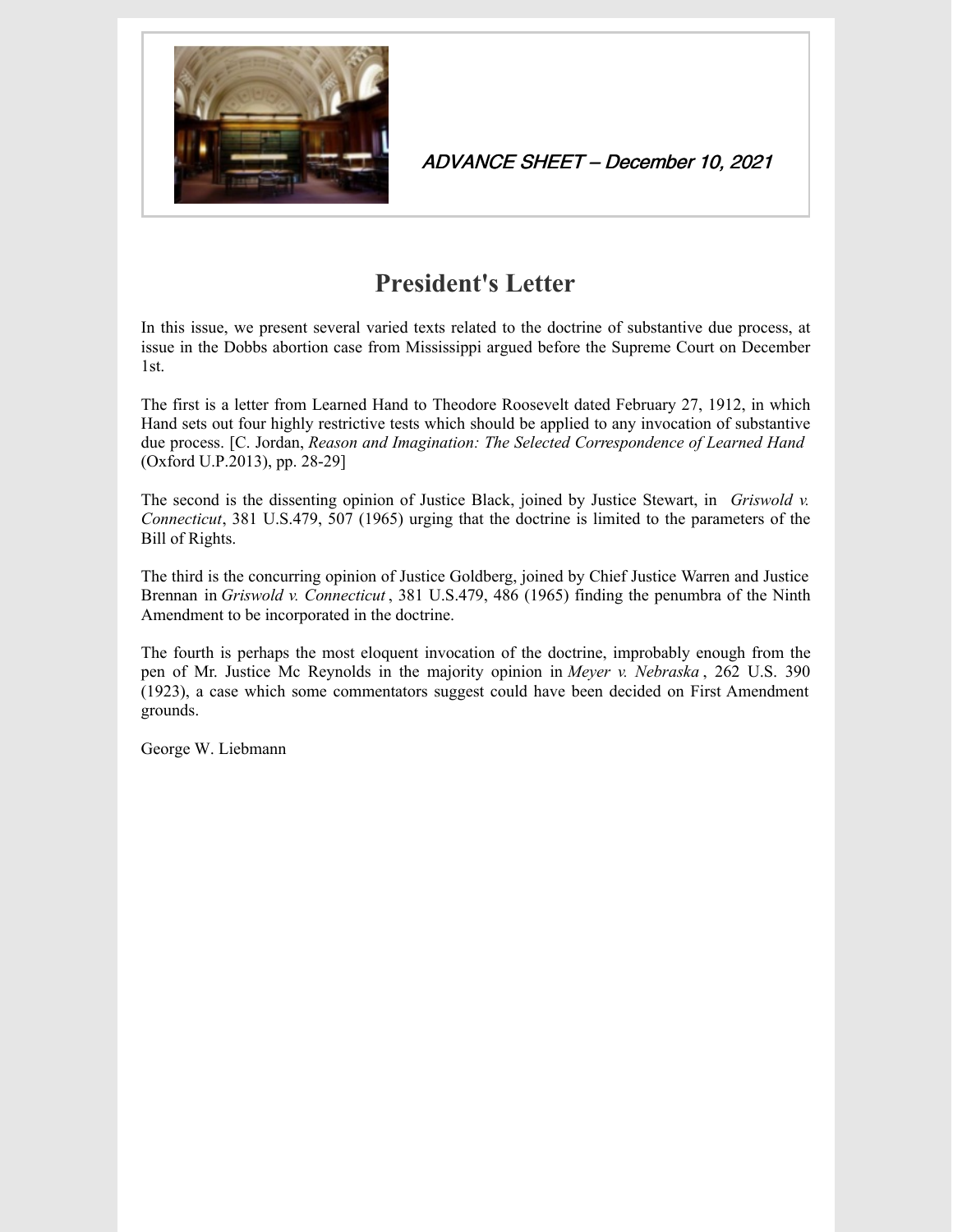

For more information, contact Atlantic Auctions today, at 410-803-4100 or AtlanticAuctionsInc@bscamerica.com

# **Special Places**

Wednesday marked the eightieth anniversary of the attack on Pearl Harbor, a date which has in fact lived in infamy. When one visits Pearl Harbor, at least the two occasions that I have been there, you encounter a reverence rarely seen outside of a place of worship. I have been to other places that you might think would inspire similar feelings only to find the atmosphere quite different. In Dealey Plaza, at the site of President Kennedy's assassination, it seemed everyone was more interested in taking pictures (mostly selfies) than contemplating the significance of where they were. Perhaps one of the most distasteful sights I have ever seen were two large Xs in the street, where the limousine carrying the President was located when he was shot. And yes, when traffic permitted people would jump onto one or the other of the Xs for a photo.

Most people, I hope you are amongst them, have a place in their lives they feel a specialness toward, a place they feel, at some level, a reverence for. As for me, surprise of surprises, it is the Bar Library. The Library is that wonderful combination of beauty and substance. There are times in fact when I wish its appearance was not so elegant.

This past Sunday the parish that I attend, St. Casimir in Canton had two very special visitors. The Pastor, Father Dennis, welcomed them to this most magnificent church making sure they knew that although beautiful, it was the parishioners that truly made it a special place.

I invite all of you to "my special place." If you are not familiar with all that goes toward making the Library what it is, I will be glad, depending upon how much time you have, to bring you up to speed. From its amazing history and people, to what it has to offer in the way of services and collections, collections that run the gamut from current to colonial, it is quite a place. Just do not let the way it looks fool you. Although I have never grown tired of looking at it, it is so much more.

Joe Bennett

# **Books – The Perfect Present**

As part of a literacy campaign, not sure whether it is still out there or not, we were all told, I suppose especially the young, that "Reading is Fundamental." We have found out that during a pandemic, it is not a bad way to spend time.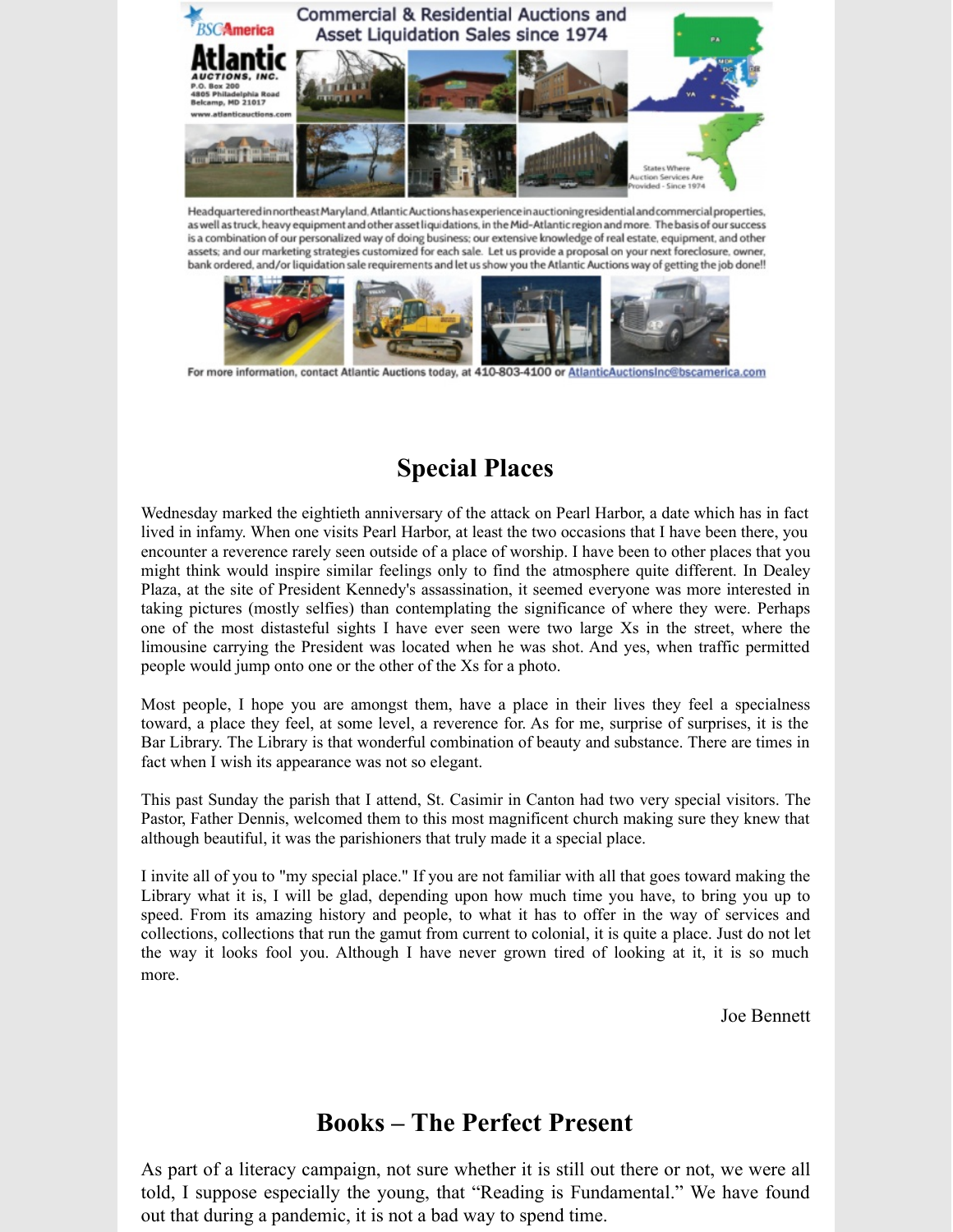Many of the speakers who have appeared as part of the Bar Library Lecture series have done so in promotion of a book they had recently published. The Library obtained numerous copies for sale at the lectures and retained those that were not sold so that those who could not attend might have the chance to purchase them at a later time. Thus was born the Bar Library bookstore. The following are available for purchase. For yourself, for someone who is interested in the law or history, stop by and visit our store. If you already know what you would like, just let us know and we will get it to you – including that favorite modern day favorite – curbside pick-up. Just call 410-727-0280 or e-mail us at [jwbennett@barlib.org.](https://webmail4.web.com/src/compose.php?send_to=jwbennett@barlib.org)

Abraham Lincoln & Treason In The Civil War (Hardcover) (Signed By Author) \$35.00 Abraham Lincoln & Treason In The Civil War (Softcover) (Signed By Author) \$20.00 American Constitutional History: A Brief Introduction \$30.00 Ancient Law \$75.00 Art Of Cross-Examination \$95.00 Baltimore & The Nineteenth Of April 1861 \$15.00 Baltimore Lives \$30.00 Blackstone's Commentaries On The Laws Of England \$500.00 Brady v. Maryland: A Fiftieth Anniversary Commemoration \$20.00 Daggers Drawn: 35 Years Of KAL Cartoons In The Economist \$35.00 The Death Penalty As Torture \$20.00 Emancipation – The Union Army . . . (Signed By Author) \$35.00 Ex Parte Merryman: Two Commemorations \$15.00 Failure To Flourish \$30.00 The Fall Of The House Of Speyer \$35.00 51 Imperfect Solutions \$20.00 The Ghosts Of Johns Hopkins (Signed By Author) \$20.00 Great American Law Reviews (3 Volume Set) \$300.00 Holding Fast To Dreams \$25.00 I'm Not Really Guilty \$25.00 Lincoln On Law, Leadership, And Life (Signed By Author) \$12.50 The Lost Indictment Of Robert E. Lee (Signed By Author) \$20.00 Louis D. Brandeis \$35.00 Louis D. Brandeis: American Prophet \$20.00 The Making Of Africa America \$25.00 Mencken: The Days Trilogy \$30.00 Mencken's Prejudices Debunked \$20.00 Military Law And Precedents \$75.00 Odessa: Architecture – Monuments \$35.00 The Order Of The Coif \$95.00 Our Little Monitor: The Greatest Invention Of The Civil War (Signed By Author) \$25.00 Prohibition In Maryland: A Collection Of Documents \$15.00 The Promise And The Dream \$30.00 Reason And Imagination: The Selected Correspondence of Learned Hand \$35.00 The Secret Life Of Lady Liberty \$20.00 The Spirit Of The Common Law And Other Writings \$150.00 Telemachus \$20.00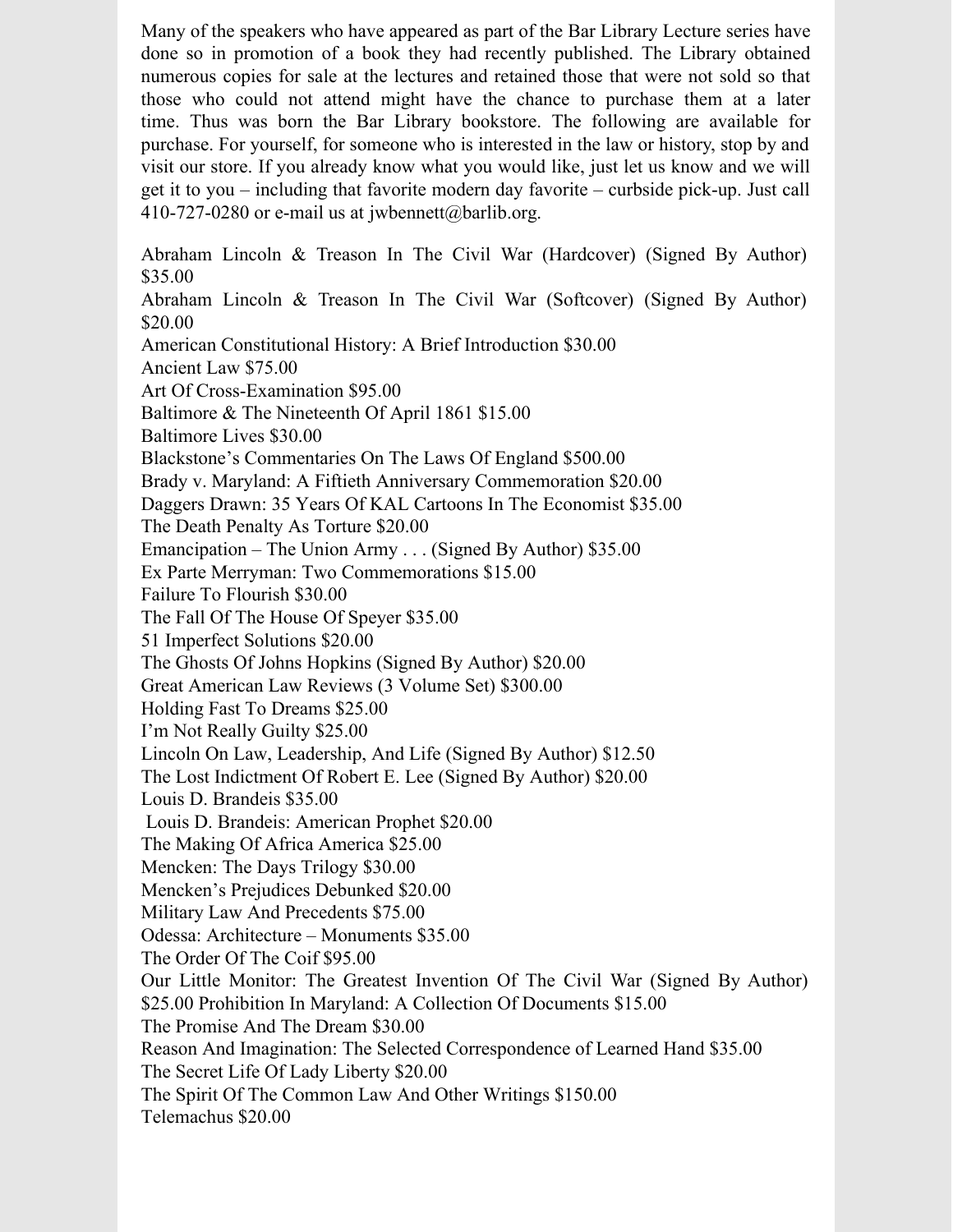

# SAPPERSTEIN & ASSOCIATES, LLC

Real Estate Appraisers • Consultants • Due Diligence and Valuation Specialists 301-654-0214 | appraisal@sapperstein.net | Established 1982

Gary L Sapperstein, MAI, SRPA, MRICS 7920 Norfolk Ave, Ste, 220, Bethesda, MD 20814

# **Serving all of Maryland, including Baltimore, Washington, D.C. and Northern Virginia**

## **Appraisal Services**

- For Lending Purposes
- Real estate portfolios
- · Gifting & estate tax planning and reporting purposes
- Corporate realty assets
- Fair annual rental studies
- Valuation of underlying assets for partnership purposes
- Litigation Support
- Date of Death Valuations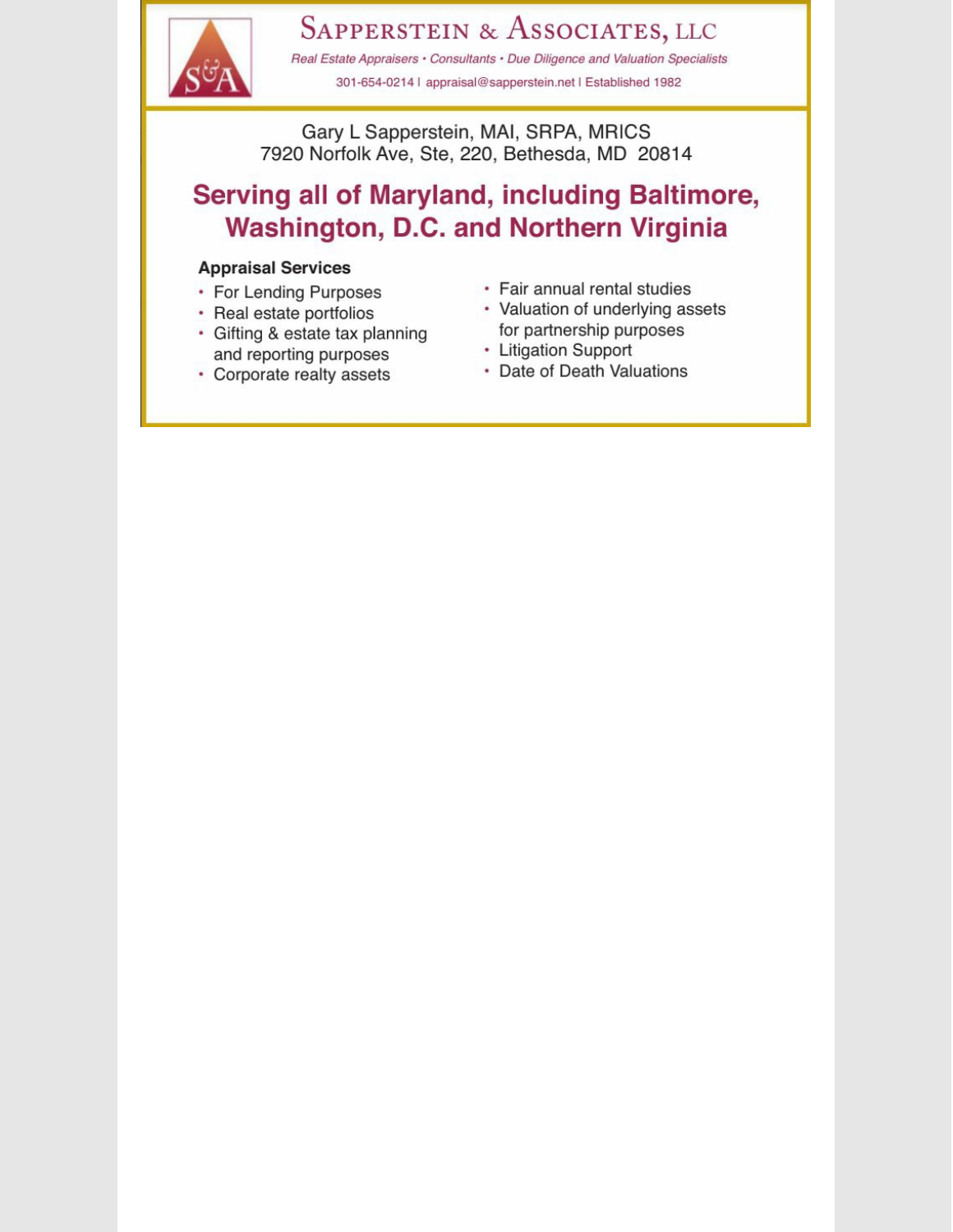# 1912-2

## To Theodore Roosevelt

February 27, 1912

University Club

#### Dear Colonel Roosevelt:

I have breakfasted and dined today with [George] Rublee,<sup>19</sup> and I am so pleased with his idea that I want to write you of how perfectly I think it answers the situation. I cannot help saying that the appeal to the people from judicial decisions has very seriously troubled me, not because it is "revolutionary," but because it seems to me to meet the evil in the wrong way. I can't see why Rublee's idea does not in much more thoroughgoing fashion than my suggestion go to the very heart of the difficulty.

All the veto power of the courts which can trouble what you want to do, and the rest of us who feel as you do, is bound up in the phrase "due process of law" which we all have in the Bill of Rights. It is by definition of that phrase that practically the whole damage has occurred. Having now an authoritative and unanimous declaration of the Supreme Court after the most amazingly latitudinarian canon,<sup>40</sup> what can be better than to suggest that it be written into the Bill of Rights as a definition. You would not want to take Holmes verbatim; there are other and shorter forms which have been constantly recurring. You may remember my sending you one opinion which was only a specimen. Besides, you need not commit yourself to any given phrase; it is enough that the interpretation should be finally fixed in the B. of R. itself, substantially embodying the best present doctrine of the Supreme Court. I confess if it came to actual reduction in the case of a given state, I

<sup>38.</sup> LH published two articles on the minimum wage in THE NEW REPUBLIC: The Hope of the Minimum Wage, November, 20, 1915, at 66, and The Legal Right to Starve, May, 2, 1923, at 254 (published anonymously).

<sup>39.</sup> George Rublee (1858-1957): New York attorney, Federal Trade Commission, 1915-1916; Special Counsel to the Treasure Department, 1917; American Delegate to the Allied Maritime Transport Council, London, 1918-1919.

<sup>40.</sup> I.e., in the vein of Holmes's opinion in Noble State Bank v. Haskell: "We must be cautious about pressing the broad words of the Fourteenth Amendment to a drily logical extreme. Many laws which it would be vain to ask the court to overthrow could be shown, easily enough, to transgress a scholastic interpretation of one or another of the great guaranties in the Bill of Rights. They more or less limit the liberty of the individual, or they diminish property to a certain extent. We have few scientifically certain criteria of legislation, and as it often is difficult to mark the line where what is called the police power of the states is limited by the Constitution of the United States, judges should be slow to read into the latter a nolumus mutare as against the lawmaking power." 219 U.S. 104, 110 (1911).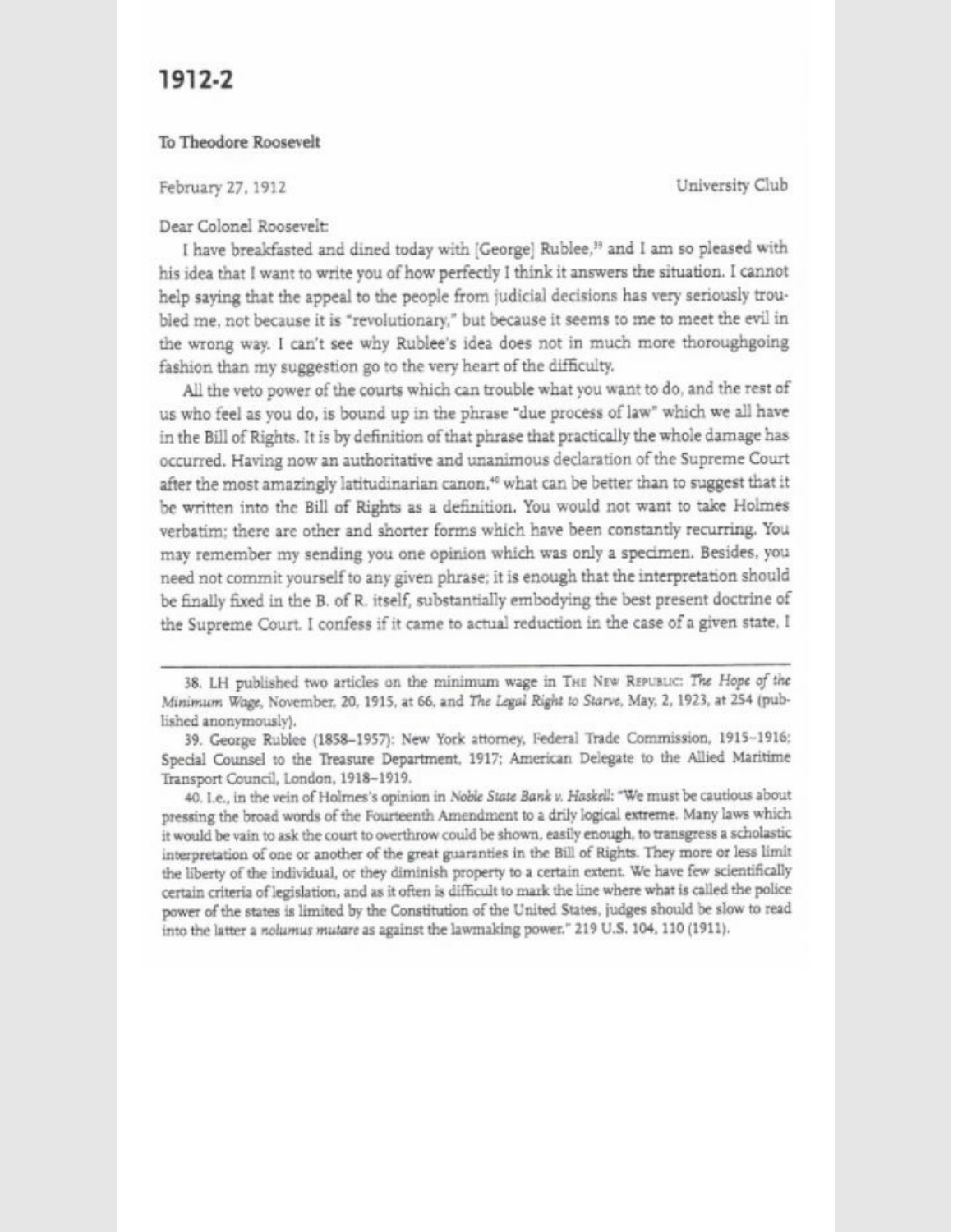should want it powerfully clear, but that's another matter. The genius of the idea is that it absolutely quiets the hardest-shelled Bourbon.<sup>41</sup> They always have banked on the Sup. Ct., and haven't yet waked up to the fact that that august body has been sadly treacherous of late, consistently, deliberately treacherous.

New York is, of course, a bad place to judge from, and we are apt to get a gloomy outlook, but still, with all allowance, I think that the present form of the recall of judicial decisions is much misunderstood and distrusted. I don't believe that would be your real purpose at all, if it could be once made clear, and I hope you will gradually be able to make Rublee's scheme emerge, and take the place of the other, that is, if you agree. I hope you liked Rublee. I have mentioned him to you but you never met him before, to know him. He has more sagacity and clearness of mind than almost any man I know. He could and would help a good deal in such matters[...]

The following suggestions occur to me as tentative definitions of "due process of law" or, what is the same thing, the "Police Power." None of them is taken verbatim from the reports, but they can be found in substance I think throughout them.

- 1. "an act of the legislature shall be deemed due process of law if it prescribe what can in any reasonable view be thought to serve the welfare or convenience of the people."
- 2. "an act of the legislature shall be deemed due process of law if it prescribe what it consonant with morality, or public policy, as understood by a majority of the people."
- 3. "an act of the legislature shall be deemed due process of law unless it certainly appear to have no possible relation to any public policy."
- 4. "an act of the legislature shall be deemed due process of law whenever it does not clearly prescribe what is beyond the scope of any reasonable view of the welfare or convenience of the people."

I rather prefer no. 4 or no. 2. L. Hand

ms with signature, Theodore Roosevelt Papers, Manuscript Division, LC, Reel 131

41. I.e., arch-conservative.

#### **Estelle T. GRISWOLD et al. Appellants,**

**v.**

# **STATE OF CONNECTICUT.**

**No. 496.**

**Argued March 29, 1965.**

**Decided June 7, 1965.**

### **Mr. Justice BLACK, with whom Mr. Justice STEWART joins, dissenting.**

I agree with my Brother STEWART'S dissenting opinion. And like him I do not to any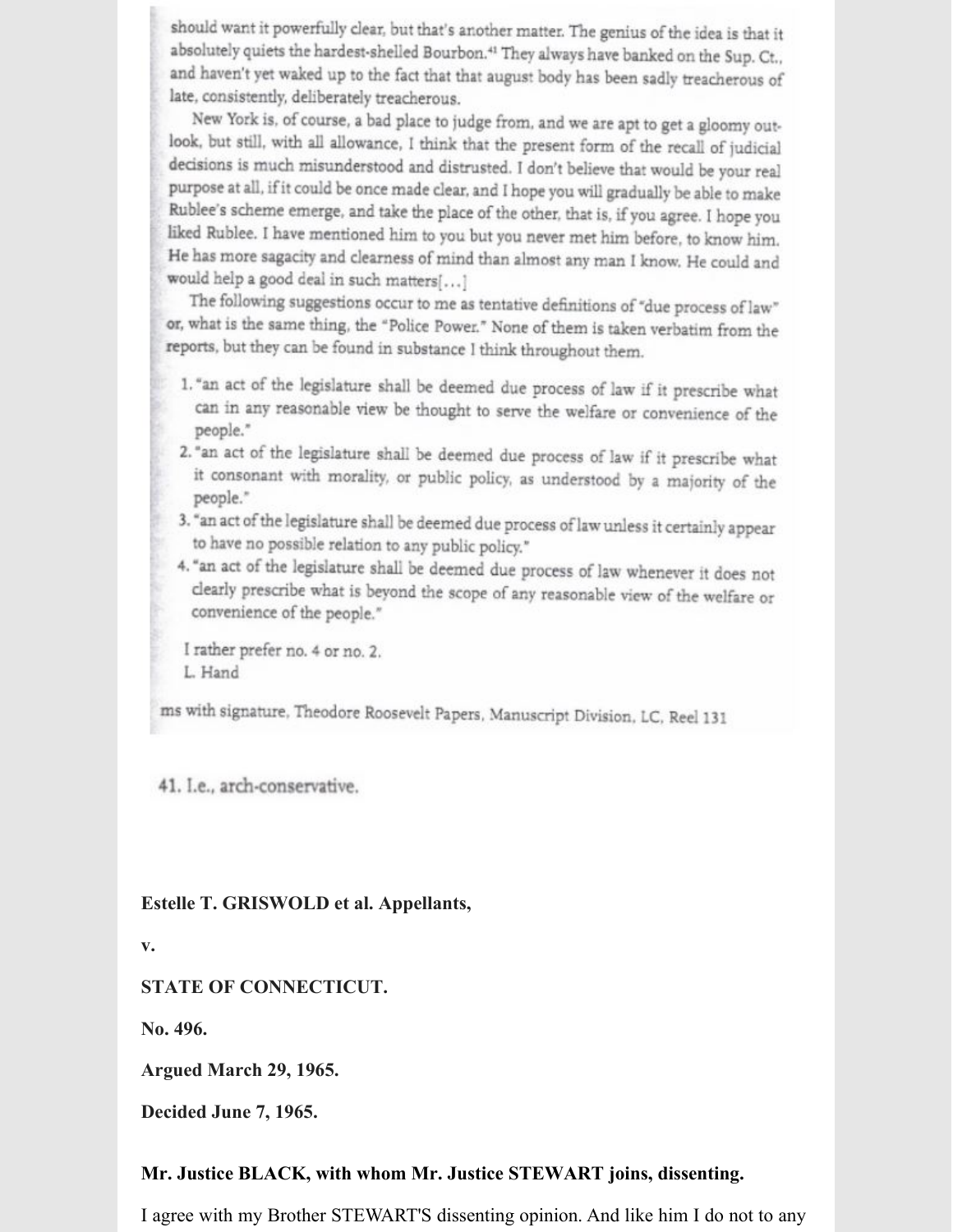extent whatever base my view that this Connecticut law is constitutional on a belief that the law is wise or that its policy is a good one. In order that there may be no room at all to doubt why I vote as I do, I feel constrained to add that the law is every bit as offensive to me as it is my Brethren of the majority and my Brothers HARLAN, WHITE and GOLDBERG who, reciting reasons why it is offensive to them, hold it unconstitutional. There is no single one of the graphic and eloquent strictures and criticisms fired at the policy of this Connecticut law either by the Court's opinion or by those of my concurring Brethren to which I cannot subscribe—except their conclusion that the evil qualities they see in the law make it unconstitutional.

Had the doctor defendant here, or even the nondoctor defendant, been convicted for doing nothing more than expressing opinions to persons coming to the clinic that certain contraceptive devices, medicines or practices would do them good and would be desirable, or for telling people how devices could be used, I can think of no reasons at this time why their expressions of views would not be protected by the First and Fourteenth [Amendments,](https://1.next.westlaw.com/Link/Document/FullText?findType=Y&serNum=1964124815&pubNum=708&originatingDoc=Id4c70e349c1d11d991d0cc6b54f12d4d&refType=RP&originationContext=document&transitionType=DocumentItem&ppcid=ab4473be1fc04f8a8f4519c725ecda91&contextData=(sc.UserEnteredCitation)) which guarantee freedom of speech. Cf. Brotherhood of Railroad Trainmen v. Virginia ex rel. Virginia State Bar, 377 U.S. 1, 84 S.Ct. 1113, 12 L.Ed.2d 89; [NAACP](https://1.next.westlaw.com/Link/Document/FullText?findType=Y&serNum=1963125272&pubNum=708&originatingDoc=Id4c70e349c1d11d991d0cc6b54f12d4d&refType=RP&originationContext=document&transitionType=DocumentItem&ppcid=ab4473be1fc04f8a8f4519c725ecda91&contextData=(sc.UserEnteredCitation)) v. Button, 371 U.S. 415, 83 S.Ct. 328, 9 L.Ed.2d 405. But speech is one thing; conduct and physical activities are quite another. See, e.g., Cox v. State of Louisiana, 379 U.S. 536, [554—555,](https://1.next.westlaw.com/Link/Document/FullText?findType=Y&serNum=1965125007&pubNum=708&originatingDoc=Id4c70e349c1d11d991d0cc6b54f12d4d&refType=RP&fi=co_pp_sp_708_480&originationContext=document&transitionType=DocumentItem&ppcid=ab4473be1fc04f8a8f4519c725ecda91&contextData=(sc.UserEnteredCitation)#co_pp_sp_708_480) 85 S.Ct. 453, 464, 13 [L.Ed.2d](https://1.next.westlaw.com/Link/Document/FullText?findType=Y&serNum=1965125006&pubNum=708&originatingDoc=Id4c70e349c1d11d991d0cc6b54f12d4d&refType=RP&fi=co_pp_sp_708_464&originationContext=document&transitionType=DocumentItem&ppcid=ab4473be1fc04f8a8f4519c725ecda91&contextData=(sc.UserEnteredCitation)#co_pp_sp_708_464) 471; Cox v. State of Louisiana, 379 U.S. 559, 563—564, 85 S.Ct. 476, 480, 13 L.Ed.2d 487; id., [575—584](https://1.next.westlaw.com/Link/Document/FullText?findType=Y&serNum=1965125007&originatingDoc=Id4c70e349c1d11d991d0cc6b54f12d4d&refType=RP&originationContext=document&transitionType=DocumentItem&ppcid=ab4473be1fc04f8a8f4519c725ecda91&contextData=(sc.UserEnteredCitation)) [\(concurring](https://1.next.westlaw.com/Link/Document/FullText?findType=Y&serNum=1949117033&pubNum=708&originatingDoc=Id4c70e349c1d11d991d0cc6b54f12d4d&refType=RP&originationContext=document&transitionType=DocumentItem&ppcid=ab4473be1fc04f8a8f4519c725ecda91&contextData=(sc.UserEnteredCitation)) opinion); Giboney v. Empire Storage & Ice Co., 336 U.S. 490, 69 S.Ct. 684, 93 L.Ed. 834; cf. Reynolds v. United States, 98 U.S. 145, 163—164, 25 L.Ed. 244. The two defendants here were active participants in an [organization](https://1.next.westlaw.com/Link/Document/FullText?findType=Y&serNum=1878199070&pubNum=780&originatingDoc=Id4c70e349c1d11d991d0cc6b54f12d4d&refType=RP&fi=co_pp_sp_780_163&originationContext=document&transitionType=DocumentItem&ppcid=ab4473be1fc04f8a8f4519c725ecda91&contextData=(sc.UserEnteredCitation)#co_pp_sp_780_163) which gave physical examinations to women, advised them what kind of contraceptive devices or medicines would most likely be satisfactory for them, and then supplied the devices themselves, all for a graduated scale of fees, based on the family income. Thus these defendants admittedly engaged with others in a planned course of conduct to help people violate the Connecticut law. Merely because some speech was used in carrying on the conduct—just as in ordinary life some speech accompanies most kinds of conduct—we are not in my view justified in holding that the First Amendment forbids the State to punish their conduct. Strongly as I desire to protect all First Amendment freedoms, I am unable to stretch the Amendment so as to afford protection to the conduct of these defendants in violating the Connecticut law. What would be the constitutional fate of the law if hereafter applied to punish nothing but speech is, as I have said, quite another matter.

The Court talks about a constitutional 'right of privacy' as though there is some constitutional provision or provisions forbidding any law ever to be passed which might abridge the 'privacy' of individuals. But there is not. There are, of course, guarantees in certain specific constitutional provisions which are designed in part to protect privacy at certain times and places with respect to certain activities. Such, for example, is the Fourth Amendment's guarantee against 'unreasonable searches and seizures.' But I think it belittles that Amendment to talk about it as though it protects nothing but 'privacy.' To treat it that way is to give it a niggardly interpretation, not the kind of liberal reading I think any Bill of Rights provision should be given. The average man would very likely not have his feelings soothed any more by having his property seized openly than by having it seized privately and by stealth. He simply wants his property left alone. And a person can be just as much, if not more, irritated, annoyed and injured by an unceremonious public arrest by a policeman as he is by a seizure in the privacy of his office or home.

One of the most effective ways of diluting or expanding a constitutionally guaranteed right is to substitute for the crucial word or words of a constitutional guarantee another word or words, more or less flexible and more or less restricted in meaning. This fact is well illustrated by the use of the term 'right of privacy' as a comprehensive substitute for the Fourth Amendment's guarantee against 'unreasonable searches and seizures.'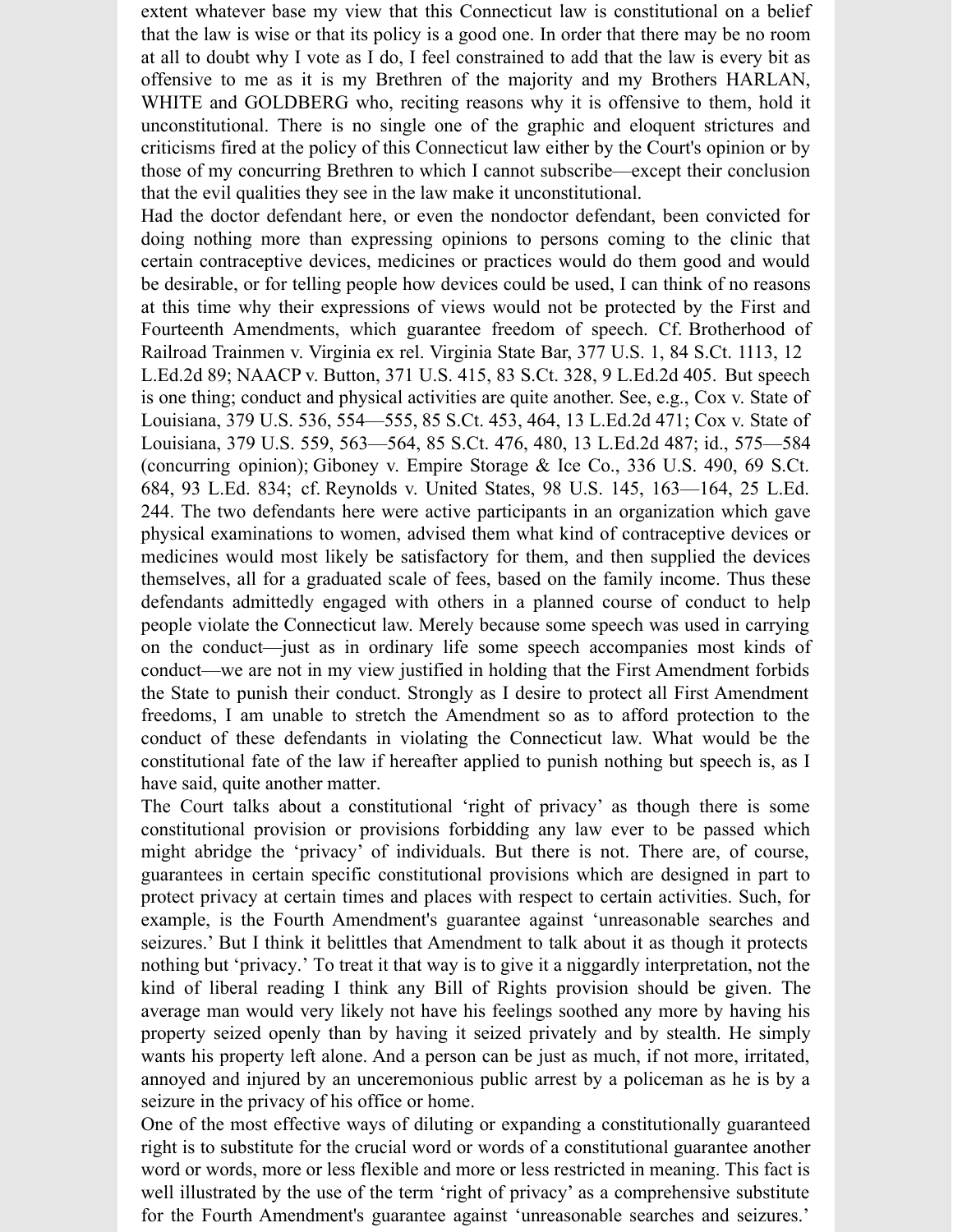'Privacy' is a broad, abstract and ambiguous concept which can easily be shrunken in meaning but which can also, on the other hand, easily be interpreted as a constitutional ban against many things other than searches and seizures. I have expressed the view many times that First Amendment freedoms, for example, have suffered from a failure of the courts to stick to the simple language of the First Amendment in construing it, instead of invoking multitudes of words substituted for those the Framers used. See, e.g., New York Times Co. v. Sullivan, 376 U.S. 254, 293, 84 S.Ct. 710, 733, 11 L.Ed.2d 686 [\(concurring](https://1.next.westlaw.com/Link/Document/FullText?findType=Y&serNum=1965100957&pubNum=708&originatingDoc=Id4c70e349c1d11d991d0cc6b54f12d4d&refType=RP&fi=co_pp_sp_708_588&originationContext=document&transitionType=DocumentItem&ppcid=ab4473be1fc04f8a8f4519c725ecda91&contextData=(sc.UserEnteredCitation)#co_pp_sp_708_588) opinion); cases collected in City of El Paso v. Simmons, 379 U.S. 497, 517, n. 1, 85 S.Ct. 577, 588, 13 L.Ed.2d 446 (dissenting opinion); Black, The Bill of Rights, 35 N.Y.U.L.Rev. 865. For these reasons I get nowhere in this case by talk about a constitutional 'right or privacy' as an emanation from one or more constitutional provisions.[1](https://1.next.westlaw.com/Document/Id4c70e349c1d11d991d0cc6b54f12d4d/View/FullText.html?transitionType=UniqueDocItem&contextData=(sc.Default)&userEnteredCitation=381+us+479#co_footnote_B01211965125098) I like my privacy as well as the next one, but I am nevertheless compelled to admit that government has a right to invade it unless prohibited by some specific constitutional provision. For these reasons I cannot agree with the Court's judgment and the reasons it gives for holding this Connecticut law unconstitutional.

This brings me to the arguments made by my Brothers HARLAN, WHITE and GOLDBERG for invalidating the Connecticut law. Brothers HARLAN[2](https://1.next.westlaw.com/Document/Id4c70e349c1d11d991d0cc6b54f12d4d/View/FullText.html?transitionType=UniqueDocItem&contextData=(sc.Default)&userEnteredCitation=381+us+479#co_footnote_B01321965125098) and WHITE would invalidate it by reliance on the Due Process Clause of the Fourteenth Amendment, but Brother GOLDBERG, while agreeing with Brother HARLAN, relies also on the Ninth Amendment. I have no doubt that the Connecticut law could be applied in such a way as to abridge freedom of speech and press and therefore violate the First and Fourteenth Amendments. My disagreement with the Court's opinion holding that there is such a violation here is a narrow one, relating to the application of the First Amendment to the facts and circumstances of this particular case. But my disagreement with Brothers HARLAN, WHITE and GOLDBERG is more basic. I think that if properly construed neither the Due Process Clause nor the Ninth Amendment, nor both together, could under any circumstances be a proper basis for invalidating the Connecticut law. I discuss the due process and Ninth Amendment arguments together because on analysis they turn out to be the same thing—merely using different words to claim for this Court and the federal judiciary power to invalidate any legislative act which the judges find irrational, unreasonable or offensive.

The due process argument which my Brothers HARLAN and WHITE adopt here is based, as their opinions indicate, on the premise that this Court is vested with power to invalidate all state laws that it consider to be arbitrary, capricious, unreasonable, or oppressive, or this Court's belief that a particular state law under scrutiny has no 'rational or justifying' purpose, or is offensive to a 'sense of fairness and justice.'[3](https://1.next.westlaw.com/Document/Id4c70e349c1d11d991d0cc6b54f12d4d/View/FullText.html?transitionType=UniqueDocItem&contextData=(sc.Default)&userEnteredCitation=381+us+479#co_footnote_B01431965125098) If these formulas based on 'natural justice,' or others which mean the same thing,[4](https://1.next.westlaw.com/Document/Id4c70e349c1d11d991d0cc6b54f12d4d/View/FullText.html?transitionType=UniqueDocItem&contextData=(sc.Default)&userEnteredCitation=381+us+479#co_footnote_B01541965125098) are to prevail, they require judges to determine what is or is not constitutional on the basis of their own appraisal of what laws are unwise or unnecessary. The power to make such decisions is of course that of a legislative body. Surely it has to be admitted that no provision of the Constitution specifically gives such blanket power to courts to exercise such a supervisory veto over the wisdom and value of legislative policies and to hold unconstitutional those laws which they believe unwise or dangerous. I readily admit that no legislative body, state or national, should pass laws that can justly be given any \*513 of the invidious labels invoked as constitutional excuses to strike down state laws. But perhaps it is not too much to say that no legislative body ever does pass laws without believing that they will accomplish a sane, rational, wise and justifiable purpose. While I completely subscribe to the holding of Marbury v. Madison, 1 Cranch 137, 2 L.Ed. 60, and subsequent cases, that our Court has [constitutional](https://1.next.westlaw.com/Link/Document/FullText?findType=Y&serNum=1801123932&pubNum=780&originatingDoc=Id4c70e349c1d11d991d0cc6b54f12d4d&refType=RP&originationContext=document&transitionType=DocumentItem&ppcid=ab4473be1fc04f8a8f4519c725ecda91&contextData=(sc.UserEnteredCitation)) power to strike down statutes, state or federal, that violate commands of the Federal Constitution, I do not believe that we are granted power by the Due Process Clause or any other constitutional provision or provisions to measure constitutionality by our belief that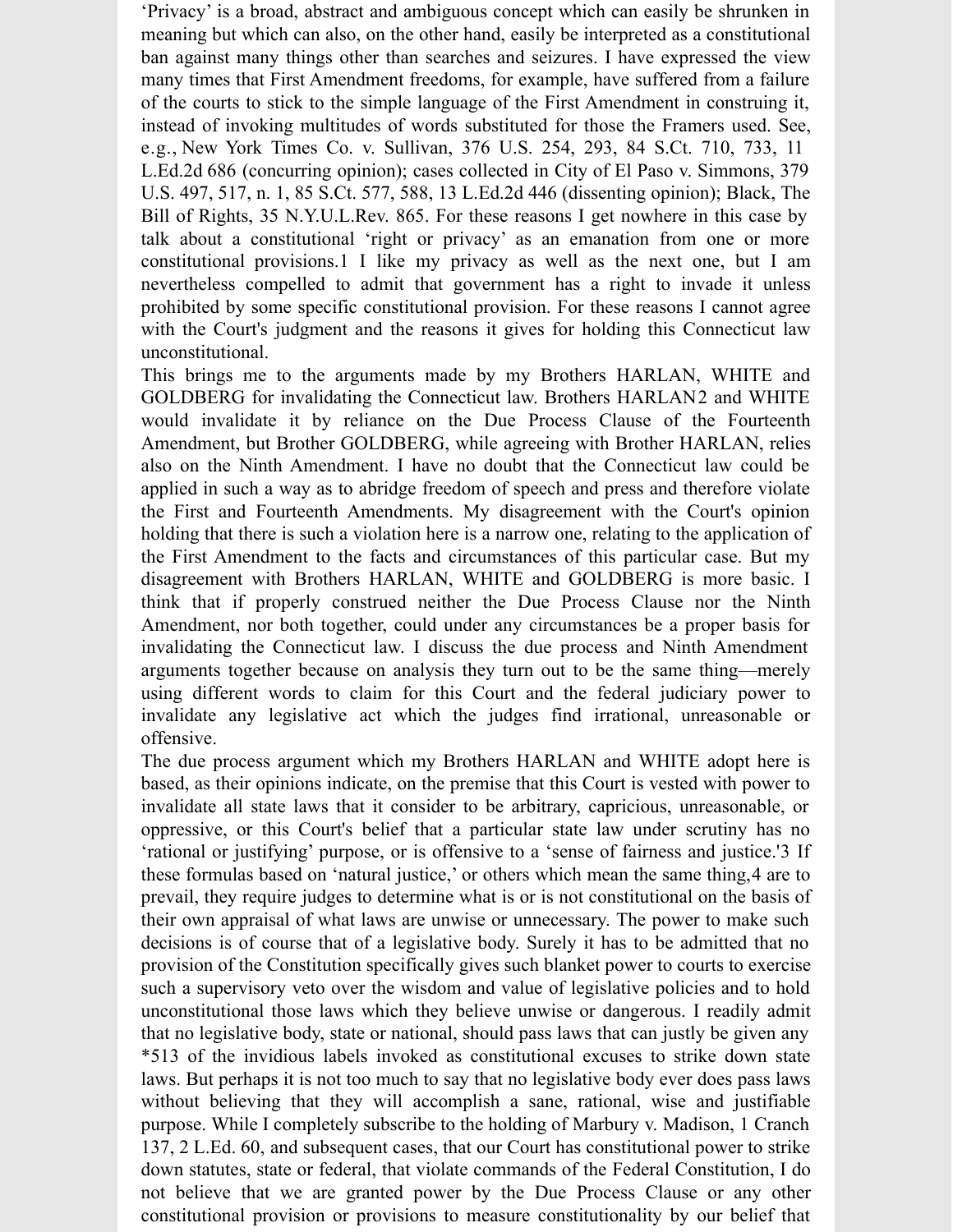legislation is arbitrary, capricious or unreasonable, or accomplishes no justifiable purpose, or is offensive to our own notions of 'civilized standards of conduct.['5](https://1.next.westlaw.com/Document/Id4c70e349c1d11d991d0cc6b54f12d4d/View/FullText.html?transitionType=UniqueDocItem&contextData=(sc.Default)&userEnteredCitation=381+us+479#co_footnote_B01651965125098) Such an appraisal of the wisdom of legislation is an attribute of the power to make laws, not of the power to interpret them. The use by federal courts of such a formula or doctrine or whatnot to veto federal or state laws simply takes away from Congress and States the power to make laws based on their own judgment of fairness and wisdom and transfers that power to this Court for ultimate determination—a power which was specifically denied to federal courts by the convention that framed the Constitution[.6](https://1.next.westlaw.com/Document/Id4c70e349c1d11d991d0cc6b54f12d4d/View/FullText.html?transitionType=UniqueDocItem&contextData=(sc.Default)&userEnteredCitation=381+us+479#co_footnote_B01761965125098) Of the cases on which my Brothers WHITE and GOLDBERG rely so heavily, undoubtedly the reasoning of two of them supports their result here—as would that of a number of others which they do not bother to name, e.g., Lochner v. State of New York, 198 U.S. 45, 25 S.Ct. 539, 49 L.Ed. 937; [Coppage](https://1.next.westlaw.com/Link/Document/FullText?findType=Y&serNum=1905100369&pubNum=708&originatingDoc=Id4c70e349c1d11d991d0cc6b54f12d4d&refType=RP&originationContext=document&transitionType=DocumentItem&ppcid=ab4473be1fc04f8a8f4519c725ecda91&contextData=(sc.UserEnteredCitation)) v. State of Kansas, 236 U.S. 1, 35 S.Ct. 240, 59 L.Ed. 441; Jay Burns Baking Co. v. Bryan, 264 U.S. 504, 44 S.Ct. 412, 68 L.Ed. 813, and Adkins v. [Children's](https://1.next.westlaw.com/Link/Document/FullText?findType=Y&serNum=1924122811&pubNum=708&originatingDoc=Id4c70e349c1d11d991d0cc6b54f12d4d&refType=RP&originationContext=document&transitionType=DocumentItem&ppcid=ab4473be1fc04f8a8f4519c725ecda91&contextData=(sc.UserEnteredCitation)) Hospital, 261 U.S. 525, 43 S.Ct. 394, 67 L.Ed. 785. The two they do cite and quote from, Meyer v. State of [Nebraska,](https://1.next.westlaw.com/Link/Document/FullText?findType=Y&serNum=1923120440&pubNum=708&originatingDoc=Id4c70e349c1d11d991d0cc6b54f12d4d&refType=RP&originationContext=document&transitionType=DocumentItem&ppcid=ab4473be1fc04f8a8f4519c725ecda91&contextData=(sc.UserEnteredCitation)) 262 U.S. 390, 43 S.Ct. 625, 67 L.Ed. 1042, and Pierce v. Society of Sisters, 268 U.S. 510, 45 S.Ct. 571, 69 L.Ed. 1070, were both decided in opinions by Mr. Justice [McReynolds](https://1.next.westlaw.com/Link/Document/FullText?findType=Y&serNum=1925122126&pubNum=708&originatingDoc=Id4c70e349c1d11d991d0cc6b54f12d4d&refType=RP&originationContext=document&transitionType=DocumentItem&ppcid=ab4473be1fc04f8a8f4519c725ecda91&contextData=(sc.UserEnteredCitation)) which elaborated the same natural law due process philosophy found in Lochner v. New York, supra, one of the cases on which he relied in Meyer, along with such other [long-discredited](https://1.next.westlaw.com/Link/Document/FullText?findType=Y&serNum=1917100382&pubNum=708&originatingDoc=Id4c70e349c1d11d991d0cc6b54f12d4d&refType=RP&originationContext=document&transitionType=DocumentItem&ppcid=ab4473be1fc04f8a8f4519c725ecda91&contextData=(sc.UserEnteredCitation)) decisions as, e.g., Adams v. Tanner, 244 U.S. 590, 37 S.Ct. 662, 61 L.Ed. 1336, and Adkins v. Children's Hospital, supra. Meyer held unconstitutional, as an 'arbitrary' and unreasonable interference with the right of a teacher to carry on his occupation and of parents to hire him, a state law forbidding the teaching of modern foreign languages to young children in the schools.[7](https://1.next.westlaw.com/Document/Id4c70e349c1d11d991d0cc6b54f12d4d/View/FullText.html?transitionType=UniqueDocItem&contextData=(sc.Default)&userEnteredCitation=381+us+479#co_footnote_B01871965125098) And in Pierce, relying principally on Meyer, Mr. Justice McReynolds said that a state law requiring that all children attend public schools interfered unconstitutionally with the property rights of private school corporations because it was an 'arbitrary, unreasonable, and unlawful [interference'](https://1.next.westlaw.com/Link/Document/FullText?findType=Y&serNum=1925122126&pubNum=708&originatingDoc=Id4c70e349c1d11d991d0cc6b54f12d4d&refType=RP&fi=co_pp_sp_708_574&originationContext=document&transitionType=DocumentItem&ppcid=ab4473be1fc04f8a8f4519c725ecda91&contextData=(sc.UserEnteredCitation)#co_pp_sp_708_574) which threatened 'destruction of their business and property.' 268 U.S., at 536, 45 S.Ct. at 574. Without expressing an opinion as to whether either of those cases reached a correct result in light of our later decisions applying the First Amendment to the States through the Fourteenth[,8](https://1.next.westlaw.com/Document/Id4c70e349c1d11d991d0cc6b54f12d4d/View/FullText.html?transitionType=UniqueDocItem&contextData=(sc.Default)&userEnteredCitation=381+us+479#co_footnote_B01981965125098) I merely point out that the reasoning stated in Meyer and Pierce was the same natural law due process philosophy which many later opinions repudiated, and which I cannot accept. Brothers WHITE and GOLDBERG also cite other cases, such as NAACP v. Button, 371 U.S. 415, 83 S.Ct. 328, 9 L.Ed.2d 405; Shelton v. Tucker, 364 U.S. 479, 81 S.Ct. 247, 5 [L.Ed.2d](https://1.next.westlaw.com/Link/Document/FullText?findType=Y&serNum=1960122601&pubNum=2776&originatingDoc=Id4c70e349c1d11d991d0cc6b54f12d4d&refType=RP&originationContext=document&transitionType=DocumentItem&ppcid=ab4473be1fc04f8a8f4519c725ecda91&contextData=(sc.UserEnteredCitation)) 231, and [Schneider](https://1.next.westlaw.com/Link/Document/FullText?findType=Y&serNum=1939126946&pubNum=708&originatingDoc=Id4c70e349c1d11d991d0cc6b54f12d4d&refType=RP&originationContext=document&transitionType=DocumentItem&ppcid=ab4473be1fc04f8a8f4519c725ecda91&contextData=(sc.UserEnteredCitation)) v. State of New Jersey, 308 U.S. 147, 60 S.Ct. 146, which held that States in regulating conduct could not, consistently with the First Amendment as applied to them by the Fourteenth, pass unnecessarily broad laws which might indirectly infringe on First Amendment freedoms[.9](https://1.next.westlaw.com/Document/Id4c70e349c1d11d991d0cc6b54f12d4d/View/FullText.html?transitionType=UniqueDocItem&contextData=(sc.Default)&userEnteredCitation=381+us+479#co_footnote_B02091965125098) See [Brotherhood](https://1.next.westlaw.com/Link/Document/FullText?findType=Y&serNum=1964124815&pubNum=708&originatingDoc=Id4c70e349c1d11d991d0cc6b54f12d4d&refType=RP&fi=co_pp_sp_708_1117&originationContext=document&transitionType=DocumentItem&ppcid=ab4473be1fc04f8a8f4519c725ecda91&contextData=(sc.UserEnteredCitation)#co_pp_sp_708_1117) of Railroad Trainmen v. Virginia ex rel. Virginia State Bar, 377 U.S. 1, 7—8, 84 S.Ct. 1113, 1117, 12 L.Ed.2d 89. [10](https://1.next.westlaw.com/Document/Id4c70e349c1d11d991d0cc6b54f12d4d/View/FullText.html?transitionType=UniqueDocItem&contextData=(sc.Default)&userEnteredCitation=381+us+479#co_footnote_B021101965125098) Brothers WHITE and GOLDBERG now apparently would start from this requirement that laws be narrowly drafted so as not to curtail free speech and assembly, and extend it limitlessly to require States to justify and law restricting 'liberty' as my Brethren define 'liberty.' This would mean at the very least, I suppose, that every state cri minal statute —since it must inevitably curtail 'liberty' to some extent—would be suspect, and would have to be justified to this Court[.11](https://1.next.westlaw.com/Document/Id4c70e349c1d11d991d0cc6b54f12d4d/View/FullText.html?transitionType=UniqueDocItem&contextData=(sc.Default)&userEnteredCitation=381+us+479#co_footnote_B022111965125098)

My Brother GOLDBERG has adopted the recent discover[y12](https://1.next.westlaw.com/Document/Id4c70e349c1d11d991d0cc6b54f12d4d/View/FullText.html?transitionType=UniqueDocItem&contextData=(sc.Default)&userEnteredCitation=381+us+479#co_footnote_B023121965125098) that the Ninth Amendment as well as the Due Process Clause can be used by this Court as authority to strike down all state legislation which this Court thinks violates 'fundamental principles of liberty and justice,' or is contrary to the 'traditions and (collective) conscience of our people.' He also states, without proof satisfactory to me, that in making decisions on this basis judges will not consider 'their personal and private notions.' One may ask how they can avoid considering them. Our Court certainly has no machinery with which to take a Gallup Poll[.13](https://1.next.westlaw.com/Document/Id4c70e349c1d11d991d0cc6b54f12d4d/View/FullText.html?transitionType=UniqueDocItem&contextData=(sc.Default)&userEnteredCitation=381+us+479#co_footnote_B024131965125098) And the scientific miracles of this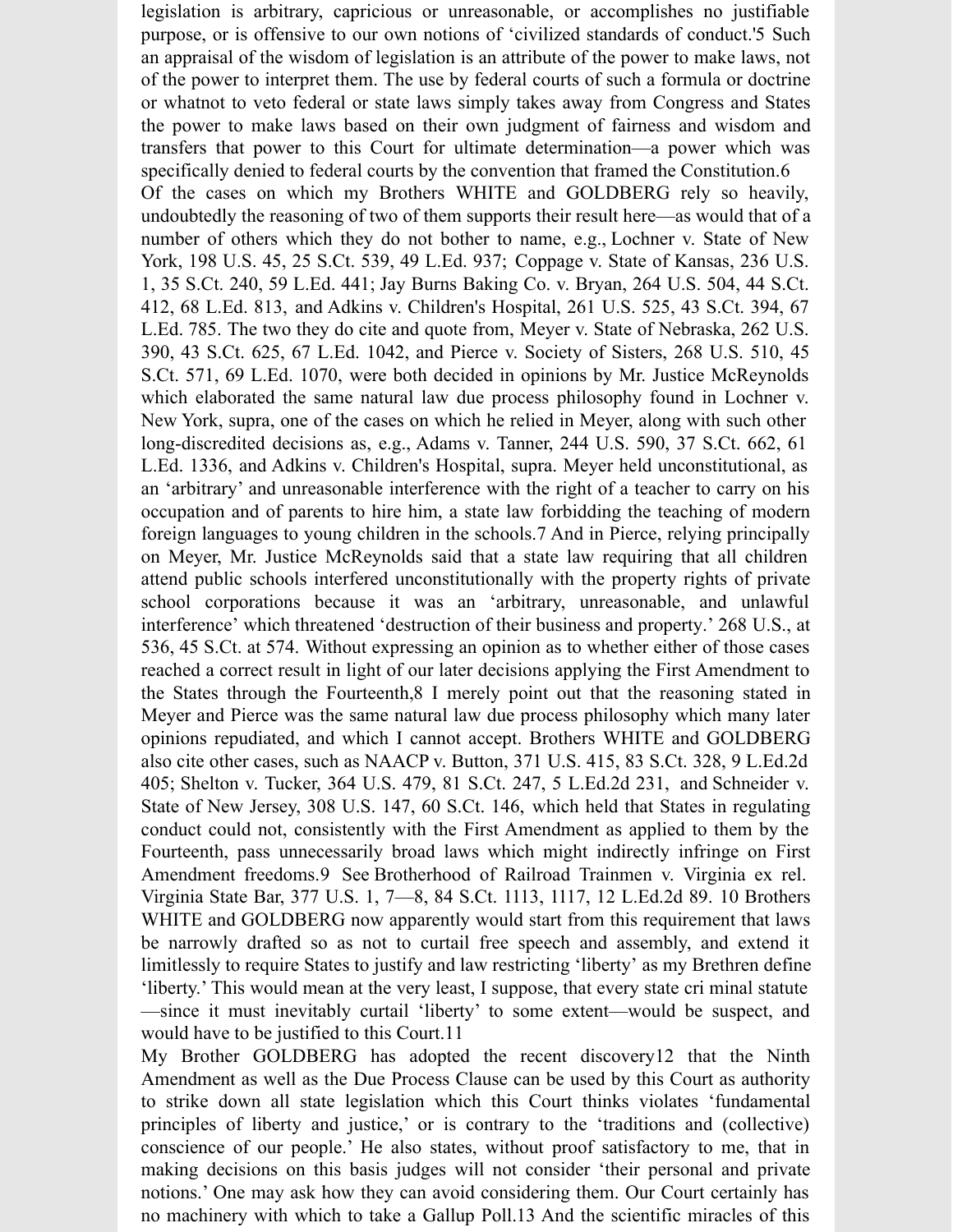age have not yet produced a gadget which the Court can use to determine what traditions are rooted in the '(collective) conscience of our people.' Moreover, one would certainly have to look far beyond the language of the Ninth Amendmen[t14](https://1.next.westlaw.com/Document/Id4c70e349c1d11d991d0cc6b54f12d4d/View/FullText.html?transitionType=UniqueDocItem&contextData=(sc.Default)&userEnteredCitation=381+us+479#co_footnote_B025141965125098) to find that the Framers vested in this Court any such awesome veto powers over lawmaking, either by the States or by the Congress. Nor does anything in the history of the Amendment offer any support for such a shocking doctrine. The whole history of the adoption of the Constitution and Bill of Rights points the other way, and the very material quoted by my Brother GOLDBERG shows that the Ninth Amendment was intended to protect against the idea that 'by enumerating particular exceptions to the grant of power' to the Federal Government, 'those rights which were not singled out, were intended to be assigned into the hands of the General Government (the United States), and were consequently insecure.['15](https://1.next.westlaw.com/Document/Id4c70e349c1d11d991d0cc6b54f12d4d/View/FullText.html?transitionType=UniqueDocItem&contextData=(sc.Default)&userEnteredCitation=381+us+479#co_footnote_B026151965125098) That Amendment was passed, not to broaden the powers of this Court or any other department of 'the General Government,' but, as every student of history knows, to assure the people that the Constitution in all its provisions was intended to limit the Federal Government to the powers granted expressly or by necessary implication. If any broad, unlimited power to hold laws unconstitutional because they offend what this Court conceives to be the '(collective) conscience of our people' is vested in this Court by the Ninth Amendment, the Fourteenth Amendment, or any other provision of the Constitution, it was not given by the Framers, but rather has been bestowed on the Court by the Court. This fact is perhaps responsible for the peculiar phenomenon that for a period of a century and a half no serious suggestion was ever made that the Ninth Amendment, enacted to protect state powers against federal invasion, could be used as a weapon of federal power to prevent state legislatures from passing laws they consider appropriate to govern local affairs. Use of any such broad, unbounded judicial authority would make of this Court's members a day-to-day constitutional convention.

I repeat so as not to be misunderstood that this Court does have power, which it should exercise, to hold laws unconstitutional where they are forbidden by the Federal Constitution. My point is that there is no provision of the Constitution which either expressly or impliedly vests power in this Court to sit as a supervisory agency over acts of duly constituted legislative bodies and set aside their laws because of the Court's belief that the legislative policies adopted are unreasonable, unwise, arbitrary, capricious or irrational. The adoption of such a loose, flexible, uncontrolled standard for holding laws unconstitutional, if ever it is finally achieved, will amount to a great unconstitutional shift of power to the courts which I believe and am constrained to say will be bad for the courts and worse for the country. Subjecting federal and state laws to such an unrestrained and unrestrainable judicial control as to the wisdom of legislative enactments would, I fear, jeopardize the separation of governmental powers that the Framers set up and at the same time threaten to take away much of the power of States to govern themselves which the Constitution plainly intended them to have[.16](https://1.next.westlaw.com/Document/Id4c70e349c1d11d991d0cc6b54f12d4d/View/FullText.html?transitionType=UniqueDocItem&contextData=(sc.Default)&userEnteredCitation=381+us+479#co_footnote_B027161965125098) I realize that many good and able men have eloquently spoken and written, sometimes in rhapsodical strains, about the duty of this Court to keep the Constitution in tune with the times. The idea is that the Constitution must be changed from time to time and that this Court is charged with a duty to make those changes. For myself, I must with all deference reject that philosophy. The Constitution makers knew the need for change and provided for it. Amendments suggested by the people's elected representatives can be submitted to the people or their selected agents for ratification. That method of change was good for our Fathers, and being somewhat oldfashioned I must add it is good enough for me. And so, I cannot rely on the Due Process Clause or the Ninth Amendment or any mysterious and uncertain natural law concept as a reason for striking down this state law. The Due Process Clause with an 'arbitrary and capricious' or 'shocking to the conscience' formula was liberally used by this Court to strike down economic legislation in the early decades of this century, threatening, many people thought, the [tranquility](https://1.next.westlaw.com/Link/Document/FullText?findType=Y&serNum=1905100369&pubNum=708&originatingDoc=Id4c70e349c1d11d991d0cc6b54f12d4d&refType=RP&originationContext=document&transitionType=DocumentItem&ppcid=ab4473be1fc04f8a8f4519c725ecda91&contextData=(sc.UserEnteredCitation)) and stability of the Nation. See, e.g., Lochner v. State of New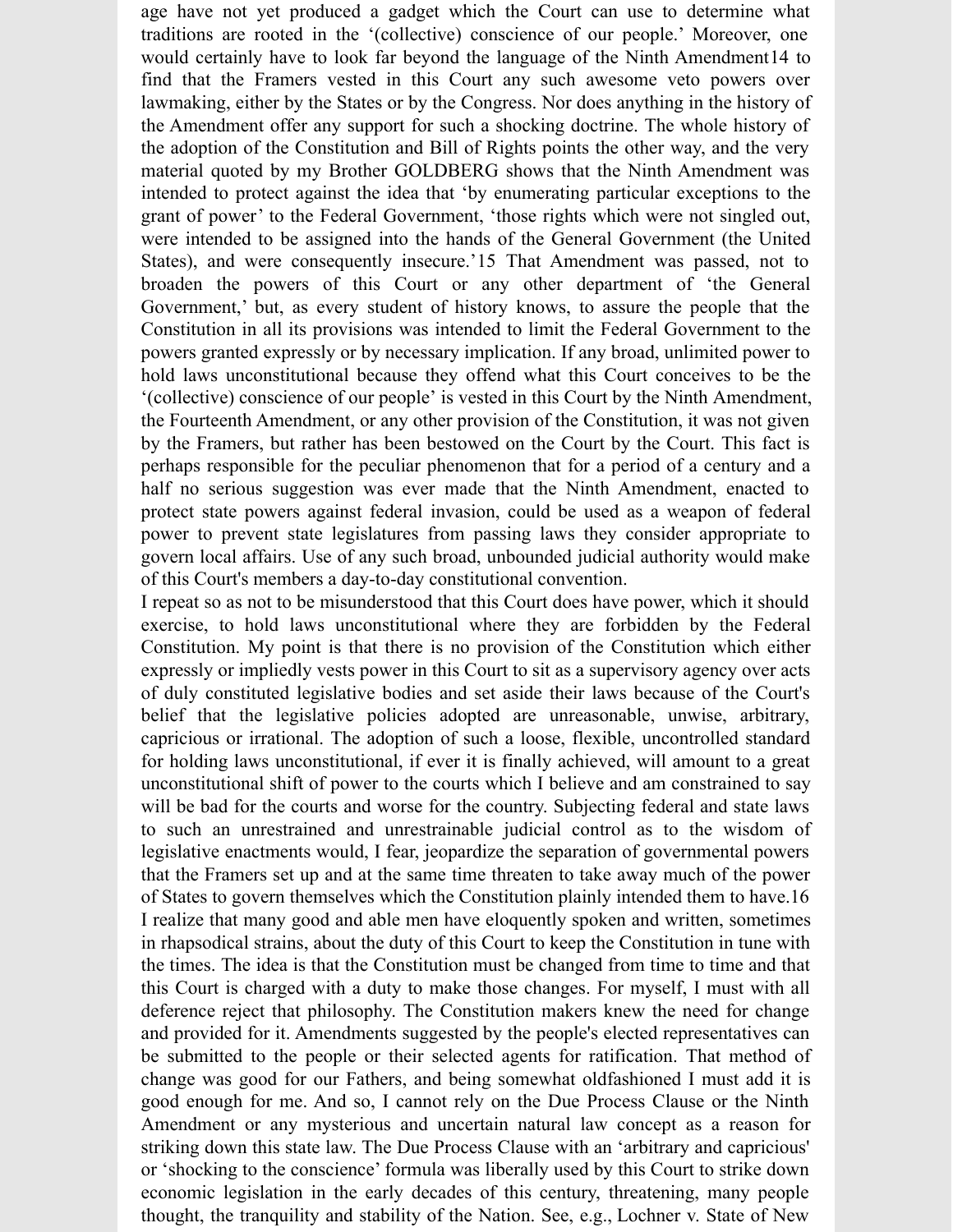York, 198 U.S. 45, 25 S.Ct. 539, 49 L.Ed. 937. That formula, based on subjective considerations of 'natural justice,' is no less dangerous when used to enforce this Court's views about personal rights than those about economic rights. I had thought that we had laid that formula, as a means for striking down state legislation, to rest once and for all in cases like West Coast Hotel Co. v. Parrish, 300 U.S. 379, 57 S.Ct. 578, 81 L.Ed. 703; Olsen v. State of Nebraska ex rel. Western [Reference](https://1.next.westlaw.com/Link/Document/FullText?findType=Y&serNum=1937122277&pubNum=708&originatingDoc=Id4c70e349c1d11d991d0cc6b54f12d4d&refType=RP&originationContext=document&transitionType=DocumentItem&ppcid=ab4473be1fc04f8a8f4519c725ecda91&contextData=(sc.UserEnteredCitation)) & Bond Assn., 313 U.S. 236, 61 S.Ct. 862, 85 L.Ed. 1305, and many other [opinions.17](https://1.next.westlaw.com/Link/Document/FullText?findType=Y&serNum=1941122183&pubNum=708&originatingDoc=Id4c70e349c1d11d991d0cc6b54f12d4d&refType=RP&originationContext=document&transitionType=DocumentItem&ppcid=ab4473be1fc04f8a8f4519c725ecda91&contextData=(sc.UserEnteredCitation)) See also [Lochner](https://1.next.westlaw.com/Link/Document/FullText?findType=Y&serNum=1905100369&pubNum=708&originatingDoc=Id4c70e349c1d11d991d0cc6b54f12d4d&refType=RP&fi=co_pp_sp_708_551&originationContext=document&transitionType=DocumentItem&ppcid=ab4473be1fc04f8a8f4519c725ecda91&contextData=(sc.UserEnteredCitation)#co_pp_sp_708_551) v. New York, 198 U.S. 45, 74, 25 S.Ct. 539, 551 (Holmes, J., dissenting).

In [Ferguson](https://1.next.westlaw.com/Link/Document/FullText?findType=Y&serNum=1963101657&pubNum=708&originatingDoc=Id4c70e349c1d11d991d0cc6b54f12d4d&refType=RP&fi=co_pp_sp_708_1031&originationContext=document&transitionType=DocumentItem&ppcid=ab4473be1fc04f8a8f4519c725ecda91&contextData=(sc.UserEnteredCitation)#co_pp_sp_708_1031) v. Skrupa, 372 U.S. 726, 730, 83 S.Ct. 1028, 1031, 10 L.Ed.2d 93, this Court two years ago said in an opinion joined by all the Justices but on[e18](https://1.next.westlaw.com/Document/Id4c70e349c1d11d991d0cc6b54f12d4d/View/FullText.html?transitionType=UniqueDocItem&contextData=(sc.Default)&userEnteredCitation=381+us+479#co_footnote_B029181965125098) that

'The doctrine that prevailed in Lochner, Coppage, Adkins, Burns, and like cases—that due process authorizes courts to hold laws unconstitutional when they believe the legislature has acted unwisely—has long since been discarded. We have returned to the original constitutional proposition that courts do not substitute their social and economic beliefs for the judgment of legislative bodies, who are elected to pass laws.'

And only six weeks ago, without even bothering to hear argument, this Court overruled Tyson & Brother v. [Banton,](https://1.next.westlaw.com/Link/Document/FullText?findType=Y&serNum=1927124412&pubNum=708&originatingDoc=Id4c70e349c1d11d991d0cc6b54f12d4d&refType=RP&originationContext=document&transitionType=DocumentItem&ppcid=ab4473be1fc04f8a8f4519c725ecda91&contextData=(sc.UserEnteredCitation)) 273 U.S. 418, 47 S.Ct. 426, 71 L.Ed. 718, which had held state laws [regulating](https://1.next.westlaw.com/Link/Document/FullText?findType=Y&serNum=1965203080&pubNum=708&originatingDoc=Id4c70e349c1d11d991d0cc6b54f12d4d&refType=RP&originationContext=document&transitionType=DocumentItem&ppcid=ab4473be1fc04f8a8f4519c725ecda91&contextData=(sc.UserEnteredCitation)) ticket brokers to be a denial of due process of law.[19](https://1.next.westlaw.com/Document/Id4c70e349c1d11d991d0cc6b54f12d4d/View/FullText.html?transitionType=UniqueDocItem&contextData=(sc.Default)&userEnteredCitation=381+us+479#co_footnote_B030191965125098) Gold v. DiCarlo, 380 U.S. 520, 85 S.Ct. 1332. I find April's holding hard to square with what my concurring Brethren urge today. They would reinstate the Lochner, Coppage, Adkins, Burns line of cases, cases from which this Court recoiled after the 1930's, and which had been I thought totally discredited until now. Apparently my Brethren have less quarrel with state economic regulations than former Justices of their persuasion had. But any limitation upon their using the natural law due process philosophy to strike down any state law, dealing with any activity whatever, will obviously be only self-imposed[.20](https://1.next.westlaw.com/Document/Id4c70e349c1d11d991d0cc6b54f12d4d/View/FullText.html?transitionType=UniqueDocItem&contextData=(sc.Default)&userEnteredCitation=381+us+479#co_footnote_B031201965125098)

In 1798, when this Court was asked to hold another Connecticut law unconstitutional, Justice Iredell said:

'(I)t has been the policy of all the American states, which have, individually, framed their state constitutions since the revolution, and of the people of the United States, when they framed the Federal Constitution, to define with precision the objects of the legislative power, and to restrain its exercise within marked and settled boundaries. If any act of Congress, or of the Legislature of a state, violates those constitutional provisions, it is unquestionably void; though, I admit, that as the authority to declare it void is of a delicate and awful nature, the Court will never resort to that authority, but in a clear and urgent case. If, on the other hand, the Legislature of the Union, or the Legislature of any member of the Union, shall pass a law, within the general scope of their constitutional power, the Court cannot pronounce it to be void, merely because it is, in their judgment, contrary to the principles of natural justice. The ideas of natural justice are regulated by no fixed standard: the ablest and the purest men have differed upon the subject; and all that the Court could properly say, in such an event, would be, that the Legislature (possessed of an equal right of opinion) had passed an act which, in the opinion of the judges, was inconsistent with the abstract principles of natural justice.' [Calder](https://1.next.westlaw.com/Link/Document/FullText?findType=Y&serNum=1700147854&pubNum=780&originatingDoc=Id4c70e349c1d11d991d0cc6b54f12d4d&refType=RP&fi=co_pp_sp_780_399&originationContext=document&transitionType=DocumentItem&ppcid=ab4473be1fc04f8a8f4519c725ecda91&contextData=(sc.UserEnteredCitation)#co_pp_sp_780_399) v. Bull, 3 Dall. 386, 399, 1 L.Ed. 648 (emphasis in original).

I would adhere to that constitutional philosophy in passing on this Connecticut law today. I am not persuaded to deviate from the view which I stated in 1947 in Adamson v. People of State of [California,](https://1.next.westlaw.com/Link/Document/FullText?findType=Y&serNum=1947114039&pubNum=780&originatingDoc=Id4c70e349c1d11d991d0cc6b54f12d4d&refType=RP&fi=co_pp_sp_780_90&originationContext=document&transitionType=DocumentItem&ppcid=ab4473be1fc04f8a8f4519c725ecda91&contextData=(sc.UserEnteredCitation)#co_pp_sp_780_90) 332 U.S. 46, 90—-92, 67 S.Ct. 1672, 1696, 91 L.Ed. 1903 [\(dissenting](https://1.next.westlaw.com/Link/Document/FullText?findType=Y&serNum=1947114039&pubNum=708&originatingDoc=Id4c70e349c1d11d991d0cc6b54f12d4d&refType=RP&fi=co_pp_sp_708_1696&originationContext=document&transitionType=DocumentItem&ppcid=ab4473be1fc04f8a8f4519c725ecda91&contextData=(sc.UserEnteredCitation)#co_pp_sp_708_1696) opinion):

'Since Marbury v. [Madison,](https://1.next.westlaw.com/Link/Document/FullText?findType=Y&serNum=1801123932&pubNum=780&originatingDoc=Id4c70e349c1d11d991d0cc6b54f12d4d&refType=RP&originationContext=document&transitionType=DocumentItem&ppcid=ab4473be1fc04f8a8f4519c725ecda91&contextData=(sc.UserEnteredCitation)) 1 Cranch 137, 2 L.Ed. 60, was decided, the practice has been firmly established for better or worse, that courts can strike down legislative enactments which violate the Constitution. This process, of course, involves interpretation, and since words can have many meanings, interpretation obviously may result in contraction or extension of the original purpose of a constitutional provision thereby affecting policy. But to pass upon the constitutionality of statutes by looking to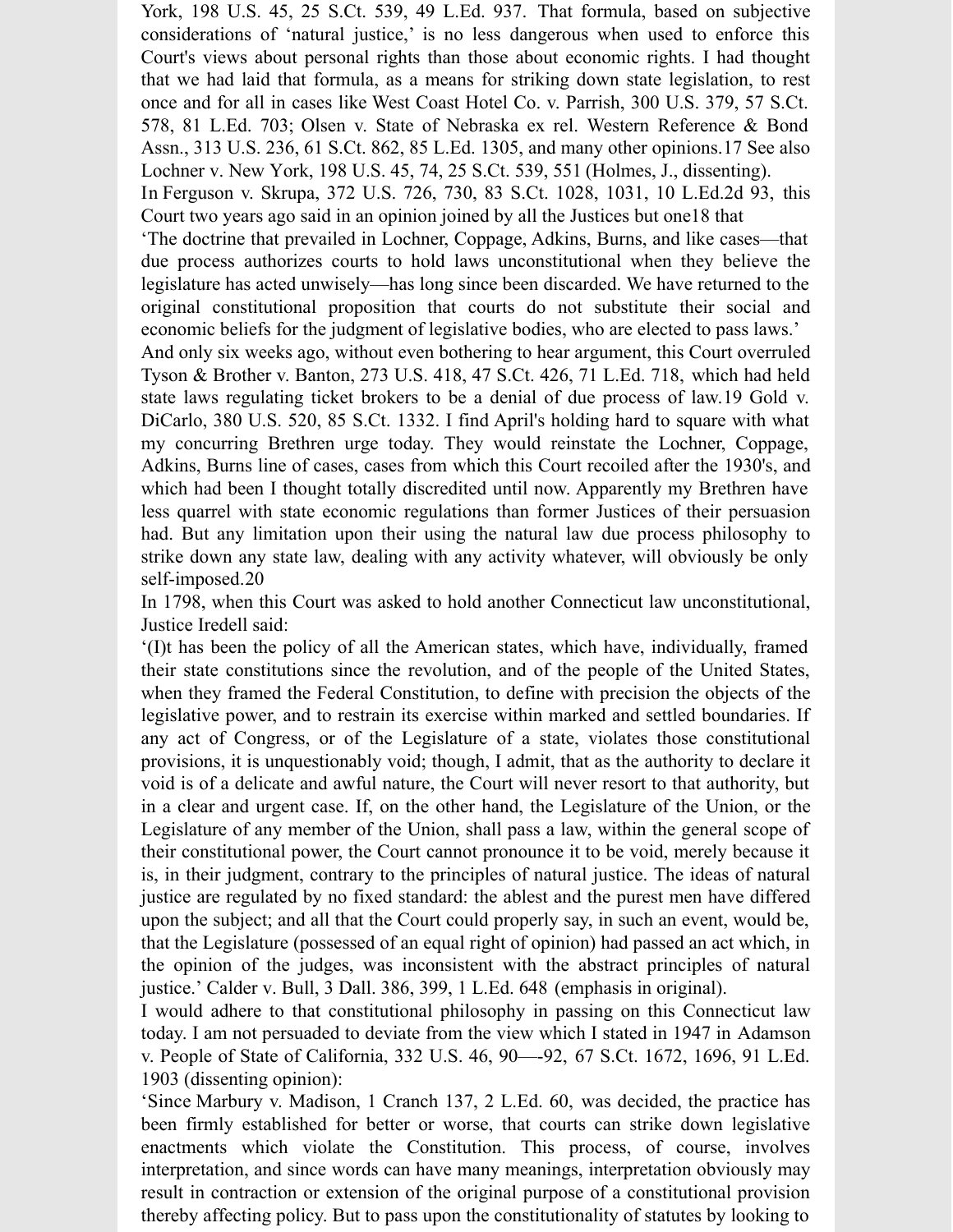the particular standards enumerated in the Bill of Rights and other parts of the Constitution is one thing; to invalidate statutes because of application of 'natural law' deemed to be above and undefined by the Constitution is another. 'In the one instance, courts proceeding within clearly marked constitutional boundaries seek to execute policies written into the Constitution; in the other they roam at will in the limitless \*526 area of their own beliefs as to reasonableness and actually select policies, a responsibility which the Constitution entrusts to the legislative representatives of the people.' Federal Power [Commission](https://1.next.westlaw.com/Link/Document/FullText?findType=Y&serNum=1942118640&pubNum=708&originatingDoc=Id4c70e349c1d11d991d0cc6b54f12d4d&refType=RP&fi=co_pp_sp_708_749&originationContext=document&transitionType=DocumentItem&ppcid=ab4473be1fc04f8a8f4519c725ecda91&contextData=(sc.UserEnteredCitation)#co_pp_sp_708_749) v. Natural Gas Pipeline Co., 315 U.S. 575, 599, 601, n. 4, 62 S.Ct. 736, 749, 750, 86 L.Ed. 1037.['21](https://1.next.westlaw.com/Document/Id4c70e349c1d11d991d0cc6b54f12d4d/View/FullText.html?transitionType=UniqueDocItem&contextData=(sc.Default)&userEnteredCitation=381+us+479#co_footnote_B032211965125098) (Footnotes omitted.)

The late Judge Learned Hand, after emphasizing his view that judges should not use the due process formula suggested in the concurring opinions today or any other formula like it to invalidate legislation offensive to their 'personal preferences,'[22](https://1.next.westlaw.com/Document/Id4c70e349c1d11d991d0cc6b54f12d4d/View/FullText.html?transitionType=UniqueDocItem&contextData=(sc.Default)&userEnteredCitation=381+us+479#co_footnote_B033221965125098) made the statement, with which I fully agree, that:

'For myself it would be most irksome to be ruled by a bevy of Platonic Guardians, even if I knew how to choose them, which I assuredly do not.'[23](https://1.next.westlaw.com/Document/Id4c70e349c1d11d991d0cc6b54f12d4d/View/FullText.html?transitionType=UniqueDocItem&contextData=(sc.Default)&userEnteredCitation=381+us+479#co_footnote_B034231965125098)

So far as I am concerned, Connecticut's law as applied here is not forbidden by any provision of the Federal Constitution as that Constitution was written, and I would therefore affirm.

#### Footnotes

[1](https://1.next.westlaw.com/Document/Id4c70e349c1d11d991d0cc6b54f12d4d/View/FullText.html?transitionType=UniqueDocItem&contextData=(sc.Default)&userEnteredCitation=381+us+479#co_fnRef_B01211965125098_ID0ECZBI) The phrase 'right to privacy' appears first to have gained currency from an article written by Messrs. Warren and (later Mr. Justice) Brandeis in 1890 which urged that States should give some form of tort relief to persons whose private affairs were exploited by others. The Right to Privacy, 4 [Harv.L.Rev.](https://1.next.westlaw.com/Link/Document/FullText?findType=Y&serNum=0345609580&pubNum=3084&originatingDoc=Id4c70e349c1d11d991d0cc6b54f12d4d&refType=LR&originationContext=document&transitionType=DocumentItem&ppcid=ab4473be1fc04f8a8f4519c725ecda91&contextData=(sc.UserEnteredCitation)) 193. Largely as a result of this article, some States have passed statutes creating such a cause of action, and in others state courts have done the same thing by exercising their powers as courts of common law. See generally 41 Am.Jur. [926—927.](https://1.next.westlaw.com/Link/Document/FullText?findType=Y&cite=41AMERJUR926&originatingDoc=Id4c70e349c1d11d991d0cc6b54f12d4d&refType=RP&originationContext=document&transitionType=DocumentItem&ppcid=ab4473be1fc04f8a8f4519c725ecda91&contextData=(sc.UserEnteredCitation)) Thus the Supreme Court of Georgia, in granting a cause of action for damages to a man whose picture had been used in a newspaper advertisement without his consent, said that 'A right of privacy in matters purely private is \* \* \* derived from natural law' and that 'The conclusion reached by us seems to be \* \* \* thoroughly in accord with natural justice, with the principles of the law of every civilized nation, and especially with the elastic principles of the common law \* \* \*.' Pavesich v. New England Life Ins. Co., 122 Ga. 190, 194, 218, 50 S.E. 68, 70, 80, 69 [L.R.A.](https://1.next.westlaw.com/Link/Document/FullText?findType=Y&serNum=1905011486&pubNum=473&originatingDoc=Id4c70e349c1d11d991d0cc6b54f12d4d&refType=RP&originationContext=document&transitionType=DocumentItem&ppcid=ab4473be1fc04f8a8f4519c725ecda91&contextData=(sc.UserEnteredCitation)) 101. [Observing](https://1.next.westlaw.com/Link/Document/FullText?findType=Y&serNum=1905011486&pubNum=710&originatingDoc=Id4c70e349c1d11d991d0cc6b54f12d4d&refType=RP&fi=co_pp_sp_710_70&originationContext=document&transitionType=DocumentItem&ppcid=ab4473be1fc04f8a8f4519c725ecda91&contextData=(sc.UserEnteredCitation)#co_pp_sp_710_70) that 'the right of privacy \* \* \* presses for recognition here,' today this Court, which I did not understand to have power to sit as a court of common law, now appears to be exalting a phrase which Warren and Brandeis used in discussing grounds for tort relief, to the level of a constitutional rule which prevents state legislatures from passing any law deemed by this Court to interfere with 'privacy.'

[2](https://1.next.westlaw.com/Document/Id4c70e349c1d11d991d0cc6b54f12d4d/View/FullText.html?transitionType=UniqueDocItem&contextData=(sc.Default)&userEnteredCitation=381+us+479#co_fnRef_B01321965125098_ID0E13BI) Brother Harlan's views are spelled out at greater length in his dissenting opinion in Poe v. Ullman, 367 U.S. 497, [539—555,](https://1.next.westlaw.com/Link/Document/FullText?findType=Y&serNum=1961103584&pubNum=708&originatingDoc=Id4c70e349c1d11d991d0cc6b54f12d4d&refType=RP&fi=co_pp_sp_708_1774&originationContext=document&transitionType=DocumentItem&ppcid=ab4473be1fc04f8a8f4519c725ecda91&contextData=(sc.UserEnteredCitation)#co_pp_sp_708_1774) 81 S.Ct. 1752, 1774, 1783, 6 L.Ed.2d 989.

[3](https://1.next.westlaw.com/Document/Id4c70e349c1d11d991d0cc6b54f12d4d/View/FullText.html?transitionType=UniqueDocItem&contextData=(sc.Default)&userEnteredCitation=381+us+479#co_fnRef_B01431965125098_ID0EV5BI) Indeed, Brother WHITE appears to have gone beyond past pronouncements of the natural law due process theory, which at least said that the Court should exercise this unlimited power to declare acts unconstitutional with 'restraint.' He now says that, instead of being presumed [constitutional,](https://1.next.westlaw.com/Link/Document/FullText?findType=Y&serNum=1923120301&pubNum=708&originatingDoc=Id4c70e349c1d11d991d0cc6b54f12d4d&refType=RP&fi=co_pp_sp_708_396&originationContext=document&transitionType=DocumentItem&ppcid=ab4473be1fc04f8a8f4519c725ecda91&contextData=(sc.UserEnteredCitation)#co_pp_sp_708_396) see Adkins v. Children's Hospital, 261 U.S. 525, 544, 43 S.Ct. 394, 396, 67 L.Ed. 785, the statute here 'bears a substantial burden of justification when attacked under the Fourteenth Amendment.'

[4](https://1.next.westlaw.com/Document/Id4c70e349c1d11d991d0cc6b54f12d4d/View/FullText.html?transitionType=UniqueDocItem&contextData=(sc.Default)&userEnteredCitation=381+us+479#co_fnRef_B01541965125098_ID0E65BI) A collection of the catchwords and catch phrases invoked by judges who would strike down under the Fourteenth Amendment laws which offend their notions of natural justice would fill many pages. Thus it has been said that this Court can forbid state action which 'shocks the [conscience,'](https://1.next.westlaw.com/Link/Document/FullText?findType=Y&serNum=1952118934&pubNum=708&originatingDoc=Id4c70e349c1d11d991d0cc6b54f12d4d&refType=RP&fi=co_pp_sp_708_209&originationContext=document&transitionType=DocumentItem&ppcid=ab4473be1fc04f8a8f4519c725ecda91&contextData=(sc.UserEnteredCitation)#co_pp_sp_708_209) Rochin v. People of California, 342 U.S. 165, 172, 72 S.Ct. 205, 209, 96 L.Ed. 183, sufficiently to 'shock itself into the protective arms of the [Constitution,'](https://1.next.westlaw.com/Link/Document/FullText?findType=Y&serNum=1954118697&pubNum=708&originatingDoc=Id4c70e349c1d11d991d0cc6b54f12d4d&refType=RP&fi=co_pp_sp_708_386&originationContext=document&transitionType=DocumentItem&ppcid=ab4473be1fc04f8a8f4519c725ecda91&contextData=(sc.UserEnteredCitation)#co_pp_sp_708_386) Irvine v. People of State of California, 347 U.S.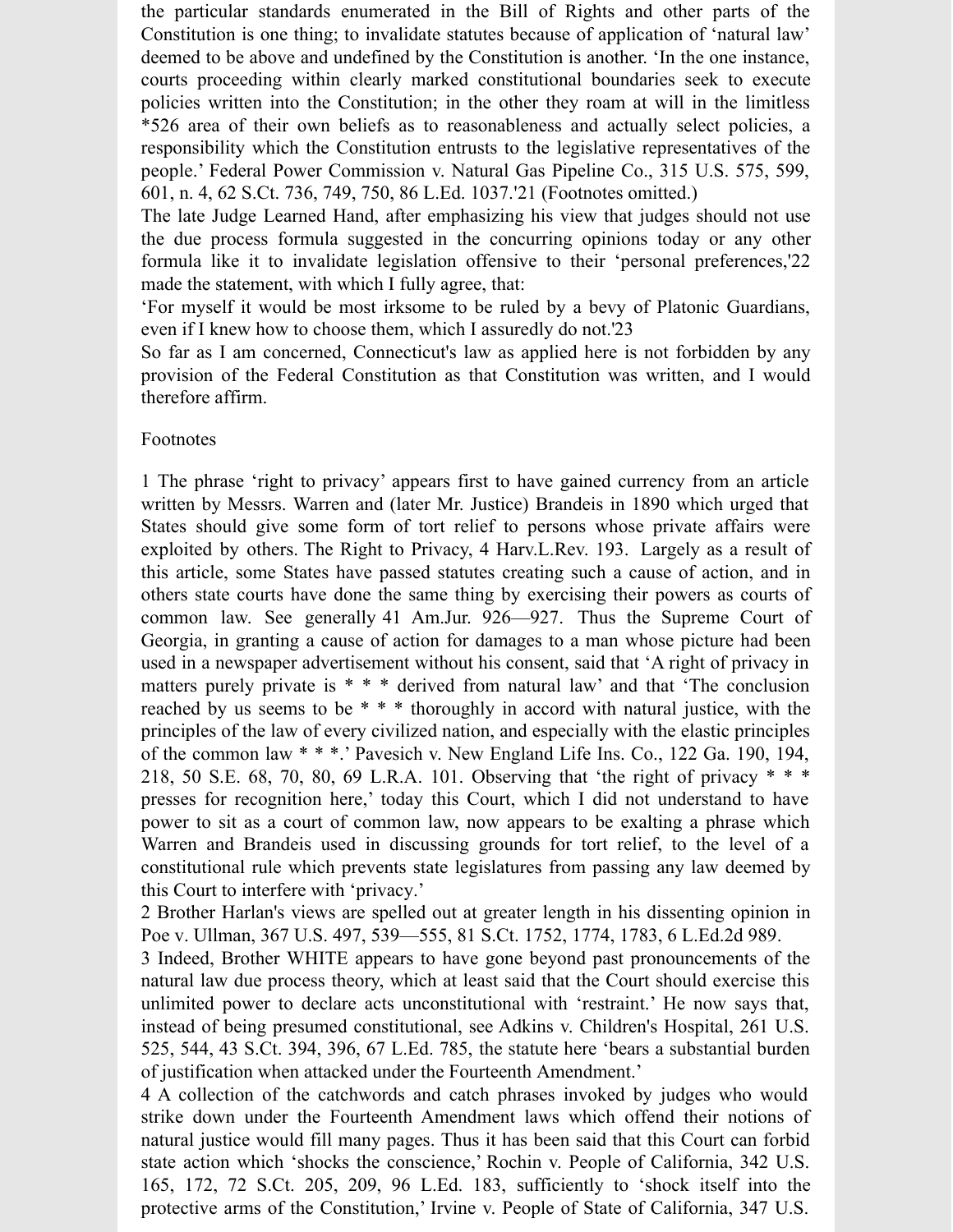128, 138, 74 S.Ct. 381, 386, 98 L.Ed. 561 (concurring opinion). It has been urged that States may not run counter to the ['decencies](https://1.next.westlaw.com/Link/Document/FullText?findType=Y&serNum=1952118934&pubNum=708&originatingDoc=Id4c70e349c1d11d991d0cc6b54f12d4d&refType=RP&fi=co_pp_sp_708_210&originationContext=document&transitionType=DocumentItem&ppcid=ab4473be1fc04f8a8f4519c725ecda91&contextData=(sc.UserEnteredCitation)#co_pp_sp_708_210) of civilized conduct,' Rochin, supra, 342 U.S. at 173, 72 S.Ct. at 210, or 'some principle of justice so rooted in the traditions and conscience of our people as to be ranked as fundamental,' Snyder v. Com. of [Massachusetts,](https://1.next.westlaw.com/Link/Document/FullText?findType=Y&serNum=1934124471&pubNum=708&originatingDoc=Id4c70e349c1d11d991d0cc6b54f12d4d&refType=RP&fi=co_pp_sp_708_332&originationContext=document&transitionType=DocumentItem&ppcid=ab4473be1fc04f8a8f4519c725ecda91&contextData=(sc.UserEnteredCitation)#co_pp_sp_708_332) 291 U.S. 97, 105, 54 S.Ct. 330, 332, 78 L.Ed. 674, or to 'those canons of decency and fairness which express the notions of justice of English-speaking peoples,' Malinski v. People of State of New York, 324 U.S. 401, 417, 65 S.Ct. 781, 789, 89 L.Ed. 1029 (concurring opinion), or to 'the [community's](https://1.next.westlaw.com/Link/Document/FullText?findType=Y&serNum=1945115338&pubNum=708&originatingDoc=Id4c70e349c1d11d991d0cc6b54f12d4d&refType=RP&fi=co_pp_sp_708_789&originationContext=document&transitionType=DocumentItem&ppcid=ab4473be1fc04f8a8f4519c725ecda91&contextData=(sc.UserEnteredCitation)#co_pp_sp_708_789) sense of fair play and decency,' [Rochin,](https://1.next.westlaw.com/Link/Document/FullText?findType=Y&serNum=1952118934&pubNum=708&originatingDoc=Id4c70e349c1d11d991d0cc6b54f12d4d&refType=RP&fi=co_pp_sp_708_210&originationContext=document&transitionType=DocumentItem&ppcid=ab4473be1fc04f8a8f4519c725ecda91&contextData=(sc.UserEnteredCitation)#co_pp_sp_708_210) supra, 342 U.S. at 173, 72 S.Ct. at 210. It has been said that we must decide whether a state law is 'fair, reasonable and appropriate,' or is rather 'an unreasonable, unnecessary, and arbitrary interference with the right of the individual to his personal liberty, or to enter into \* \* \* contracts,' Lochner v. State of New York, 198 U.S. 45, 56, 25 S.Ct. 539, 543, 49 L.Ed. 937. States, under this [philosophy,](https://1.next.westlaw.com/Link/Document/FullText?findType=Y&serNum=1905100369&pubNum=708&originatingDoc=Id4c70e349c1d11d991d0cc6b54f12d4d&refType=RP&fi=co_pp_sp_708_543&originationContext=document&transitionType=DocumentItem&ppcid=ab4473be1fc04f8a8f4519c725ecda91&contextData=(sc.UserEnteredCitation)#co_pp_sp_708_543) cannot act in conflict with 'deeply rooted feelings of the [community,'](https://1.next.westlaw.com/Link/Document/FullText?findType=Y&serNum=1948116979&pubNum=708&originatingDoc=Id4c70e349c1d11d991d0cc6b54f12d4d&refType=RP&fi=co_pp_sp_708_306&originationContext=document&transitionType=DocumentItem&ppcid=ab4473be1fc04f8a8f4519c725ecda91&contextData=(sc.UserEnteredCitation)#co_pp_sp_708_306) Haley v. State of Ohio, 332 U.S. 596, 604, 68 S.Ct. 302, 306, 92 L.Ed. 224 (separate opinion), or with ['fundamental](https://1.next.westlaw.com/Link/Document/FullText?findType=Y&serNum=1949199999&pubNum=708&originatingDoc=Id4c70e349c1d11d991d0cc6b54f12d4d&refType=RP&fi=co_pp_sp_708_1361&originationContext=document&transitionType=DocumentItem&ppcid=ab4473be1fc04f8a8f4519c725ecda91&contextData=(sc.UserEnteredCitation)#co_pp_sp_708_1361) notions of fairness and justice,' id., 607, 68 [S.Ct.](https://1.next.westlaw.com/Link/Document/FullText?findType=Y&serNum=1948116979&pubNum=708&originatingDoc=Id4c70e349c1d11d991d0cc6b54f12d4d&refType=RP&originationContext=document&transitionType=DocumentItem&ppcid=ab4473be1fc04f8a8f4519c725ecda91&contextData=(sc.UserEnteredCitation)) 307. See also, e.g. Wolf v. People of State of Colorado, 338 U.S. 25, 27, 69 S.Ct. 1359, 1361, 93 L.Ed. 1782 ('rights \* \* \* basic to our free society'); Hebert v. State of Louisiana, 272 U.S. 312, 316, 47 S.Ct. 103, 104, 71 L.Ed. 270 [\('fundamental](https://1.next.westlaw.com/Link/Document/FullText?findType=Y&serNum=1926121935&pubNum=708&originatingDoc=Id4c70e349c1d11d991d0cc6b54f12d4d&refType=RP&fi=co_pp_sp_708_104&originationContext=document&transitionType=DocumentItem&ppcid=ab4473be1fc04f8a8f4519c725ecda91&contextData=(sc.UserEnteredCitation)#co_pp_sp_708_104) principles of liberty and justice'); Adkins v. [Children's](https://1.next.westlaw.com/Link/Document/FullText?findType=Y&serNum=1923120301&pubNum=708&originatingDoc=Id4c70e349c1d11d991d0cc6b54f12d4d&refType=RP&fi=co_pp_sp_708_402&originationContext=document&transitionType=DocumentItem&ppcid=ab4473be1fc04f8a8f4519c725ecda91&contextData=(sc.UserEnteredCitation)#co_pp_sp_708_402) Hospital, 261 U.S. 525, 561, 43 S.Ct. 394, 402, 67 L.Ed. 785 ('arbitrary restraint of  $* * *$  liberties'); Betts v. Brady, 316 U.S. 455, 462, 62 S.Ct. 1252, 1256, 86 L.Ed. 1595 ('denial of [fundamental](https://1.next.westlaw.com/Link/Document/FullText?findType=Y&serNum=1942117812&pubNum=708&originatingDoc=Id4c70e349c1d11d991d0cc6b54f12d4d&refType=RP&fi=co_pp_sp_708_1256&originationContext=document&transitionType=DocumentItem&ppcid=ab4473be1fc04f8a8f4519c725ecda91&contextData=(sc.UserEnteredCitation)#co_pp_sp_708_1256) fairness, shocking to the universal sense of justice'); Poe v. [Ullman,](https://1.next.westlaw.com/Link/Document/FullText?findType=Y&serNum=1961103584&pubNum=708&originatingDoc=Id4c70e349c1d11d991d0cc6b54f12d4d&refType=RP&originationContext=document&transitionType=DocumentItem&ppcid=ab4473be1fc04f8a8f4519c725ecda91&contextData=(sc.UserEnteredCitation)) 367 U.S. 497, 539, 81 S.Ct. 1752, (dissenting opinion) ('intolerable and unjustfiable'). Perhaps the clearest, frankest and briefest explanation of how this due process approach works is the statement in another case handed down today that this Court is to invoke the Due Process Clause to strike down state [procedures](https://1.next.westlaw.com/Link/Document/FullText?findType=Y&serNum=1965125100&pubNum=2793&originatingDoc=Id4c70e349c1d11d991d0cc6b54f12d4d&refType=RP&originationContext=document&transitionType=DocumentItem&ppcid=ab4473be1fc04f8a8f4519c725ecda91&contextData=(sc.UserEnteredCitation)) or laws which it can 'not tolerate.' Linkletter v. Walker, 381 U.S. 618, at 631, 85 S.Ct. 1731, at 1739.

[5](https://1.next.westlaw.com/Document/Id4c70e349c1d11d991d0cc6b54f12d4d/View/FullText.html?transitionType=UniqueDocItem&contextData=(sc.Default)&userEnteredCitation=381+us+479#co_fnRef_B01651965125098_ID0EMACI) See Hand, The Bill of Rights (1958) 70: '(J)udges are seldom content merely to annul the particular solution before them; they do not, indeed they may not, say that taking all things into consideration, the legislators' solution is too strong for the judicial stomach. On the contrary they wrap up their veto in a protective veil of adjectives such as 'arbitrary,' 'artificial,' 'normal,' 'reasonable,' 'inherent,' 'fundamental,' or 'essential,' whose office usually, though quite innocently, is to disguise what they are doing and impute to it a derivation far more impressive than their personal preferences, which are all that in fact lie behind the decision.' See also Rochin v. People of [California,](https://1.next.westlaw.com/Link/Document/FullText?findType=Y&serNum=1952118934&pubNum=708&originatingDoc=Id4c70e349c1d11d991d0cc6b54f12d4d&refType=RP&fi=co_pp_sp_708_210&originationContext=document&transitionType=DocumentItem&ppcid=ab4473be1fc04f8a8f4519c725ecda91&contextData=(sc.UserEnteredCitation)#co_pp_sp_708_210) 342 U.S. 165, 174, 72 S.Ct. 205, 210 (concurring opinion). But see [Linkletter](https://1.next.westlaw.com/Link/Document/FullText?findType=Y&serNum=1965125100&pubNum=708&originatingDoc=Id4c70e349c1d11d991d0cc6b54f12d4d&refType=RP&fi=co_pp_sp_708_1739&originationContext=document&transitionType=DocumentItem&ppcid=ab4473be1fc04f8a8f4519c725ecda91&contextData=(sc.UserEnteredCitation)#co_pp_sp_708_1739) v. Walker, supra, n. 4, 381 U.S. 631, 85 S.Ct., at 1739.

[6](https://1.next.westlaw.com/Document/Id4c70e349c1d11d991d0cc6b54f12d4d/View/FullText.html?transitionType=UniqueDocItem&contextData=(sc.Default)&userEnteredCitation=381+us+479#co_fnRef_B01761965125098_ID0E5ACI) This Court held in Marbury v. [Madison,](https://1.next.westlaw.com/Link/Document/FullText?findType=Y&serNum=1801123932&pubNum=780&originatingDoc=Id4c70e349c1d11d991d0cc6b54f12d4d&refType=RP&originationContext=document&transitionType=DocumentItem&ppcid=ab4473be1fc04f8a8f4519c725ecda91&contextData=(sc.UserEnteredCitation)) 1 Cranch 137, that this Court has power to invalidate laws on the ground that they exceed the constitutional power of Congress or violate some specific prohibition of the Constitution. See also Fletcher v. Peck, 6 Cranch 87, 3 L.Ed. 162. But the [Constitutional](https://1.next.westlaw.com/Link/Document/FullText?findType=Y&serNum=1800116198&pubNum=2668&originatingDoc=Id4c70e349c1d11d991d0cc6b54f12d4d&refType=RP&originationContext=document&transitionType=DocumentItem&ppcid=ab4473be1fc04f8a8f4519c725ecda91&contextData=(sc.UserEnteredCitation)) Convention did on at least two occasions reject proposals which would have given the federal judiciary a part in recommending laws or in vetoing as bad or unwise the legislation passed by the Congress. Edmund Randolph of Virginia proposed that the President

'\* \* \* and a convenient number of the National Judiciary, ought to compose a council of revision with authority to examine every act of the National Legislature before it shall operate, & every act of a particular Legislature before a Negative thereon shall be final; and that the dissent of the said Council shall amount to a rejection, unless the Act of the National Legislature be again passed, or that of a particular Legislature be again negatived by (original wording illegible) of the members of each branch.' 1 The Records of the Federal Convention of 1787 (Farrand ed.1911) 21.

In support of a plan of this kind James Wilson of Pennsylvania argued that:

'\* \* \* It had been said that the Judges, as expositors of the Laws would have an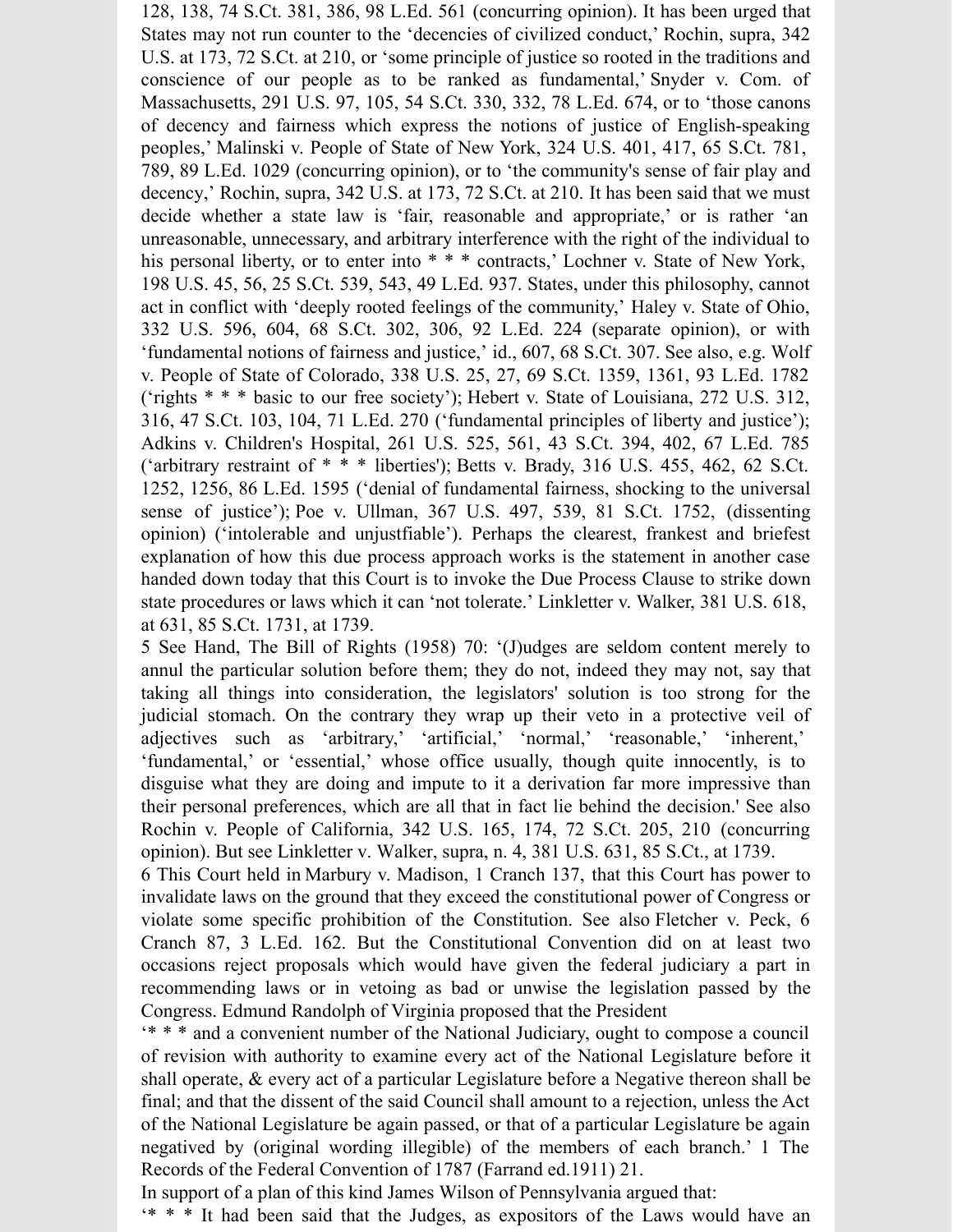opportunity of defending their constitutional rights. There was weight in this observation; but this power of the Judges did not go far enough. Laws may be unjust, may be unwise, may be dangerous, may be destructive; and yet not be so unconstitutional as to justify the Judges in refusing to give them effect. Let them have a share in the Revisionary power, and they will have an opportunity of taking notice of these characters of a law, and of counteracting, by the weight of their opinions the improper views of the Legislature.' 2 id., at 73.

Nathaniel Gorham of Massachusetts 'did not see the advantage of employing the Judges in this way. As Judges they are not to be presumed to possess any peculiar knowledge of the mere policy of public measures.' Ibid.

Elbridge Gerry of Massachusetts likewise opposed the proposal for a council of revision:

'\* \* \* He relied for his part on the Representatives of the people as the guardians of their Rights & interests. It (the proposal) was making the Expositors of the Laws, the Legislators which ought never to be done.' Id., at 75.

And at another point:

'Mr. Gerry doubts whether the Judiciary ought to form a part of it (the proposed council of revision), as they will have a sufficient check agst. encroachments on their own department by their exposition of the laws, which involved a power of deciding on their Constitutionality \* \* \*. It was quite foreign from the nature of ye. office to make them judges of the policy of public measures.' 1 Id., at 97—98.

Madison supported the proposal on the ground that 'a Check (on the legislature) is necessary.' Id., at [108](https://1.next.westlaw.com/Link/Document/FullText?findType=Y&serNum=1800116198&originatingDoc=Id4c70e349c1d11d991d0cc6b54f12d4d&refType=RP&originationContext=document&transitionType=DocumentItem&ppcid=ab4473be1fc04f8a8f4519c725ecda91&contextData=(sc.UserEnteredCitation)). John Dickinson of Delaware opposed it on the ground that 'the Judges must interpret the Laws they ought not to be legislators.' Ibid. The proposal for a council of revision was defeated.

The following proposal was also advanced:

'To assist the President in conducting the Public affairs there shall be a Council of State composed of the following officers—1. The Chief Justice of the Supreme Court, who shall from time to time recommend such alterations of and additions to the laws of the U.S. as may in his opinion be necessary to the due administration of Justice, and such as may promote useful learning and inculcate sound morality throughout the Union \* \* \*.' 2 id., at 342. This proposal too was rejected.

[7](https://1.next.westlaw.com/Document/Id4c70e349c1d11d991d0cc6b54f12d4d/View/FullText.html?transitionType=UniqueDocItem&contextData=(sc.Default)&userEnteredCitation=381+us+479#co_fnRef_B01871965125098_ID0EVWCI) In Meyer, in the very same sentence quoted in part by my Brethren in which he asserted that the Due Process Clause gave an abstract and inviolable right 'to marry, establish a home and bring up children,' Mr. Justice McReynolds asserted also that the Due Process Clause prevented States from interfering with 'the right of the individual to contract.' 262 U.S., at 399, 43 [S.Ct.,](https://1.next.westlaw.com/Link/Document/FullText?findType=Y&serNum=1923120440&pubNum=708&originatingDoc=Id4c70e349c1d11d991d0cc6b54f12d4d&refType=RP&fi=co_pp_sp_708_626&originationContext=document&transitionType=DocumentItem&ppcid=ab4473be1fc04f8a8f4519c725ecda91&contextData=(sc.UserEnteredCitation)#co_pp_sp_708_626) at 626.

[8](https://1.next.westlaw.com/Document/Id4c70e349c1d11d991d0cc6b54f12d4d/View/FullText.html?transitionType=UniqueDocItem&contextData=(sc.Default)&userEnteredCitation=381+us+479#co_fnRef_B01981965125098_ID0EUXCI) Compare Poe v. Ullman, 367 U.S., at 543—544, 81 S.Ct. at 1776, 1777, 6 L.Ed.2d 989 (Harlan, J., [dissenting\).](https://1.next.westlaw.com/Link/Document/FullText?findType=Y&serNum=1961103584&pubNum=708&originatingDoc=Id4c70e349c1d11d991d0cc6b54f12d4d&refType=RP&fi=co_pp_sp_708_1776&originationContext=document&transitionType=DocumentItem&ppcid=ab4473be1fc04f8a8f4519c725ecda91&contextData=(sc.UserEnteredCitation)#co_pp_sp_708_1776)

[9](https://1.next.westlaw.com/Document/Id4c70e349c1d11d991d0cc6b54f12d4d/View/FullText.html?transitionType=UniqueDocItem&contextData=(sc.Default)&userEnteredCitation=381+us+479#co_fnRef_B02091965125098_ID0E4YCI) The Court has also said that in view of the Fourteenth Amendment's major purpose of eliminating state-enforced racial discrimination, this Court will scrutinize carefully any law embodying a racial classification to make sure that it does not deny equal protection of the laws. See [McLaughlin](https://1.next.westlaw.com/Link/Document/FullText?findType=Y&serNum=1964124890&pubNum=708&originatingDoc=Id4c70e349c1d11d991d0cc6b54f12d4d&refType=RP&originationContext=document&transitionType=DocumentItem&ppcid=ab4473be1fc04f8a8f4519c725ecda91&contextData=(sc.UserEnteredCitation)) v. State of Florida, 379 U.S. 184, 85 S.Ct. 283, 13 L.Ed.2d 222.

[10](https://1.next.westlaw.com/Document/Id4c70e349c1d11d991d0cc6b54f12d4d/View/FullText.html?transitionType=UniqueDocItem&contextData=(sc.Default)&userEnteredCitation=381+us+479#co_fnRef_B021101965125098_ID0EYZCI) None of the other cases decided in the past 25 years which Brothers WHITE and GOLDBERG cite can justly be read as holding that judges have power to use a natural law due process formula to strike down all state laws which they think are unwise, dangerous, or irrational. Prince v. Com. of [Massachusetts,](https://1.next.westlaw.com/Link/Document/FullText?findType=Y&serNum=1944116705&pubNum=708&originatingDoc=Id4c70e349c1d11d991d0cc6b54f12d4d&refType=RP&originationContext=document&transitionType=DocumentItem&ppcid=ab4473be1fc04f8a8f4519c725ecda91&contextData=(sc.UserEnteredCitation)) 321 U.S. 158, 64 S.Ct. 438, 88 L.Ed. 645, upheld a state law forbidding minors from selling publications on the streets. Kent v. Dulles, 357 U.S. 116, 78 S.Ct. 1113, 2 [L.Ed.2d](https://1.next.westlaw.com/Link/Document/FullText?findType=Y&serNum=1958102537&pubNum=708&originatingDoc=Id4c70e349c1d11d991d0cc6b54f12d4d&refType=RP&originationContext=document&transitionType=DocumentItem&ppcid=ab4473be1fc04f8a8f4519c725ecda91&contextData=(sc.UserEnteredCitation)) 1204, recognized the power of Congress to restrict travel outside the country so long as it accorded persons the procedural safeguards of due process and did not violate any other specific [constitutional](https://1.next.westlaw.com/Link/Document/FullText?findType=Y&serNum=1957120350&pubNum=708&originatingDoc=Id4c70e349c1d11d991d0cc6b54f12d4d&refType=RP&originationContext=document&transitionType=DocumentItem&ppcid=ab4473be1fc04f8a8f4519c725ecda91&contextData=(sc.UserEnteredCitation)) provision. Schware v. Board of Bar Examiners, 353 U.S. 232, 77 S.Ct. 752, 1 L.Ed.2d 796, held simply that a State could not, consistently with due process,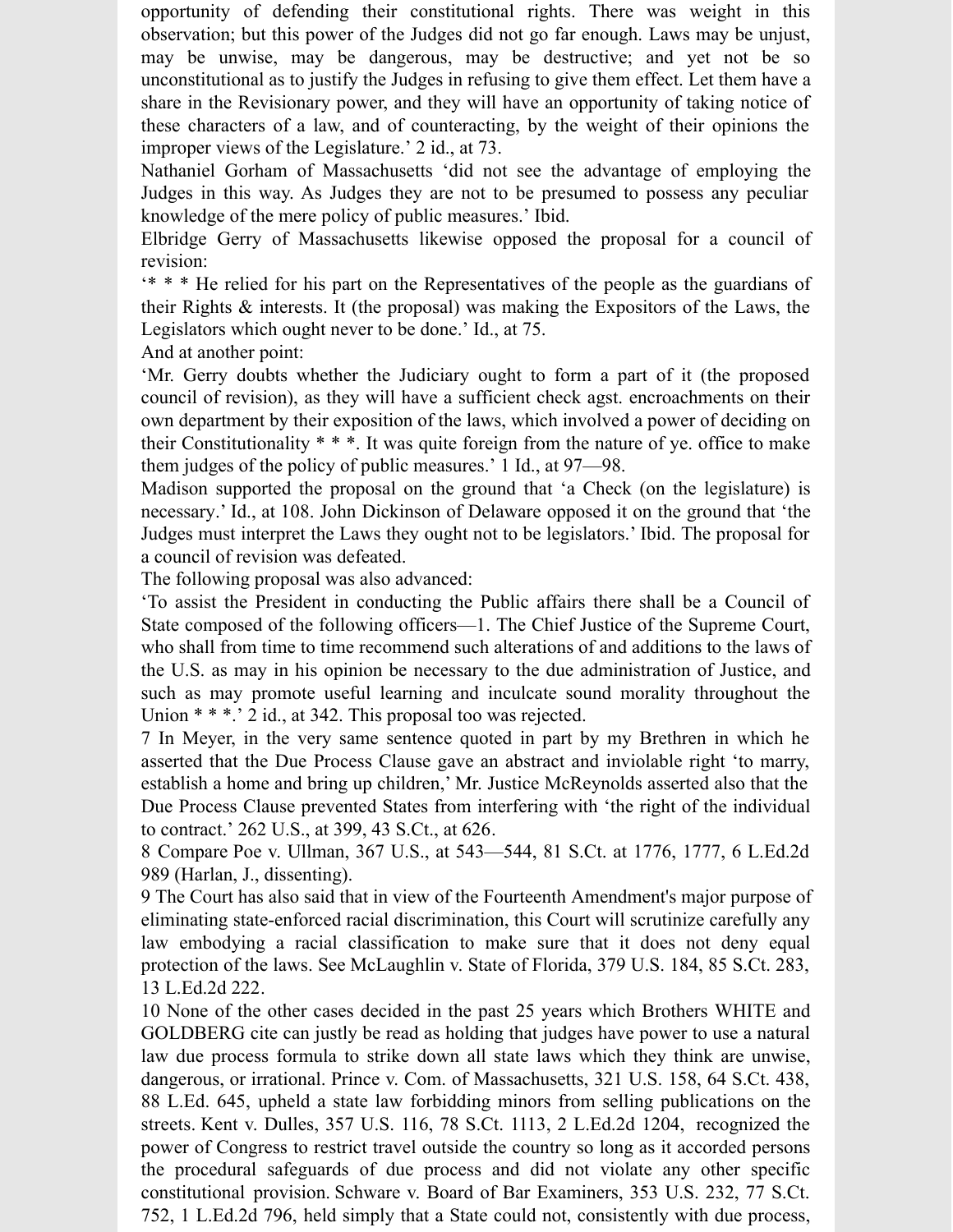refuse a lawyer a license to practice law on the basis of a finding that he was morally unfit when there was no evidence in the record, 353 U.S., at [246—247,](https://1.next.westlaw.com/Link/Document/FullText?findType=Y&serNum=1957120350&pubNum=708&originatingDoc=Id4c70e349c1d11d991d0cc6b54f12d4d&refType=RP&fi=co_pp_sp_708_760&originationContext=document&transitionType=DocumentItem&ppcid=ab4473be1fc04f8a8f4519c725ecda91&contextData=(sc.UserEnteredCitation)#co_pp_sp_708_760) 77 S.Ct. at 760, to support such a finding. Compare Thompson v. City of [Louisville,](https://1.next.westlaw.com/Link/Document/FullText?findType=Y&serNum=1960104233&pubNum=708&originatingDoc=Id4c70e349c1d11d991d0cc6b54f12d4d&refType=RP&originationContext=document&transitionType=DocumentItem&ppcid=ab4473be1fc04f8a8f4519c725ecda91&contextData=(sc.UserEnteredCitation)) 362 U.S. 199, 80 S.Ct. 624, 4 L.Ed.2d 654, in which the Court relied in part on Schware. See also [Konigsberg](https://1.next.westlaw.com/Link/Document/FullText?findType=Y&serNum=1954117300&pubNum=708&originatingDoc=Id4c70e349c1d11d991d0cc6b54f12d4d&refType=RP&originationContext=document&transitionType=DocumentItem&ppcid=ab4473be1fc04f8a8f4519c725ecda91&contextData=(sc.UserEnteredCitation)) v. State Bar, 353 U.S. 252, 77 S.Ct. 722, 1 L.Ed.2d 810. And Bolling v. Sharpe, 347 U.S. 497, 74 S.Ct. 693, 98 L.Ed. 884, merely recognized what had been the understanding from the beginning of the country, an understanding shared by many of the draftsmen of the Fourteenth Amendment, that the whole Bill of Rights, including the Due Process Clause of the Fifth Amendment, was a guarantee that all persons would receive equal treatment under the law. Compare [Chambers](https://1.next.westlaw.com/Link/Document/FullText?findType=Y&serNum=1940126007&pubNum=708&originatingDoc=Id4c70e349c1d11d991d0cc6b54f12d4d&refType=RP&fi=co_pp_sp_708_478&originationContext=document&transitionType=DocumentItem&ppcid=ab4473be1fc04f8a8f4519c725ecda91&contextData=(sc.UserEnteredCitation)#co_pp_sp_708_478) v. State of Florida, 309 U.S. 227, 240—241, 60 S.Ct. 472, 478—479, 84 L.Ed. 716. With one exception, the other modern cases relied on by my Brethren were decided either solely under the Equal Protection Clause of the Fourteenth Amendment or under the First Amendment, made applicable to the States by the Fourteenth, some of the latter group involving the right of association which this Court has held to be a part of the rights of speech, press and assembly guaranteed by the First [Amendment.](https://1.next.westlaw.com/Link/Document/FullText?findType=Y&serNum=1964100215&pubNum=708&originatingDoc=Id4c70e349c1d11d991d0cc6b54f12d4d&refType=RP&originationContext=document&transitionType=DocumentItem&ppcid=ab4473be1fc04f8a8f4519c725ecda91&contextData=(sc.UserEnteredCitation)) As for Aptheker v. Secretary of State, 378 U.S. 500, 84 S.Ct. 1659, 12 L.Ed.2d 992 I am compelled to say that if that decision was written or intended to bring about the abrupt and drastic reversal in the course of constitutional adjudication which is now attributed to it, the change was certainly made in a very quiet and unprovocative manner, without any attempt to justify it.

[11](https://1.next.westlaw.com/Document/Id4c70e349c1d11d991d0cc6b54f12d4d/View/FullText.html?transitionType=UniqueDocItem&contextData=(sc.Default)&userEnteredCitation=381+us+479#co_fnRef_B022111965125098_ID0EO1CI) Compare Adkins v. [Children's](https://1.next.westlaw.com/Link/Document/FullText?findType=Y&serNum=1923120301&pubNum=708&originatingDoc=Id4c70e349c1d11d991d0cc6b54f12d4d&refType=RP&fi=co_pp_sp_708_405&originationContext=document&transitionType=DocumentItem&ppcid=ab4473be1fc04f8a8f4519c725ecda91&contextData=(sc.UserEnteredCitation)#co_pp_sp_708_405) Hospital, 261 U.S. 525, 568, 43 S.Ct. 394, 405 (Holmes, J., dissenting):

'The earlier decisions upon the same words (the Due Process Clause) in the Fourteenth Amendment began within our memory and went no farther than an unpretentious assertion of the liberty to follow the ordinary callings. Later that innocuous generality was expanded into the dogma, Liberty of Contract. Contract is not specially mentioned in the text that we have to construe. It is merely an example of doing what you want to do, embodied in the word liberty. But pretty much all law consists in forbidding men to do some things that they want to do, and contract is no more exempt from law than other acts.'

[12](https://1.next.westlaw.com/Document/Id4c70e349c1d11d991d0cc6b54f12d4d/View/FullText.html?transitionType=UniqueDocItem&contextData=(sc.Default)&userEnteredCitation=381+us+479#co_fnRef_B023121965125098_ID0E2CDI) See Patterson, The Forgotten Ninth Amendment (1955). Mr. Patterson urges that the Ninth Amendment be used to protect unspecified 'natural and inalienable rights.' P. 4. The Introduction by Roscoe Pound states that 'there is a marked revival of natural law ideas throughout the world. Interest in the Ninth Amendment is a symptom of that revival.' P. iii.

In Redlich, Are There 'Certain Rights \* \* \* Retained by the People'?, 37 N.Y.U.L.Rev. 787, Professor Redlich, in advocating reliance on the Ninth and Tenth Amendments to invalidate the Connecticut law before us, frankly states:

'But for one who feels that the marriage relationship should be beyond the reach of a state law forbidding the use of contraceptives, the birth control case poses a troublesome and challenging problem of constitutional interpretation. He may find himself saying, 'The law is unconstitutional—but why?' There are two possible paths to travel in finding the answer. One is to revert to a frankly flexible due process concept even on matters that do not involve specific constitutional prohibitions. The other is to attempt to evolve a new constitutional framework within which to meet this and similar problems which are likely to arise.' Id., at 798.

[13](https://1.next.westlaw.com/Document/Id4c70e349c1d11d991d0cc6b54f12d4d/View/FullText.html?transitionType=UniqueDocItem&contextData=(sc.Default)&userEnteredCitation=381+us+479#co_fnRef_B024131965125098_ID0ECEDI) Of course one cannot be oblivious to the fact that Mr. Gallup has already published the results of a poll which he says show that 46% of the people in this country believe schools should teach about birth control. Washington Post, May 21, 1965, p. 2, col. 1. I can hardly believe, however, that Brother Goldberg would view 46% of the persons polled as so overwhelming a proportion that this Court may now rely on it to declare that the Connecticut law infringes 'fundamental' rights, and overrule the long-standing view of the people of Connecticut expressed through their elected representatives.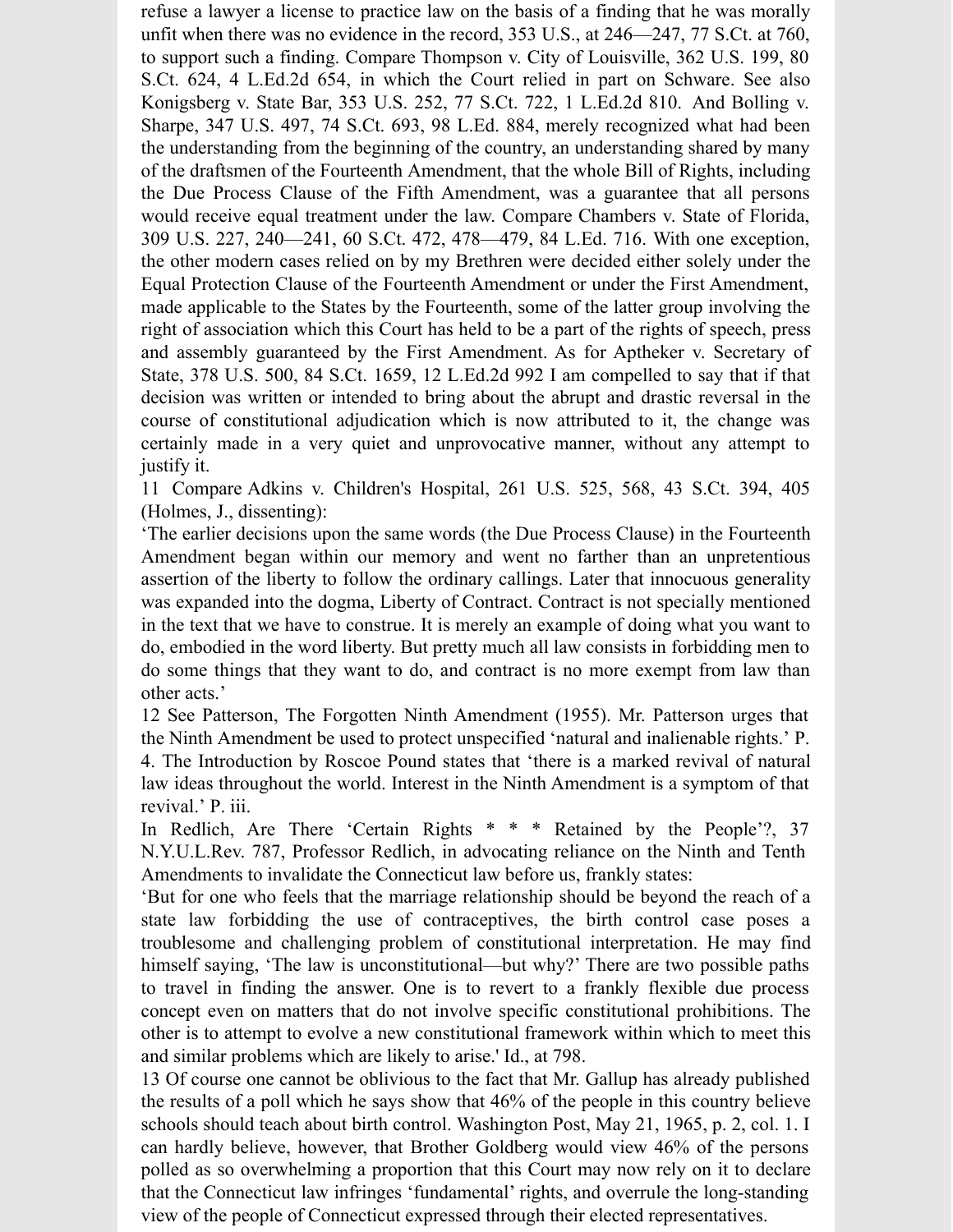[14](https://1.next.westlaw.com/Document/Id4c70e349c1d11d991d0cc6b54f12d4d/View/FullText.html?transitionType=UniqueDocItem&contextData=(sc.Default)&userEnteredCitation=381+us+479#co_fnRef_B025141965125098_ID0EUEDI) [U.S.Const.](https://1.next.westlaw.com/Link/Document/FullText?findType=L&pubNum=1000546&cite=USCOAMENDIX&originatingDoc=Id4c70e349c1d11d991d0cc6b54f12d4d&refType=LQ&originationContext=document&transitionType=DocumentItem&ppcid=ab4473be1fc04f8a8f4519c725ecda91&contextData=(sc.UserEnteredCitation)) Amend. IX, provides:

'The enumeration in the Constitution, of certain rights, shall not be construed to deny or disparage others retained by the people.'

[15](https://1.next.westlaw.com/Document/Id4c70e349c1d11d991d0cc6b54f12d4d/View/FullText.html?transitionType=UniqueDocItem&contextData=(sc.Default)&userEnteredCitation=381+us+479#co_fnRef_B026151965125098_ID0EYFDI) 1 Annals of Congress 439. See also II Story, [Commentaries](https://1.next.westlaw.com/Link/Document/FullText?findType=L&pubNum=1000546&cite=USCOARTV&originatingDoc=Id4c70e349c1d11d991d0cc6b54f12d4d&refType=LQ&originationContext=document&transitionType=DocumentItem&ppcid=ab4473be1fc04f8a8f4519c725ecda91&contextData=(sc.UserEnteredCitation)) on the Constitution of the United States (5th ed. 1891): 'This clause was manifestly introduced to prevent any perverse or ingenious misapplication of the well-known maxim, that an affirmation in particular cases implies a negation in all others; and, e converso, that a negation in particular cases implies an affirmation in all others. The maxim, rightly understood, is perfectly sound and safe; but it has often been strangely forced from its natural meaning into the support of the most dangerous political heresies.' Id., at 651 (footnote omitted).

[16](https://1.next.westlaw.com/Document/Id4c70e349c1d11d991d0cc6b54f12d4d/View/FullText.html?transitionType=UniqueDocItem&contextData=(sc.Default)&userEnteredCitation=381+us+479#co_fnRef_B027161965125098_ID0ECNDI) Justice Holmes in one of his last dissents, written in reply to Mr. Justice [McReynolds'](https://1.next.westlaw.com/Link/Document/FullText?findType=Y&serNum=1930122102&pubNum=708&originatingDoc=Id4c70e349c1d11d991d0cc6b54f12d4d&refType=RP&fi=co_pp_sp_708_439&originationContext=document&transitionType=DocumentItem&ppcid=ab4473be1fc04f8a8f4519c725ecda91&contextData=(sc.UserEnteredCitation)#co_pp_sp_708_439) opinion for the Court in Baldwin v. State of Missouri, 281 U.S. 586, 50 S.Ct. 436, 439, 74 L.Ed. 1056, solemnly warned against a due process formula apparently approved by my concurring Brethren today. He said:

'I have not yet adequately expressed the more than anxiety that I feel at the ever increasing scope given to the Fourteenth Amendment in cutting down what I believe to be the constitutional rights of the States. As the decisions now stand I see hardly and limit but the sky to the invalidating of those rights if they happen to strike a majority of this Court as for any reason undesirable. I cannot believe that the Amendment was intended to give us carte blanche to embody our economic or moral beliefs in its prohibitions. Yet I can think of no narrower reason that seems to me to justify the present and the earlier decisions to which I have referred. Of course the words 'due process of law,' if taken in their literal meaning have no application to this case; and while it is too late to deny that they have been given a much more extended and artificial signification, still was ought to remember the great caution shown by the Constitution in limiting the power of the States, and should be slow to construe the clause in the Fourteenth Amendment as committing to the Court, with no guide but the Court's own discretion, the validity of whatever laws the States may pass.' 281 U.S., at 595. See 2 [Holmes-Pollock](https://1.next.westlaw.com/Link/Document/FullText?findType=Y&serNum=1930122102&pubNum=780&originatingDoc=Id4c70e349c1d11d991d0cc6b54f12d4d&refType=RP&fi=co_pp_sp_780_595&originationContext=document&transitionType=DocumentItem&ppcid=ab4473be1fc04f8a8f4519c725ecda91&contextData=(sc.UserEnteredCitation)#co_pp_sp_780_595) Lettes (Howe ed. 1941) 267—268.

[17](https://1.next.westlaw.com/Document/Id4c70e349c1d11d991d0cc6b54f12d4d/View/FullText.html?transitionType=UniqueDocItem&contextData=(sc.Default)&userEnteredCitation=381+us+479#co_fnRef_B028171965125098_ID0EORDI) E.g., in [Day-Brite](https://1.next.westlaw.com/Link/Document/FullText?findType=Y&serNum=1952116884&pubNum=708&originatingDoc=Id4c70e349c1d11d991d0cc6b54f12d4d&refType=RP&fi=co_pp_sp_708_407&originationContext=document&transitionType=DocumentItem&ppcid=ab4473be1fc04f8a8f4519c725ecda91&contextData=(sc.UserEnteredCitation)#co_pp_sp_708_407) Lighting, Inc. v. State of Missouri, 342 U.S. 421, 423, 72 S.Ct. 405, 407, 96 L.Ed. 469, this Court held that 'Our recent decisions make plain that we do not sit as a super-legislature to weigh the wisdom of legislation nor to decide whether the policy which it expresses offends the public welfare.'

Compare Gardner v. Com. of [Massachusetts,](https://1.next.westlaw.com/Link/Document/FullText?findType=Y&serNum=1938201808&pubNum=780&originatingDoc=Id4c70e349c1d11d991d0cc6b54f12d4d&refType=RP&originationContext=document&transitionType=DocumentItem&ppcid=ab4473be1fc04f8a8f4519c725ecda91&contextData=(sc.UserEnteredCitation)) 305 U.S. 559, 59 [S.Ct.](https://1.next.westlaw.com/Link/Document/FullText?findType=Y&pubNum=708&cite=59SCT90&originatingDoc=Id4c70e349c1d11d991d0cc6b54f12d4d&refType=RP&originationContext=document&transitionType=DocumentItem&ppcid=ab4473be1fc04f8a8f4519c725ecda91&contextData=(sc.UserEnteredCitation)) 90, 83 [L.Ed.](https://1.next.westlaw.com/Link/Document/FullText?findType=Y&pubNum=470&cite=83LED353&originatingDoc=Id4c70e349c1d11d991d0cc6b54f12d4d&refType=RP&originationContext=document&transitionType=DocumentItem&ppcid=ab4473be1fc04f8a8f4519c725ecda91&contextData=(sc.UserEnteredCitation)) 353, which the Court today apparently overrules, which held that a challenge under the Federal Constitution to a state law forbidding the sale or furnishing of contraceptives did not raise a substantial federal question.

[18](https://1.next.westlaw.com/Document/Id4c70e349c1d11d991d0cc6b54f12d4d/View/FullText.html?transitionType=UniqueDocItem&contextData=(sc.Default)&userEnteredCitation=381+us+479#co_fnRef_B029181965125098_ID0EWUDI) Brother HARLAN, who has consistently stated his belief in the power of courts to strike down laws which they consider arbitrary or [unreasonable,](https://1.next.westlaw.com/Link/Document/FullText?findType=Y&serNum=1961103584&pubNum=708&originatingDoc=Id4c70e349c1d11d991d0cc6b54f12d4d&refType=RP&fi=co_pp_sp_708_1774&originationContext=document&transitionType=DocumentItem&ppcid=ab4473be1fc04f8a8f4519c725ecda91&contextData=(sc.UserEnteredCitation)#co_pp_sp_708_1774) see e.g., Poe v. Ullman, 367 U.S. 497, 539—555, 81 S.Ct. 1752, 1774, 1783 (dissenting opinion), did not join the Court's opinion in Ferguson v. Skrupa.

[19](https://1.next.westlaw.com/Document/Id4c70e349c1d11d991d0cc6b54f12d4d/View/FullText.html?transitionType=UniqueDocItem&contextData=(sc.Default)&userEnteredCitation=381+us+479#co_fnRef_B030191965125098_ID0EBXDI) Justice Holmes, dissenting in Tyson, said:

'I think the proper course is to recognize that a state Legislature can do whatever it sees fit to do unless it is restrained by some express prohibition in the Constitution of the United States or of the State, and that Courts should be careful not to extend such prohibitions beyond their obvious meaning by reading into them conceptions of public policy that the particular Court may happen to [entertain.'](https://1.next.westlaw.com/Link/Document/FullText?findType=Y&serNum=1927124412&pubNum=708&originatingDoc=Id4c70e349c1d11d991d0cc6b54f12d4d&refType=RP&fi=co_pp_sp_708_433&originationContext=document&transitionType=DocumentItem&ppcid=ab4473be1fc04f8a8f4519c725ecda91&contextData=(sc.UserEnteredCitation)#co_pp_sp_708_433) 273 U.S., at 446, 47 S.Ct. at 433.

[20](https://1.next.westlaw.com/Document/Id4c70e349c1d11d991d0cc6b54f12d4d/View/FullText.html?transitionType=UniqueDocItem&contextData=(sc.Default)&userEnteredCitation=381+us+479#co_fnRef_B031201965125098_ID0EEYDI) Compare Nicchia v. People of State of New York, 254 U.S. 228, 231, 41 S.Ct. 103, 104, 65 L.Ed. 235, upholding a New York [dog-licensing](https://1.next.westlaw.com/Link/Document/FullText?findType=Y&serNum=1920118534&pubNum=708&originatingDoc=Id4c70e349c1d11d991d0cc6b54f12d4d&refType=RP&fi=co_pp_sp_708_104&originationContext=document&transitionType=DocumentItem&ppcid=ab4473be1fc04f8a8f4519c725ecda91&contextData=(sc.UserEnteredCitation)#co_pp_sp_708_104) statute on the ground that it did not 'deprive dog owners of liberty without due process of law.' And as I said [concurring](https://1.next.westlaw.com/Link/Document/FullText?findType=Y&serNum=1952118934&pubNum=708&originatingDoc=Id4c70e349c1d11d991d0cc6b54f12d4d&refType=RP&fi=co_pp_sp_708_211&originationContext=document&transitionType=DocumentItem&ppcid=ab4473be1fc04f8a8f4519c725ecda91&contextData=(sc.UserEnteredCitation)#co_pp_sp_708_211) in Rochin v. People of State of California, 342 U.S. 165, 175, 72 S.Ct. 205, 211, 96 L.Ed. 183, 'I believe that faithful adherence to the specific guarantees in the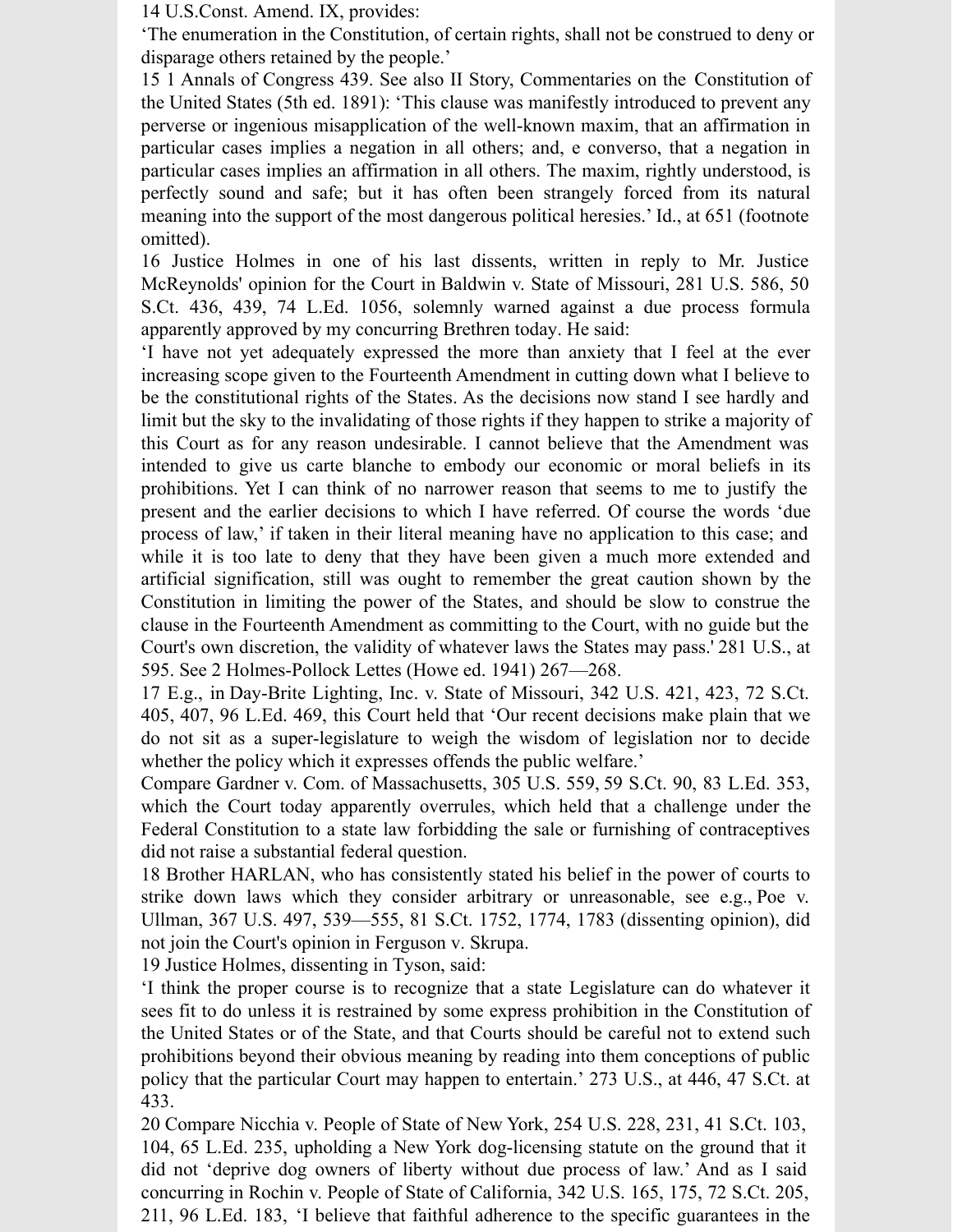Bill of Rights insures a more permanent protection of individual liberty than that which can be afforded by the nebulous standards' urged by my concurring Brethren today.

[21](https://1.next.westlaw.com/Document/Id4c70e349c1d11d991d0cc6b54f12d4d/View/FullText.html?transitionType=UniqueDocItem&contextData=(sc.Default)&userEnteredCitation=381+us+479#co_fnRef_B032211965125098_ID0EK6DI) Gideon v. [Wainwright,](https://1.next.westlaw.com/Link/Document/FullText?findType=Y&serNum=1963125313&pubNum=708&originatingDoc=Id4c70e349c1d11d991d0cc6b54f12d4d&refType=RP&originationContext=document&transitionType=DocumentItem&ppcid=ab4473be1fc04f8a8f4519c725ecda91&contextData=(sc.UserEnteredCitation)) 372 U.S. 335, 83 S.Ct. 792, 9 L.Ed.2d 799, and similar cases applying specific Bill of Rights provisions to the States do not in my view stand for the proposition that this Court can rely on its own concept of 'ordered liberty' or 'shocking the conscience' or natural law to decide what laws it will permit state legislatures to enact. Gideon in applying to state prosecutions the Sixth Amendment's guarantee of right to counsel followed Palko v. State of [Connecticut,](https://1.next.westlaw.com/Link/Document/FullText?findType=Y&serNum=1937123063&pubNum=708&originatingDoc=Id4c70e349c1d11d991d0cc6b54f12d4d&refType=RP&originationContext=document&transitionType=DocumentItem&ppcid=ab4473be1fc04f8a8f4519c725ecda91&contextData=(sc.UserEnteredCitation)) 302 U.S. 319, 58 S.Ct. 149, 82 L.Ed. 288, which had held that specific provisions of the Bill of Rights, rather than the Bill of Rights as a whole, would be selectively applied to the States. While expressing my own belief (not shared by MR. JUSTICE STEWART) that all the provisions of the Bill of Rights were made applicable to the States by the Fourteenth Amendment, in my dissent in Adamson v. People of State of [California,](https://1.next.westlaw.com/Link/Document/FullText?findType=Y&serNum=1947114039&pubNum=708&originatingDoc=Id4c70e349c1d11d991d0cc6b54f12d4d&refType=RP&fi=co_pp_sp_708_1695&originationContext=document&transitionType=DocumentItem&ppcid=ab4473be1fc04f8a8f4519c725ecda91&contextData=(sc.UserEnteredCitation)#co_pp_sp_708_1695) 332 U.S. 46, 89, 67 S.Ct. 1672, 1695, 91 L.Ed. 1903, I said: 'If the choice must be between the selective process of the Palko decision applying some of the Bill of Rights to the States, or the Twining rule applying none of them, I would choose the Palko selective process.'

Gideon and similar cases merely followed the Palko rule, which in Adamson I agreed to follow if necessary to make Bill of Rights safeguards applicable to the States. See also Pointer v. State of Texas, 380 U.S. 400, 85 S.Ct. 1065, 13 [L.Ed.2d](https://1.next.westlaw.com/Link/Document/FullText?findType=Y&serNum=1964124849&pubNum=708&originatingDoc=Id4c70e349c1d11d991d0cc6b54f12d4d&refType=RP&originationContext=document&transitionType=DocumentItem&ppcid=ab4473be1fc04f8a8f4519c725ecda91&contextData=(sc.UserEnteredCitation)) 923; Malloy v. Hogan, 378 U.S. 1, 84 S.Ct. 1489, 12 L.Ed.2d 653.

[22](https://1.next.westlaw.com/Document/Id4c70e349c1d11d991d0cc6b54f12d4d/View/FullText.html?transitionType=UniqueDocItem&contextData=(sc.Default)&userEnteredCitation=381+us+479#co_fnRef_B033221965125098_ID0E6CAK) Hand, The Bill of Rights (1958) 70. See note 5, supra. See generally id., at [35—45](https://1.next.westlaw.com/Link/Document/FullText?findType=Y&serNum=1964124849&originatingDoc=Id4c70e349c1d11d991d0cc6b54f12d4d&refType=RP&originationContext=document&transitionType=DocumentItem&ppcid=ab4473be1fc04f8a8f4519c725ecda91&contextData=(sc.UserEnteredCitation)). [23](https://1.next.westlaw.com/Document/Id4c70e349c1d11d991d0cc6b54f12d4d/View/FullText.html?transitionType=UniqueDocItem&contextData=(sc.Default)&userEnteredCitation=381+us+479#co_fnRef_B034231965125098_ID0EVEAK) Id., at 73. While Judge Hand condemned as unjustified the invalidation of state laws under the natural law due process formula, see id., at [35—45,](https://1.next.westlaw.com/Link/Document/FullText?findType=Y&serNum=1964124849&originatingDoc=Id4c70e349c1d11d991d0cc6b54f12d4d&refType=RP&originationContext=document&transitionType=DocumentItem&ppcid=ab4473be1fc04f8a8f4519c725ecda91&contextData=(sc.UserEnteredCitation)) he also expressed the view that this Court in a number of cases had gone too far in holding legislation to be in violation of specific guarantees of the Bill of Rights. Although I agree with his criticism of use of the due process formula, I do not agree with all the views he expressed about construing the specific guarantees of the Bill of Rights.

## **Mr. Justice GOLDBERG, whom THE CHIEF JUSTICE and Mr. Justice BRENNAN join, concurring.**

I agree with the Court that Connecticut's birth-control law unconstitutionally intrudes upon the right of marital privacy, and I join in its opinion and judgment. Although I have not accepted the view that 'due process' as used in the Fourteenth Amendment includes all of the first eight [Amendments](https://1.next.westlaw.com/Link/Document/FullText?findType=Y&serNum=1965125051&pubNum=708&originatingDoc=Id4c70e349c1d11d991d0cc6b54f12d4d&refType=RP&fi=co_pp_sp_708_1071&originationContext=document&transitionType=DocumentItem&ppcid=ab4473be1fc04f8a8f4519c725ecda91&contextData=(sc.UserEnteredCitation)#co_pp_sp_708_1071) (see my concurring opinion in Pointer v. Texas, 380 U.S. 400, 410, 85 S.Ct. 1065, 1071, 13 L.Ed.2d 923, and the dissenting opinion of Mr. Justice [Brennan](https://1.next.westlaw.com/Link/Document/FullText?findType=Y&serNum=1961100810&pubNum=708&originatingDoc=Id4c70e349c1d11d991d0cc6b54f12d4d&refType=RP&fi=co_pp_sp_708_974&originationContext=document&transitionType=DocumentItem&ppcid=ab4473be1fc04f8a8f4519c725ecda91&contextData=(sc.UserEnteredCitation)#co_pp_sp_708_974) in Cohen v. Hurley, 366 U.S. 117, 154, 81 S.Ct. 954, 974, 6 L.Ed.2d 156), I do agree that the concept of liberty protects those personal rights that are fundamental, and is not confined to the specific terms of the Bill of Rights. My conclusion that the concept of liberty is not so restricted and that it embraces the right of marital privacy though that right is not mentioned explicitly in the Constitutio[n1](https://1.next.westlaw.com/Document/Id4c70e349c1d11d991d0cc6b54f12d4d/View/FullText.html?transitionType=UniqueDocItem&contextData=(sc.Default)&userEnteredCitation=381+us+479#co_footnote_B00211965125098) is supported both by numerous decisions of this Court, referred to in the Court's opinion, and by the language and history of the Ninth Amendment. In reaching the conclusion that the right of marital privacy is protected, as being within the protected penumbra of specific guarantees of the Bill of Rights, the Court refers to the Ninth Amendment, ante, at 1681. I add these words to emphasize the relevance of that Amendment to the Court's holding.

The Court stated many years ago that the Due Process Clause protects those liberties that are 'so rooted in the traditions and conscience of our people as to be ranked as fundamental.' Snyder v. Com. of [Massachusetts,](https://1.next.westlaw.com/Link/Document/FullText?findType=Y&serNum=1934124471&pubNum=708&originatingDoc=Id4c70e349c1d11d991d0cc6b54f12d4d&refType=RP&fi=co_pp_sp_708_332&originationContext=document&transitionType=DocumentItem&ppcid=ab4473be1fc04f8a8f4519c725ecda91&contextData=(sc.UserEnteredCitation)#co_pp_sp_708_332) 291 U.S. 97, 105, 54 S.Ct. 330, 332, 78 L.Ed. 674. In [Gitlow](https://1.next.westlaw.com/Link/Document/FullText?findType=Y&serNum=1925121882&pubNum=708&originatingDoc=Id4c70e349c1d11d991d0cc6b54f12d4d&refType=RP&fi=co_pp_sp_708_630&originationContext=document&transitionType=DocumentItem&ppcid=ab4473be1fc04f8a8f4519c725ecda91&contextData=(sc.UserEnteredCitation)#co_pp_sp_708_630) v. People of State of New York, 268 U.S. 652, 666, 45 S.Ct.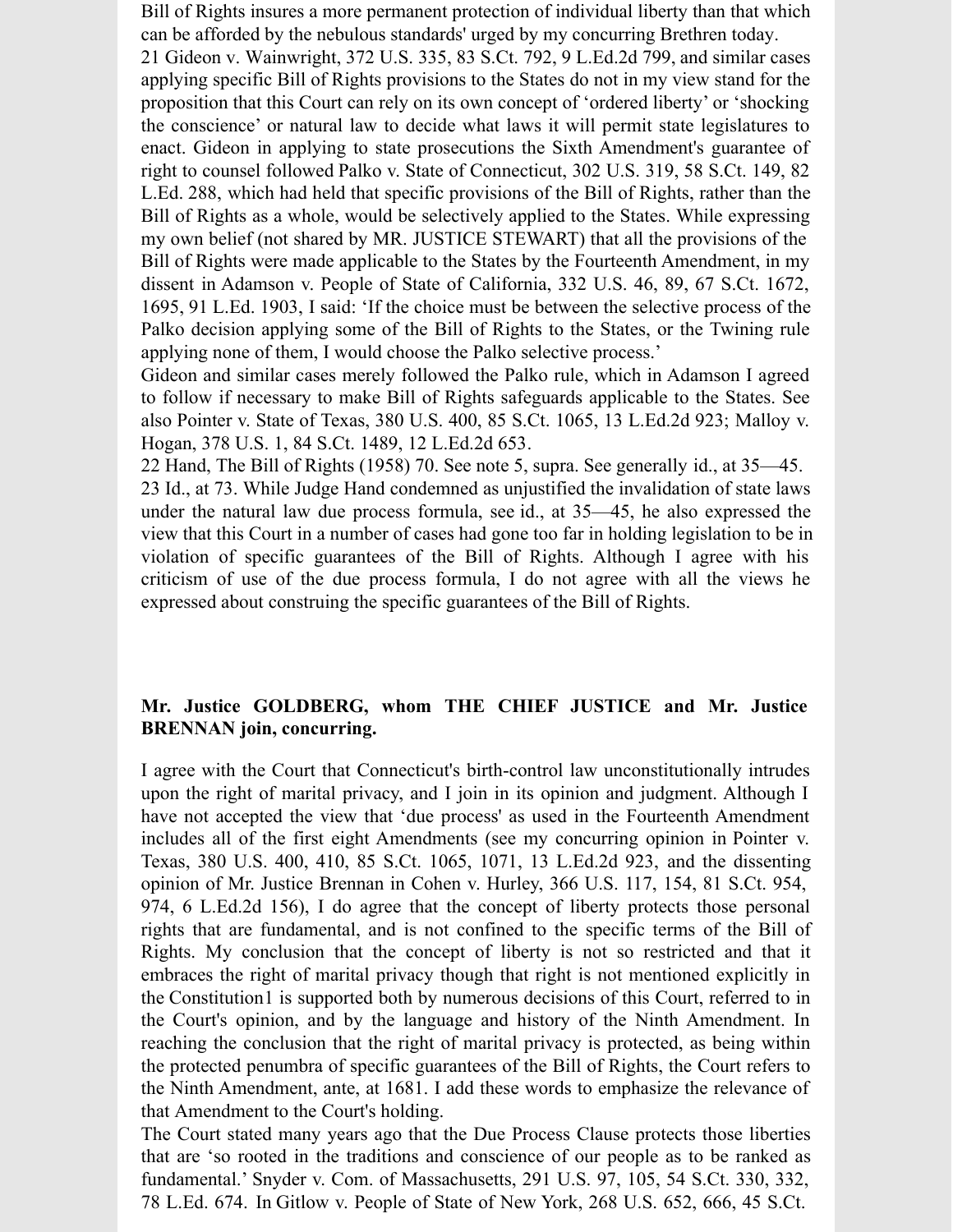625, 630, 69 L.Ed. 1138, the Court said:

'For present purposes we may and do assume that freedom of speech and of the press —which are protected by the First Amendment from abridgment by Congress—are among the fundamental personal rights and 'liberties' protected by the due process clause of the Fourteenth Amendment from impairment by the States.' (Emphasis added.)

And, in Meyer v. State of Nebraska, 262 U.S. 390, 399, 43 S.Ct. 625, 626, 67 L.Ed. 1042, the Court, referring to the Fourteenth [Amendment,](https://1.next.westlaw.com/Link/Document/FullText?findType=Y&serNum=1923120440&pubNum=708&originatingDoc=Id4c70e349c1d11d991d0cc6b54f12d4d&refType=RP&fi=co_pp_sp_708_626&originationContext=document&transitionType=DocumentItem&ppcid=ab4473be1fc04f8a8f4519c725ecda91&contextData=(sc.UserEnteredCitation)#co_pp_sp_708_626) stated:

'While this court has not attempted to define with exactness the liberty thus guaranteed, the term has received much consideration and some of the included things have been definitely stated. Without doubt, it denotes not merely freedom from bodily restraint but also (for example,) the right \* \* \* to marry, establish a home and bring up children \* \* \*.'

This Court, in a series of decisions, has held that the Fourteenth Amendment absorbs and applies to the States those specifics of the first eight amendments which express fundamental personal rights[.2](https://1.next.westlaw.com/Document/Id4c70e349c1d11d991d0cc6b54f12d4d/View/FullText.html?transitionType=UniqueDocItem&contextData=(sc.Default)&userEnteredCitation=381+us+479#co_footnote_B00321965125098) The language and history of the Ninth Amendment reveal that the Framers of the Constitution believed that there are additional fundamental rights, protected from governmental infringement, which exist alongside those fundamental rights specifically mentioned in the first eight constitutional amendments.

The Ninth Amendment reads, 'The enumeration in the Constitution, of certain rights, shall not be construed to deny or disparage others retained by the people.' The Amendment is almost entirely the work of James Madison. It was introduced in Congress by him and passed the House and Senate with little or no debate and virtually no change in language. It was proffered to quiet expressed fears that a bill of specifically enumerated rights[3](https://1.next.westlaw.com/Document/Id4c70e349c1d11d991d0cc6b54f12d4d/View/FullText.html?transitionType=UniqueDocItem&contextData=(sc.Default)&userEnteredCitation=381+us+479#co_footnote_B00431965125098) could not be sufficiently broad to cover all essential rights and that the specific mention of certain rights would be interpreted as a denial that others were protected.[4](https://1.next.westlaw.com/Document/Id4c70e349c1d11d991d0cc6b54f12d4d/View/FullText.html?transitionType=UniqueDocItem&contextData=(sc.Default)&userEnteredCitation=381+us+479#co_footnote_B00541965125098)

In presenting the proposed Amendment, Madison said:

'It has been objected also against a bill of rights, that, by enumerating particular exceptions to the grant of power, it would disparage those rights which were not placed in that enumeration; and it might follow by implication, that those rights which were not singled out, were intended to be assigned into the hands of the General Government, and were consequently insecure. This is one of the most plausible arguments I have ever heard urged against the admission of a bill of rights into this system; but, I conceive, that it may be guarded against. I have attempted it, as gentlemen may see by turning to the last clause of the fourth resolution (the Ninth Amendment).' I Annals of Congress 439 (Gales and Seaton ed. 1834).

1685 Mr. Justice Story wrote of this argument against a bill of rights and the meaning of the Ninth Amendment:

'In regard to \* \* \* (a) suggestion, that the affirmance of certain rights might disparage others, or might lead to argumentative implications in favor of other powers, it might be sufficient to say that such a course of reasoning could never be sustained upon any solid basis \* \* \*. But a conclusive answer is, that such an attempt may be interdicted (as it has been) by a positive declaration in such a bill of rights that the enumeration of certain rights shall not be construed to deny or disparage others retained by the people.' II Story, [Commentaries](https://1.next.westlaw.com/Link/Document/FullText?findType=L&pubNum=1000546&cite=USCOARTV&originatingDoc=Id4c70e349c1d11d991d0cc6b54f12d4d&refType=LQ&originationContext=document&transitionType=DocumentItem&ppcid=ab4473be1fc04f8a8f4519c725ecda91&contextData=(sc.UserEnteredCitation)) on the Constitution of the United States 626—627 (5th ed. 1891).

He further stated, referring to the Ninth Amendment:

'This clause was manifestly introduced to prevent any perverse or ingenious misapplication of the wellknown maxim, that an affirmation in particular cases implies a negation in all others; and, e converso, that a negation in particular cases implies an affirmation in all others.' Id., at 651.

These statements of Madison and Story make clear that the Framers did not intend that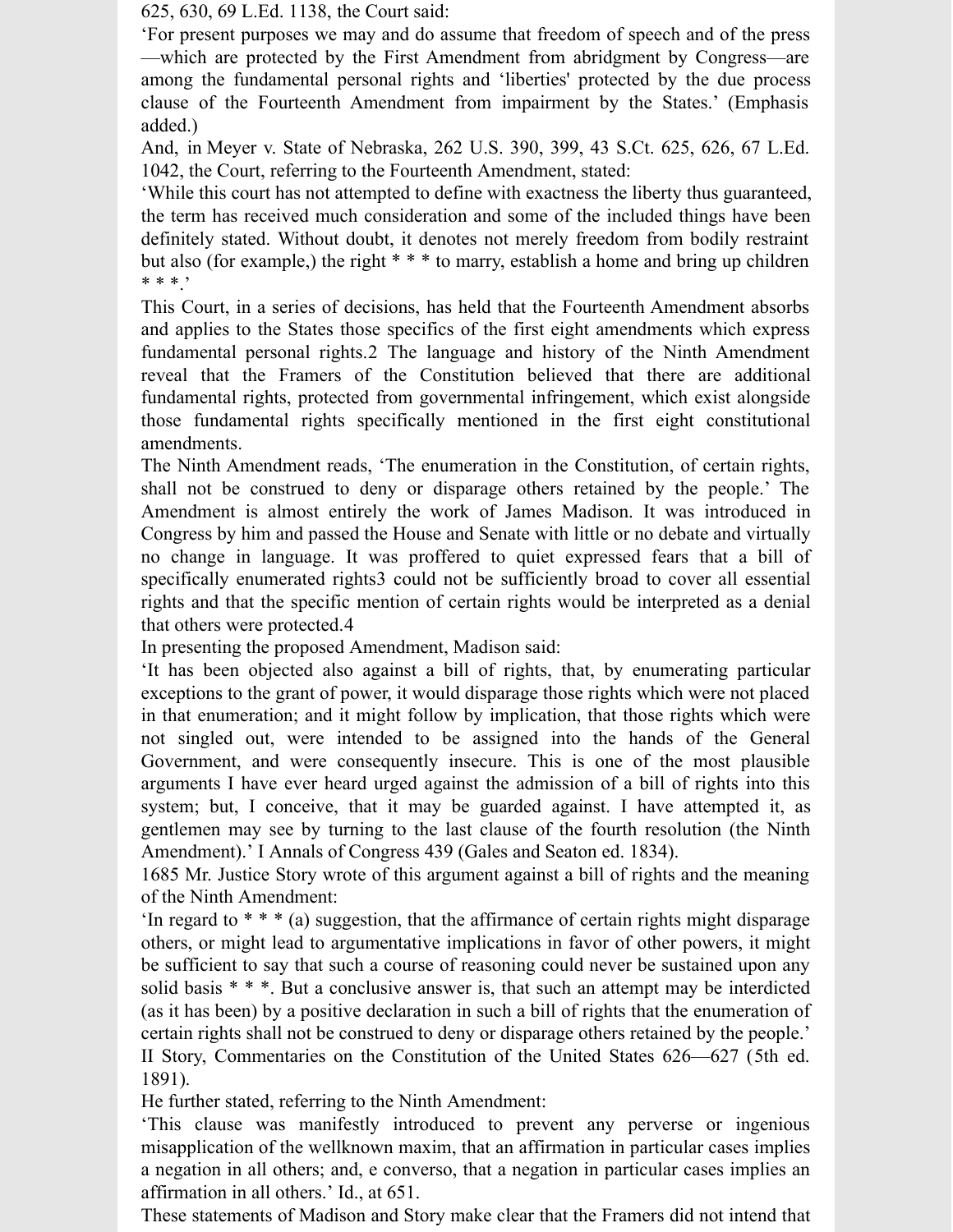the first eight amendments be construed to exhaust the basic and fundamental rights which the Constitution guaranteed to the people[.5](https://1.next.westlaw.com/Document/Id4c70e349c1d11d991d0cc6b54f12d4d/View/FullText.html?transitionType=UniqueDocItem&contextData=(sc.Default)&userEnteredCitation=381+us+479#co_footnote_B00651965125098)

While this Court has had little occasion to interpret the Ninth Amendment, 6 '(i)t cannot be presumed that any clause in the constitution is intended to be without effect.' Marbury v. [Madison,](https://1.next.westlaw.com/Link/Document/FullText?findType=Y&serNum=1801123932&pubNum=780&originatingDoc=Id4c70e349c1d11d991d0cc6b54f12d4d&refType=RP&fi=co_pp_sp_780_174&originationContext=document&transitionType=DocumentItem&ppcid=ab4473be1fc04f8a8f4519c725ecda91&contextData=(sc.UserEnteredCitation)#co_pp_sp_780_174) 1 Cranch 137, 174, 2 L.Ed. 60. In interpreting the Constitution, 'real effect should be given to all the words it uses.' Myers v. United States, 272 U.S. 52, 151, 47 S.Ct. 21, 37, 71 L.Ed. 160. The Ninth [Amendment](https://1.next.westlaw.com/Link/Document/FullText?findType=Y&serNum=1926122125&pubNum=708&originatingDoc=Id4c70e349c1d11d991d0cc6b54f12d4d&refType=RP&fi=co_pp_sp_708_37&originationContext=document&transitionType=DocumentItem&ppcid=ab4473be1fc04f8a8f4519c725ecda91&contextData=(sc.UserEnteredCitation)#co_pp_sp_708_37) to the Constitution may be regarded by some as a recent discovery and may be forgotten by others, but since 1791 it has been a basic part of the Constitution which we are sworn to uphold. To hold that a right so basic and fundamental and so deeprooted in our society as the right of privacy in marriage may be infringed because that right is not guaranteed in so many words by the first eight amendments to the Constitution is to ignore the Ninth Amendment and to give it no effect whatsoever. Moreover, a judicial construction that this fundamental right is not protected by the Constitution because it is not mentioned in explicit terms by one of the first eight amendments or elsewhere in the Constitution would violate the Ninth Amendment, which specifically states that '(t)he enumeration in the Constitution, of certain rights shall not be construed to deny or disparage others retained by the people.' (Emphasis added.)

A dissenting opinion suggests that my interpretation of the Ninth Amendment somehow 'broaden(s) the powers of this Court.' Post, at 1701. With all due respect, I believe that it misses the import of what I am saying. I do not take the position of my Brother Black in his dissent in Adamson v. People of State of California, 332 U.S. 46, 68, 67 S.Ct. 1672, 1683, 91 L.Ed. 1903, that the entire Bill of Rights is [incorporated](https://1.next.westlaw.com/Link/Document/FullText?findType=Y&serNum=1947114039&pubNum=708&originatingDoc=Id4c70e349c1d11d991d0cc6b54f12d4d&refType=RP&fi=co_pp_sp_708_1683&originationContext=document&transitionType=DocumentItem&ppcid=ab4473be1fc04f8a8f4519c725ecda91&contextData=(sc.UserEnteredCitation)#co_pp_sp_708_1683) in the Fourteenth Amendment, and I do not mean to imply that the Ninth Amendment is applied against the States by the Fourteenth. Nor do I mean to state that the Ninth Amendment constitutes an independent source of rights protected from infringement by either the States or the Federal Government. Rather, the Ninth Amendment shows a belief of the Constitution's authors that fundamental rights exist that are not expressly enumerated in the first eight amendments and an intent that the list of rights included there not be deemed exhaustive. As any student of this Court's opinions knows, this Court has held, often unanimously, that the Fifth and Fourteenth Amendments protect certain fundamental personal liberties from abridgment by the Federal Government or the States. See, e.g., Bolling v. [Sharpe,](https://1.next.westlaw.com/Link/Document/FullText?findType=Y&serNum=1954117300&pubNum=708&originatingDoc=Id4c70e349c1d11d991d0cc6b54f12d4d&refType=RP&originationContext=document&transitionType=DocumentItem&ppcid=ab4473be1fc04f8a8f4519c725ecda91&contextData=(sc.UserEnteredCitation)) 347 U.S. 497, 74 S.Ct. 693; [Aptheker](https://1.next.westlaw.com/Link/Document/FullText?findType=Y&serNum=1964100215&pubNum=708&originatingDoc=Id4c70e349c1d11d991d0cc6b54f12d4d&refType=RP&originationContext=document&transitionType=DocumentItem&ppcid=ab4473be1fc04f8a8f4519c725ecda91&contextData=(sc.UserEnteredCitation)) v. Secretary of State, 378 U.S. 500, 84 S.Ct. 1659; Kent v. Dulles, 357 U.S. 116, 78 S.Ct. 1113; Cantwell v. State of [Connecticut,](https://1.next.westlaw.com/Link/Document/FullText?findType=Y&serNum=1958121466&pubNum=708&originatingDoc=Id4c70e349c1d11d991d0cc6b54f12d4d&refType=RP&originationContext=document&transitionType=DocumentItem&ppcid=ab4473be1fc04f8a8f4519c725ecda91&contextData=(sc.UserEnteredCitation)) 310 U.S. 296, 60 S.Ct. 900; NAACP v. State of Alabama, 357 U.S. 449, 78 S.Ct. 1163; Gideon v. [Wainwright,](https://1.next.westlaw.com/Link/Document/FullText?findType=Y&serNum=1963125313&pubNum=708&originatingDoc=Id4c70e349c1d11d991d0cc6b54f12d4d&refType=RP&originationContext=document&transitionType=DocumentItem&ppcid=ab4473be1fc04f8a8f4519c725ecda91&contextData=(sc.UserEnteredCitation)) 372 U.S. 335, 83 S.Ct. 792; New York Times Co. v. [Sullivan,](https://1.next.westlaw.com/Link/Document/FullText?findType=Y&serNum=1964124777&pubNum=708&originatingDoc=Id4c70e349c1d11d991d0cc6b54f12d4d&refType=RP&originationContext=document&transitionType=DocumentItem&ppcid=ab4473be1fc04f8a8f4519c725ecda91&contextData=(sc.UserEnteredCitation)) 376 U.S. 254, 84 S.Ct. 710, 11 L.Ed.2d 686. The Ninth Amendment simply shows the intent of the Constitution's authors that other fundamental personal rights should not be denied such protection or disparaged in any other way simply because they are not specifically listed in the first eight constitutional amendments. I do not see how this broadens the authority of the Court; rather it serves to support what this Court has been doing in protecting fundamental rights.

Nor [am](https://1.next.westlaw.com/Link/Document/FullText?findType=L&pubNum=1000546&cite=USCOAMENDI&originatingDoc=Id4c70e349c1d11d991d0cc6b54f12d4d&refType=LQ&originationContext=document&transitionType=DocumentItem&ppcid=ab4473be1fc04f8a8f4519c725ecda91&contextData=(sc.UserEnteredCitation)) I turning somersaults with history in arguing that the Ninth Amendment is relevant in a case dealing with a State's infringement of a fundamental right. While the Ninth Amendment—and indeed the entire Bill of Rights—originally concerned restrictions upon federal power, the subsequently enacted Fourteenth Amendment prohibits the States as well from abridging fundamental personal liberties. And, the Ninth Amendment, in indicating that not all such liberties are specifically mentioned in the first eight amendments, is surely relevant in showing the existence of other fundamental personal rights, now protected from state, as well as federal, infringement. In sum, the Ninth Amendment simply lends strong support to the view that the 'liberty' protected by the Fifth And Fourteenth Amendments from infringement by the Federal Government or the States is not restricted to rights specifically mentioned in the first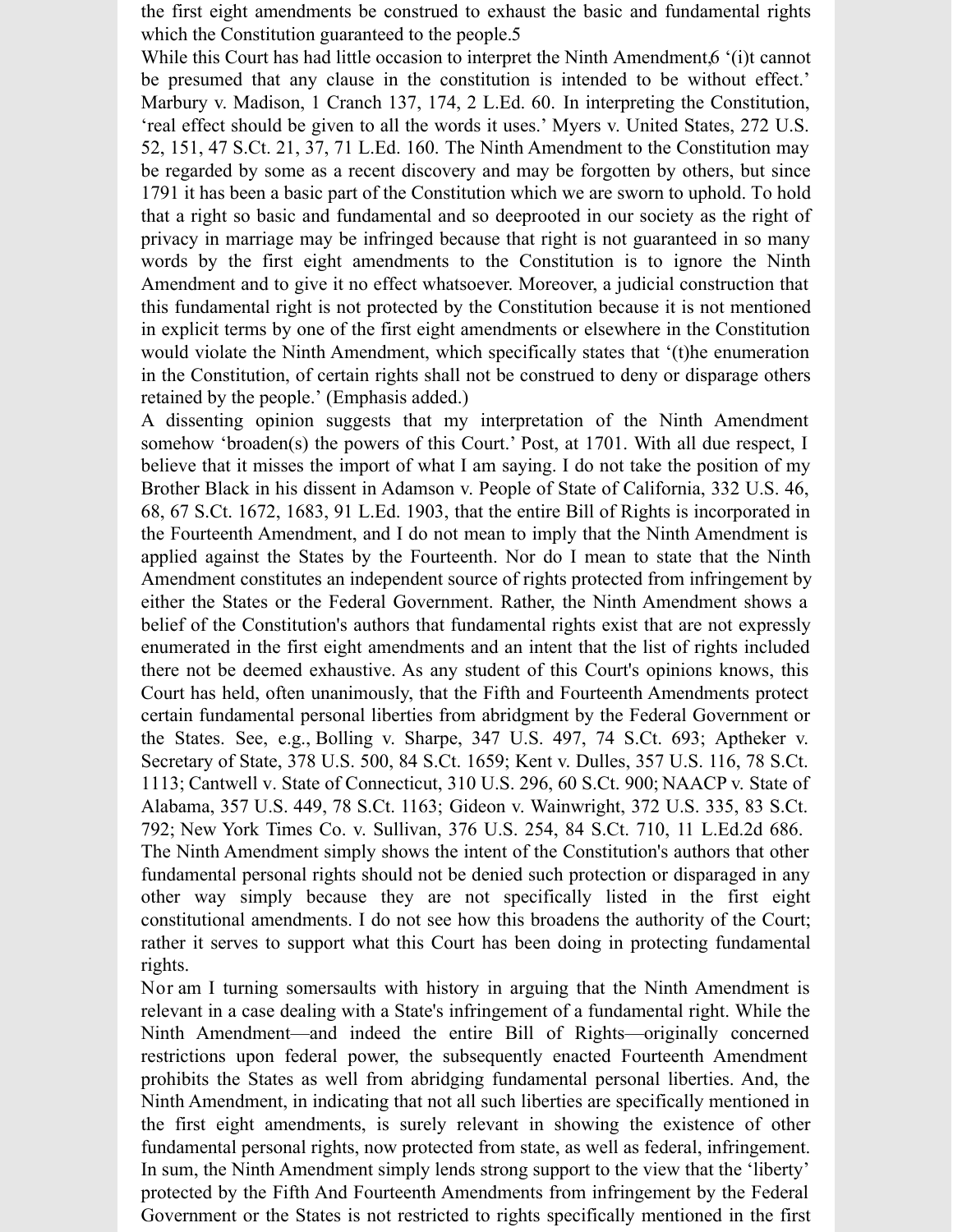eight [amendments.](https://1.next.westlaw.com/Link/Document/FullText?findType=Y&serNum=1947117127&pubNum=708&originatingDoc=Id4c70e349c1d11d991d0cc6b54f12d4d&refType=RP&fi=co_pp_sp_708_566&originationContext=document&transitionType=DocumentItem&ppcid=ab4473be1fc04f8a8f4519c725ecda91&contextData=(sc.UserEnteredCitation)#co_pp_sp_708_566) Cf. United Public Workers v. Mitchell, 330 U.S. 75, 94—95, 67 S.Ct. 556, 566, 567, 91 L.Ed. 754.

In determining which rights are fundamental, judges are not left at large to decide cases in light of their personal and private notions. Rather, they must look to the 'traditions and (collective) conscience of our people' to determine whether a principle is 'so rooted (there) \* \* \* as to be ranked as fundamental.' Snyder v. Com. of [Massachusetts,](https://1.next.westlaw.com/Link/Document/FullText?findType=Y&serNum=1934124471&pubNum=708&originatingDoc=Id4c70e349c1d11d991d0cc6b54f12d4d&refType=RP&fi=co_pp_sp_708_332&originationContext=document&transitionType=DocumentItem&ppcid=ab4473be1fc04f8a8f4519c725ecda91&contextData=(sc.UserEnteredCitation)#co_pp_sp_708_332) 291 U.S. 97, 105, 54 S.Ct. 330, 332. The inquiry is whether a right involved 'is of such a character that it cannot be denied without violating those 'fundamental principles of liberty and justice which lie at the base of all our civil and political institutions' \* \* \*.' Powell v. State of [Alabama,](https://1.next.westlaw.com/Link/Document/FullText?findType=Y&serNum=1932123464&pubNum=708&originatingDoc=Id4c70e349c1d11d991d0cc6b54f12d4d&refType=RP&fi=co_pp_sp_708_63&originationContext=document&transitionType=DocumentItem&ppcid=ab4473be1fc04f8a8f4519c725ecda91&contextData=(sc.UserEnteredCitation)#co_pp_sp_708_63) 287 U.S. 45, 67, 53 S.Ct. 55, 63, 77 L.Ed. 158. 'Liberty' also 'gains content from the emanations of \* \* \* specific (constitutional) guarantees' and 'from experience with the [requirements](https://1.next.westlaw.com/Link/Document/FullText?findType=Y&serNum=1961103584&pubNum=708&originatingDoc=Id4c70e349c1d11d991d0cc6b54f12d4d&refType=RP&fi=co_pp_sp_708_1763&originationContext=document&transitionType=DocumentItem&ppcid=ab4473be1fc04f8a8f4519c725ecda91&contextData=(sc.UserEnteredCitation)#co_pp_sp_708_1763) of a free society.' Poe v. Ullman, 367 U.S. 497, 517, 81 S.Ct. 1752, 1763, 6 L.Ed.2d 989 (dissenting opinion of Mr. Justice Douglas)[.7](https://1.next.westlaw.com/Document/Id4c70e349c1d11d991d0cc6b54f12d4d/View/FullText.html?transitionType=UniqueDocItem&contextData=(sc.Default)&userEnteredCitation=381+us+479#co_footnote_B00871965125098)

I agree fully with the Court that, applying these tests, the right of privacy is a fundamental personal right, emanating 'from the totality of the constitutional scheme under which we live.' Id., at 521, 81 S.Ct. at [1765.](https://1.next.westlaw.com/Link/Document/FullText?findType=Y&serNum=1961103584&pubNum=708&originatingDoc=Id4c70e349c1d11d991d0cc6b54f12d4d&refType=RP&fi=co_pp_sp_708_1765&originationContext=document&transitionType=DocumentItem&ppcid=ab4473be1fc04f8a8f4519c725ecda91&contextData=(sc.UserEnteredCitation)#co_pp_sp_708_1765) Mr. Justice Brandeis, dissenting in [Olmstead](https://1.next.westlaw.com/Link/Document/FullText?findType=Y&serNum=1928126400&pubNum=708&originatingDoc=Id4c70e349c1d11d991d0cc6b54f12d4d&refType=RP&fi=co_pp_sp_708_572&originationContext=document&transitionType=DocumentItem&ppcid=ab4473be1fc04f8a8f4519c725ecda91&contextData=(sc.UserEnteredCitation)#co_pp_sp_708_572) v. United States, 277 U.S. 438, 478, 48 S.Ct. 564, 572, 72 L.Ed. 944, comprehensively summarized the principles underlying the Constitution's guarantees of privacy:

'The protection guaranteed by the (Fourth and Fifth) amendments is much broader in scope. The makers of our Constitution undertook to secure conditions favorable to the pursuit of happiness. They recognized the significance of man's spiritual nature, of his feelings and of his intellect. They knew that only a part of the pain, pleasure and satisfactions of life are to be found in material things. They sought to protect Americans in their beliefs, their thoughts, their emotions and their sensations. They conferred, as against the government, the right to be let alone—the most comprehensive of rights and the right most valued by civilized men.'

The Connecticut statutes here involved deal with a particularly important and sensitive area of privacy—that of the marital relation and the marital home. This Court recognized in Meyer v. Nebraska, supra, that the right 'to marry, establish a home and bring up children' was an essential part of the liberty guaranteed by the Fourteenth Amendment. 262 [U.S.,](https://1.next.westlaw.com/Link/Document/FullText?findType=Y&serNum=1923120440&pubNum=708&originatingDoc=Id4c70e349c1d11d991d0cc6b54f12d4d&refType=RP&fi=co_pp_sp_708_626&originationContext=document&transitionType=DocumentItem&ppcid=ab4473be1fc04f8a8f4519c725ecda91&contextData=(sc.UserEnteredCitation)#co_pp_sp_708_626) at 399, 43 S.Ct. at 626. In Pierce v. Society of Sisters, 268 U.S. 510, 45 S.Ct. 571, the Court held [unconstitutional](https://1.next.westlaw.com/Link/Document/FullText?findType=Y&serNum=1925122126&pubNum=708&originatingDoc=Id4c70e349c1d11d991d0cc6b54f12d4d&refType=RP&originationContext=document&transitionType=DocumentItem&ppcid=ab4473be1fc04f8a8f4519c725ecda91&contextData=(sc.UserEnteredCitation)) an Oregon Act which forbade parents from sending their children to private schools because such an act 'unreasonably interferes with the liberty of parents and guardians to direct the upbringing and education of children under their control.' 268 U.S., at 534—535, 45 S.Ct. at 573. As this Court said in Prince v. [Massachusetts,](https://1.next.westlaw.com/Link/Document/FullText?findType=Y&serNum=1925122126&pubNum=708&originatingDoc=Id4c70e349c1d11d991d0cc6b54f12d4d&refType=RP&fi=co_pp_sp_708_573&originationContext=document&transitionType=DocumentItem&ppcid=ab4473be1fc04f8a8f4519c725ecda91&contextData=(sc.UserEnteredCitation)#co_pp_sp_708_573) 321 U.S. 158, at 166, 64 S.Ct. 438, at 442, 88 L.Ed. 645, the Meyer and Pierce decisions 'have respected the private realm of family life which the state cannot enter.'

I agree with Mr. Justice Harlan's statement in his dissenting opinion in Poe v. Ullman, 367 U.S. 497, 551—552, 81 S.Ct. 1752, 1781: 'Certainly the [safeguarding](https://1.next.westlaw.com/Link/Document/FullText?findType=Y&serNum=1961103584&pubNum=708&originatingDoc=Id4c70e349c1d11d991d0cc6b54f12d4d&refType=RP&fi=co_pp_sp_708_1781&originationContext=document&transitionType=DocumentItem&ppcid=ab4473be1fc04f8a8f4519c725ecda91&contextData=(sc.UserEnteredCitation)#co_pp_sp_708_1781) of the home does not follow merely from the sanctity of property rights. The home derives its preeminence as the seat of family life. And the integrity of that life is something so fundamental that it has been found to draw to its protection the principles of more than one explicitly granted Constitutional right. \* \* \* Of this whole 'private realm of family life' it is difficult to imagine what is more private or more intimate than a husband and wife's marital relations.'

The entire fabric of the Constitution and the purposes that clearly underlie its specific guarantees demonstrate that the rights to marital privacy and to marry and raise a family are of similar order and magnitude as the fundamental rights specifically protected.

Although the Constitution does not speak in so many words of the right of privacy in marriage, I cannot believe that it offers these fundamental rights no protection. The fact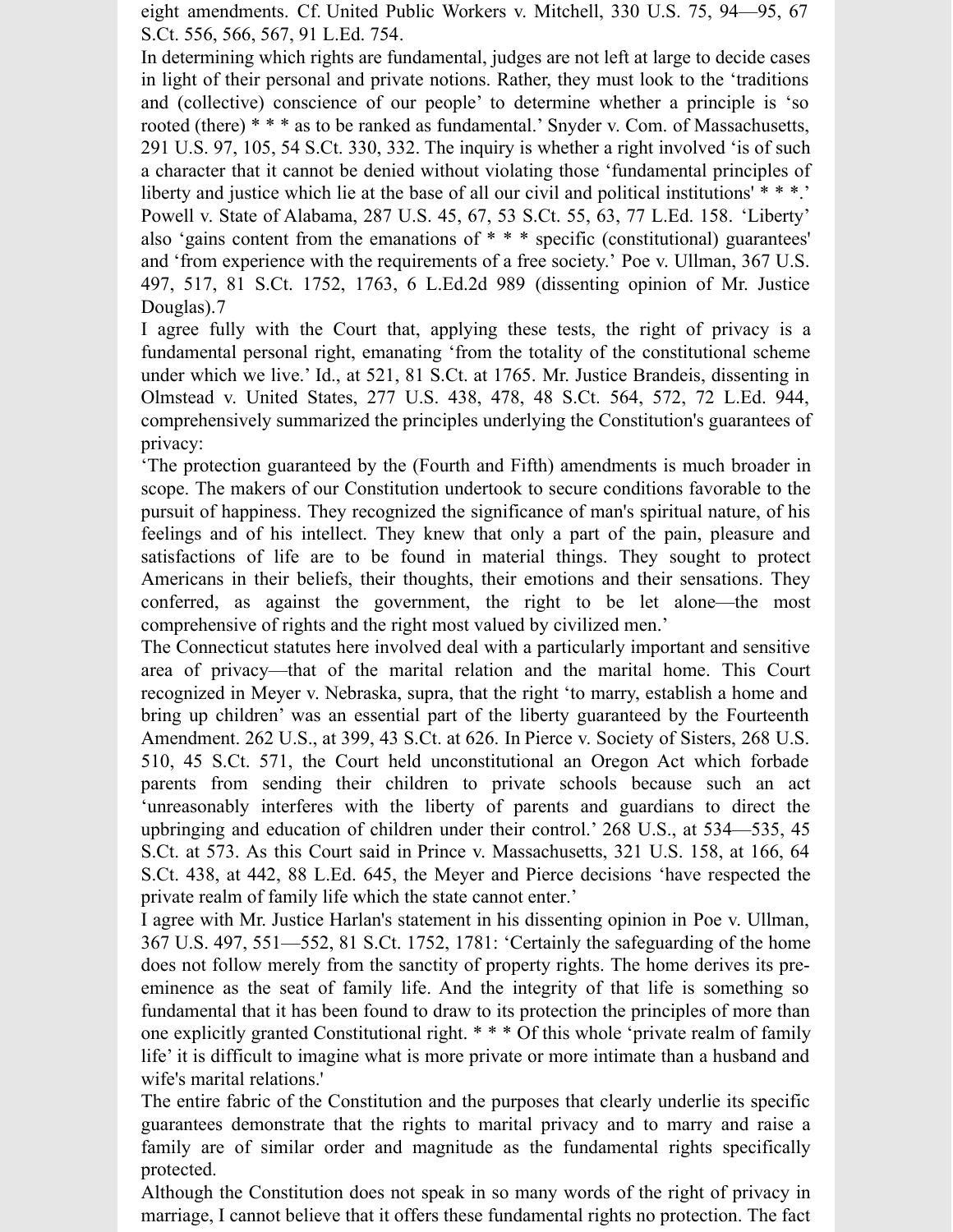that no particular provision of the Constitution explicitly forbids the State from disrupting the traditional relation of the family—a relation as old and as fundamental as our entire civilization—surely does not show that the Government was meant to have the power to do so. Rather, as the Ninth Amendment expressly recognizes, there are fundamental personal rights such as this one, which are protected from abridgment by the Government though not specifically mentioned in the Constitution.

My Brother STEWART, while characterizing the Connecticut birth control law as 'an uncommonly silly law,' post, at 1705, would nevertheless let it stand on the ground that it is not for the courts to "substitute their social and economic beliefs for the judgment of legislative bodies, who are elected to pass laws." Post, at 1705. Elsewhere, I have stated that '(w)hile I quite agree with Mr. Justice Brandeis that  $***$ 'a \* \* \* State may \* \* \* serve as a laboratory; and try novel social and economic [experiments,'](https://1.next.westlaw.com/Link/Document/FullText?findType=Y&serNum=1932123405&pubNum=708&originatingDoc=Id4c70e349c1d11d991d0cc6b54f12d4d&refType=RP&fi=co_pp_sp_708_386&originationContext=document&transitionType=DocumentItem&ppcid=ab4473be1fc04f8a8f4519c725ecda91&contextData=(sc.UserEnteredCitation)#co_pp_sp_708_386) New State Ice Co. v. Liebmann, 285 U.S. 262, 280, 311, 52 S.Ct. 371, 386, 76 L.Ed. 747 (dissenting opinion), I do not believe that this includes the power to experiment with the fundamental liberties of citizens \* \* \*.['8](https://1.next.westlaw.com/Document/Id4c70e349c1d11d991d0cc6b54f12d4d/View/FullText.html?transitionType=UniqueDocItem&contextData=(sc.Default)&userEnteredCitation=381+us+479#co_footnote_B00981965125098) The vice of the dissenters' views is that it would permit such experimentation by the States in the area of the fundamental personal rights of its citizens. I cannot agree that the Constitution grants such power either to the States or to the Federal Government.

The logic of the dissents would sanction federal or state legislation that seems to me even more plainly unconstitutional than the statute before us. Surely the Government, absent a showing of a compelling subordinating state interest, could not decree that all husbands and wives must be sterilized after two children have been born to them. Yet by their reasoning such an invasion of marital privacy would not be subject to constitutional challenge because, while it might be 'silly,' no provision of the Constitution specifically prevents the Government from curtailing the marital right to bear children and raise a family. While it may shock some of my Brethren that the Court today holds that the Constitution protects the right of marital privacy, in my view it is far more shocking to believe that the personal liberty guaranteed by the Constitution does not include protection against such totalitarian limitation of family size, which is at complete variance with our constitutional concepts. Yet, if upon a showing of a slender basis of rationality, a law outlawing voluntary birth control by married persons is valid, then, by the same reasoning, a law requiring compulsory birth control also would seem to be valid. In my view, however, both types of law would unjustifiably intrude upon rights of marital privacy which are constitutionally protected.

In a long series of cases this Court has held that where fundamental personal liberties are involved, they may not be abridged by the States simply on a showing that a regulatory statute has some rational relationship to the effectuation of a proper state purpose. 'Where there is a significant encroachment upon personal liberty, the State may prevail only upon showing a [subordinating](https://1.next.westlaw.com/Link/Document/FullText?findType=Y&serNum=1960100291&pubNum=708&originatingDoc=Id4c70e349c1d11d991d0cc6b54f12d4d&refType=RP&fi=co_pp_sp_708_417&originationContext=document&transitionType=DocumentItem&ppcid=ab4473be1fc04f8a8f4519c725ecda91&contextData=(sc.UserEnteredCitation)#co_pp_sp_708_417) interest which is compelling,' Bates v. City of Little Rock, 361 U.S. 516, 524, 80 S.Ct. 412, 417, 4 L.Ed.2d 480. The law must be shown 'necessary, and not merely rationally related to, the accomplishment of a permissible state policy.' [McLaughlin](https://1.next.westlaw.com/Link/Document/FullText?findType=Y&serNum=1964124890&pubNum=708&originatingDoc=Id4c70e349c1d11d991d0cc6b54f12d4d&refType=RP&fi=co_pp_sp_708_290&originationContext=document&transitionType=DocumentItem&ppcid=ab4473be1fc04f8a8f4519c725ecda91&contextData=(sc.UserEnteredCitation)#co_pp_sp_708_290) v. State of Florida, 379 U.S. 184, 196, 85 S.Ct. 283, 290, 13 L.Ed.2d 222. See [Schneider](https://1.next.westlaw.com/Link/Document/FullText?findType=Y&serNum=1939126946&pubNum=708&originatingDoc=Id4c70e349c1d11d991d0cc6b54f12d4d&refType=RP&fi=co_pp_sp_708_151&originationContext=document&transitionType=DocumentItem&ppcid=ab4473be1fc04f8a8f4519c725ecda91&contextData=(sc.UserEnteredCitation)#co_pp_sp_708_151) v. State of New Jersey, Town of Irvington, 308 U.S. 147, 161, 60 S.Ct. 146, 151, 84 L.Ed. 155.

Although the Connecticut birth-control law obviously encroaches upon a fundamental personal liberty, the State does not show that the law serves any 'subordinating (state) interest which is compelling' or that it is 'necessary \* \* \* to the accomplishment of a permissible state policy.' The State, at most, argues that there is some rational relation between this statute and what is admittedly a legitimate subject of state concern—the discouraging of extra-marital relations. It says that preventing the use of birth-control devices by married persons helps prevent the indulgence by some in such extra-marital relations. The rationality of this justification is dubious, particularly in light of the admitted widespread availability to all persons in the State of Connecticut, unmarried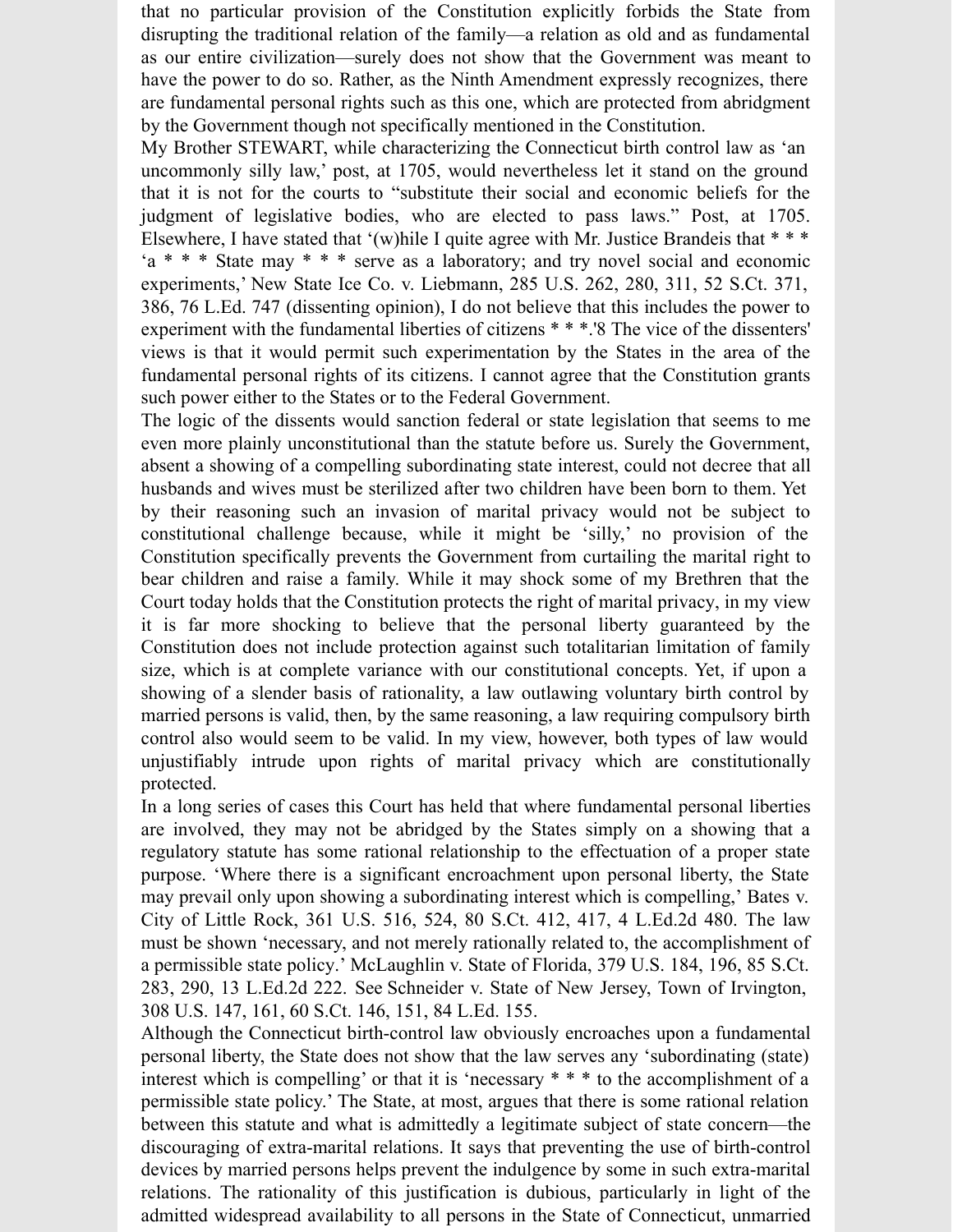as well as married, of birth-control devices for the prevention of disease, as [distinguished](https://1.next.westlaw.com/Link/Document/FullText?findType=Y&serNum=1942123081&pubNum=162&originatingDoc=Id4c70e349c1d11d991d0cc6b54f12d4d&refType=RP&originationContext=document&transitionType=DocumentItem&ppcid=ab4473be1fc04f8a8f4519c725ecda91&contextData=(sc.UserEnteredCitation)) from the prevention of conception, see Tileston v. Ullman, 129 Conn. 84, 26 A.2d 582. But, in any event, it is clear that the state interest in safeguarding marital fidelity can be served by a more discriminately tailored statute, which does not, like the present one, sweep unnecessarily broadly, reaching far beyond the evil sought to be dealt with and intruding upon the privacy of all married couples. See Aptheker v. [Secretary](https://1.next.westlaw.com/Link/Document/FullText?findType=Y&serNum=1964100215&pubNum=708&originatingDoc=Id4c70e349c1d11d991d0cc6b54f12d4d&refType=RP&fi=co_pp_sp_708_1667&originationContext=document&transitionType=DocumentItem&ppcid=ab4473be1fc04f8a8f4519c725ecda91&contextData=(sc.UserEnteredCitation)#co_pp_sp_708_1667) of State, 378 U.S. 500, 514, 84 S.Ct. 1659, 1667; NAACP v. State of Alabama, 377 U.S. 288, [307—308,](https://1.next.westlaw.com/Link/Document/FullText?findType=Y&serNum=1964124841&pubNum=708&originatingDoc=Id4c70e349c1d11d991d0cc6b54f12d4d&refType=RP&fi=co_pp_sp_708_1313&originationContext=document&transitionType=DocumentItem&ppcid=ab4473be1fc04f8a8f4519c725ecda91&contextData=(sc.UserEnteredCitation)#co_pp_sp_708_1313) 84 S.Ct. 1302, 1313, 1314, 12 L.Ed.2d 325; [McLaughlin](https://1.next.westlaw.com/Link/Document/FullText?findType=Y&serNum=1964124890&pubNum=708&originatingDoc=Id4c70e349c1d11d991d0cc6b54f12d4d&refType=RP&fi=co_pp_sp_708_290&originationContext=document&transitionType=DocumentItem&ppcid=ab4473be1fc04f8a8f4519c725ecda91&contextData=(sc.UserEnteredCitation)#co_pp_sp_708_290) v. State of Florida, supra, 379 U.S. at 196, 85 S.Ct. at 290. Here, as elsewhere, '(p)recision of regulation must be the touchstone in an area so closely touching our most precious freedoms.' NAACP v. Button, 371 U.S. 415, 438, 83 S.Ct. 328, 340. The State of Connecticut does have statutes, the [constitutionality](https://1.next.westlaw.com/Link/Document/FullText?findType=Y&serNum=1963125272&pubNum=708&originatingDoc=Id4c70e349c1d11d991d0cc6b54f12d4d&refType=RP&fi=co_pp_sp_708_340&originationContext=document&transitionType=DocumentItem&ppcid=ab4473be1fc04f8a8f4519c725ecda91&contextData=(sc.UserEnteredCitation)#co_pp_sp_708_340) of which is beyond doubt, which prohibit adultery and fornication. See Conn.Gen.Stat. ss 53—218, 53—219 et seq. These statutes demonstrate that means for achieving the same basic purpose of protecting marital fidelity are available to Connecticut without the need to 'invade the area of protected freedoms.' NAACP v. State of Alabama, supra, 377 U.S. at 307, 84 S.Ct. at 1314. See [McLaughlin](https://1.next.westlaw.com/Link/Document/FullText?findType=Y&serNum=1964124841&pubNum=708&originatingDoc=Id4c70e349c1d11d991d0cc6b54f12d4d&refType=RP&fi=co_pp_sp_708_1314&originationContext=document&transitionType=DocumentItem&ppcid=ab4473be1fc04f8a8f4519c725ecda91&contextData=(sc.UserEnteredCitation)#co_pp_sp_708_1314) v. State of Florida, supra, 379 U.S. at 196, 85 S.Ct. at 290.

Finally, it should be said of the Court's holding today that it in no way interferes with a State's proper regulation of sexual promiscuity or misconduct. As my Brother Harlan so well stated in his [dissenting](https://1.next.westlaw.com/Link/Document/FullText?findType=Y&serNum=1961103584&pubNum=708&originatingDoc=Id4c70e349c1d11d991d0cc6b54f12d4d&refType=RP&fi=co_pp_sp_708_1782&originationContext=document&transitionType=DocumentItem&ppcid=ab4473be1fc04f8a8f4519c725ecda91&contextData=(sc.UserEnteredCitation)#co_pp_sp_708_1782) opinion in Poe v. Ullman, supra, 367 U.S. at 553, 81 S.Ct. at 1782.

'Adultery, homosexuality and the like are sexual intimacies which the State forbids \* \* \* but the intimacy of husband and wife is necessarily an essential and accepted feature of the institution of marriage, an institution which the State not only must allow, but which always and in every age it has fostered and protected. It is one thing when the State exerts its power either to forbid extra-marital sexuality  $* * *$  or to say who may marry, but it is quite another when, having acknowledged a marriage and the intimacies inherent in it, it undertakes to regulate by means of the criminal law the details of that intimacy.'

In sum, I believe that the right of privacy in the marital relation is fundamental and basic—a personal right 'retained by the people' within the meaning of the Ninth Amendment. Connecticut cannot constitutionally abridge this fundamental right, which is protected by the Fourteenth Amendment from infringement by the States. I agree with the Court that petitioners' convictions must therefore be reversed.

#### Footnotes

[1](https://1.next.westlaw.com/Document/Id4c70e349c1d11d991d0cc6b54f12d4d/View/FullText.html?transitionType=UniqueDocItem&contextData=(sc.Default)&userEnteredCitation=381+us+479#co_fnRef_B00211965125098_ID0EYYAG) My Brother STEWART dissents on the ground that he 'can find no \* \* \* general right of privacy in the Bill of Rights, in any other part of the Constitution, or in any case ever before decided by this Court.' Post, at 1706. He would require a more explicit guarantee than the one which the Court derives from several constitutional amendments. This Court, however, has never held that the Bill of Rights or the Fourteenth Amendment protects only those rights that the Constitution specifically [mentions](https://1.next.westlaw.com/Link/Document/FullText?findType=Y&serNum=1954117300&pubNum=708&originatingDoc=Id4c70e349c1d11d991d0cc6b54f12d4d&refType=RP&originationContext=document&transitionType=DocumentItem&ppcid=ab4473be1fc04f8a8f4519c725ecda91&contextData=(sc.UserEnteredCitation)) by name. See, e.g., Bolling v. Sharpe, 347 U.S. 497, 74 S.Ct. 693, 98 L.Ed. 884; Aptheker v. [Secretary](https://1.next.westlaw.com/Link/Document/FullText?findType=Y&serNum=1964100215&pubNum=708&originatingDoc=Id4c70e349c1d11d991d0cc6b54f12d4d&refType=RP&originationContext=document&transitionType=DocumentItem&ppcid=ab4473be1fc04f8a8f4519c725ecda91&contextData=(sc.UserEnteredCitation)) of State, 378 U.S. 500, 84 S.Ct. 1659, 12 L.Ed.2d 992; Kent v. Dulles, 357 U.S. 116, 78 S.Ct. 1113, 2 L.Ed.2d 1204; [Carrington](https://1.next.westlaw.com/Link/Document/FullText?findType=Y&serNum=1958102537&pubNum=708&originatingDoc=Id4c70e349c1d11d991d0cc6b54f12d4d&refType=RP&originationContext=document&transitionType=DocumentItem&ppcid=ab4473be1fc04f8a8f4519c725ecda91&contextData=(sc.UserEnteredCitation)) v. Rash, 380 U.S. 89, 96, 85 S.Ct. 775, 780, 13 L.Ed.2d 675; Schware v. Board of Bar [Examiners,](https://1.next.westlaw.com/Link/Document/FullText?findType=Y&serNum=1965100818&pubNum=708&originatingDoc=Id4c70e349c1d11d991d0cc6b54f12d4d&refType=RP&fi=co_pp_sp_708_780&originationContext=document&transitionType=DocumentItem&ppcid=ab4473be1fc04f8a8f4519c725ecda91&contextData=(sc.UserEnteredCitation)#co_pp_sp_708_780) 353 U.S. 232, 77 S.Ct. 752, 1 L.Ed.2d 796; NAACP v. [Alabama,](https://1.next.westlaw.com/Link/Document/FullText?findType=Y&serNum=1959103180&pubNum=708&originatingDoc=Id4c70e349c1d11d991d0cc6b54f12d4d&refType=RP&originationContext=document&transitionType=DocumentItem&ppcid=ab4473be1fc04f8a8f4519c725ecda91&contextData=(sc.UserEnteredCitation)) 360 U.S. 240, 79 S.Ct. 1001, 3 L.Ed.2d 1205; Pierce v. Society of Sisters, 268 U.S. 510, 45 S.Ct. 571, 69 L.Ed. 1070; Meyer v. State of [Nebraska,](https://1.next.westlaw.com/Link/Document/FullText?findType=Y&serNum=1925122126&pubNum=708&originatingDoc=Id4c70e349c1d11d991d0cc6b54f12d4d&refType=RP&originationContext=document&transitionType=DocumentItem&ppcid=ab4473be1fc04f8a8f4519c725ecda91&contextData=(sc.UserEnteredCitation)) 262 U.S. 390, 43 S.Ct. 625. To the contrary, this Court, for example, in Bolling v. Sharpe, supra, while recognizing that the Fifth [Amendment](https://1.next.westlaw.com/Link/Document/FullText?findType=Y&serNum=1954117300&pubNum=708&originatingDoc=Id4c70e349c1d11d991d0cc6b54f12d4d&refType=RP&fi=co_pp_sp_708_694&originationContext=document&transitionType=DocumentItem&ppcid=ab4473be1fc04f8a8f4519c725ecda91&contextData=(sc.UserEnteredCitation)#co_pp_sp_708_694) does not contain the 'explicit safeguard' of an equal protection clause, id., 347 U.S. at 499, 74 S.Ct. at 694, nevertheless derived an equal protection principle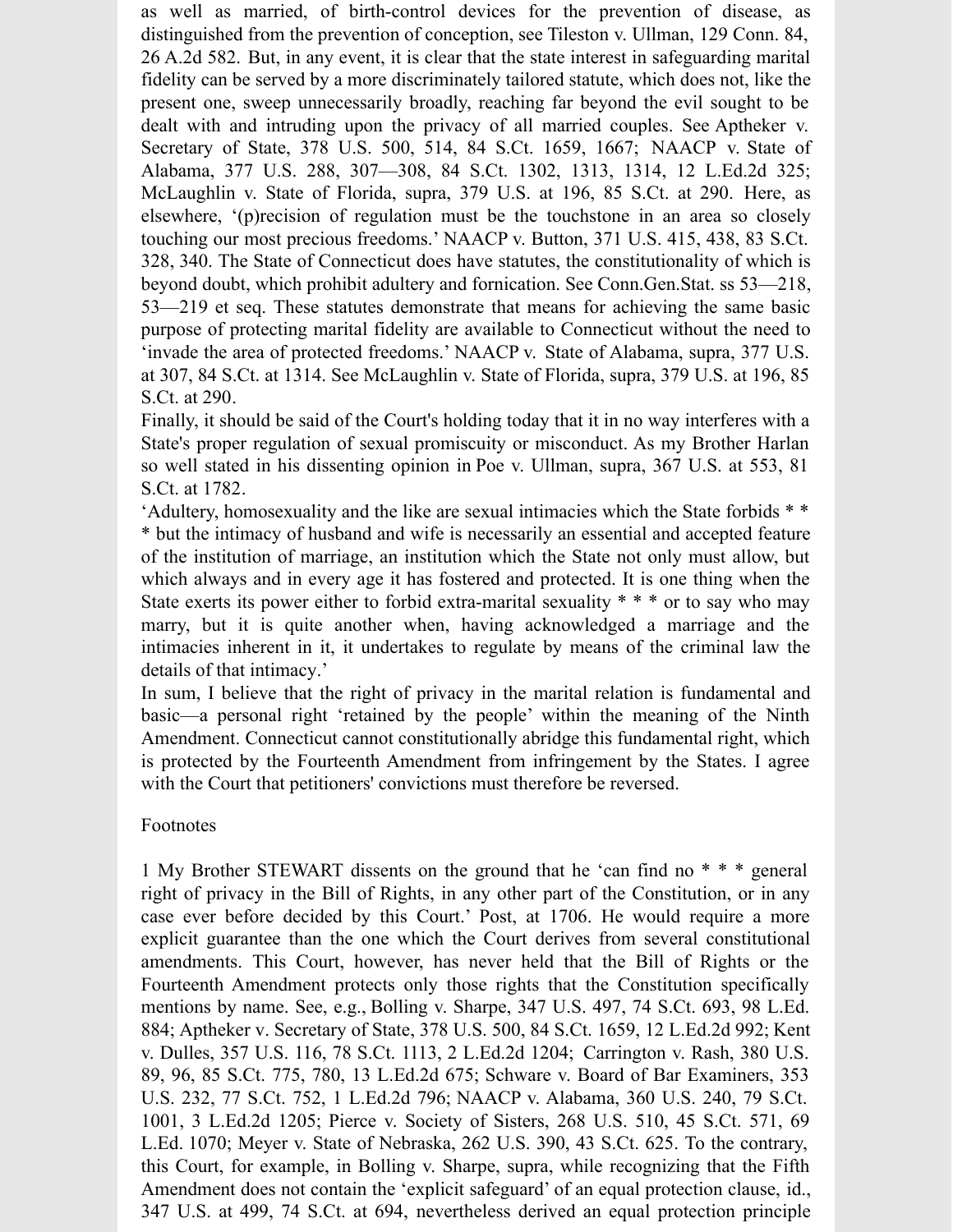from that Amendment's Due Process Clause. And in Schware v. Board of Bar Examiners, supra, the Court held that the Fourteenth Amendment protects from arbitrary state action the right to pursue an occupation, such as the practice of law.

[2](https://1.next.westlaw.com/Document/Id4c70e349c1d11d991d0cc6b54f12d4d/View/FullText.html?transitionType=UniqueDocItem&contextData=(sc.Default)&userEnteredCitation=381+us+479#co_fnRef_B00321965125098_ID0ENABG) See, e.g., Chicago, B. & Q.R. Co. v. City of Chicago, 166 U.S. 226, 17 S.Ct. 581, 41 L.Ed. 979; Gitlow v. New York, supra; Cantwell v. State of [Connecticut,](https://1.next.westlaw.com/Link/Document/FullText?findType=Y&serNum=1940125994&pubNum=708&originatingDoc=Id4c70e349c1d11d991d0cc6b54f12d4d&refType=RP&originationContext=document&transitionType=DocumentItem&ppcid=ab4473be1fc04f8a8f4519c725ecda91&contextData=(sc.UserEnteredCitation)) 310 U.S. 296, 60 S.Ct. 900, 84 L.Ed. 1213; Wolf v. People of State of Colorado, 338 U.S. 25, 69 S.Ct. 1359, 93 L.Ed. 1782; Robinson v. State of [California,](https://1.next.westlaw.com/Link/Document/FullText?findType=Y&serNum=1949199999&pubNum=708&originatingDoc=Id4c70e349c1d11d991d0cc6b54f12d4d&refType=RP&originationContext=document&transitionType=DocumentItem&ppcid=ab4473be1fc04f8a8f4519c725ecda91&contextData=(sc.UserEnteredCitation)) 370 U.S. 660, 82 S.Ct. 1417, 8 L.Ed.2d 758; Gideon v. [Wainwright,](https://1.next.westlaw.com/Link/Document/FullText?findType=Y&serNum=1963125313&pubNum=708&originatingDoc=Id4c70e349c1d11d991d0cc6b54f12d4d&refType=RP&originationContext=document&transitionType=DocumentItem&ppcid=ab4473be1fc04f8a8f4519c725ecda91&contextData=(sc.UserEnteredCitation)) 372 U.S. 335, 83 S.Ct. 792, 9 L.Ed.2d 799; Malloy v. Hogan, 378 U.S. 1, 84 S.Ct. 1489, 12 [L.Ed.2d](https://1.next.westlaw.com/Link/Document/FullText?findType=Y&serNum=1964124849&pubNum=708&originatingDoc=Id4c70e349c1d11d991d0cc6b54f12d4d&refType=RP&originationContext=document&transitionType=DocumentItem&ppcid=ab4473be1fc04f8a8f4519c725ecda91&contextData=(sc.UserEnteredCitation)) 653; Pointer v. Texas, supra; Griffin v. [California,](https://1.next.westlaw.com/Link/Document/FullText?findType=Y&serNum=1965125066&pubNum=708&originatingDoc=Id4c70e349c1d11d991d0cc6b54f12d4d&refType=RP&originationContext=document&transitionType=DocumentItem&ppcid=ab4473be1fc04f8a8f4519c725ecda91&contextData=(sc.UserEnteredCitation)) 380 U.S. 609, 85 S.Ct. 1229, 14 L.Ed.2d 106.

[3](https://1.next.westlaw.com/Document/Id4c70e349c1d11d991d0cc6b54f12d4d/View/FullText.html?transitionType=UniqueDocItem&contextData=(sc.Default)&userEnteredCitation=381+us+479#co_fnRef_B00431965125098_ID0EGEBG) Madison himself had previously pointed out the dangers of inaccuracy resulting from the fact that 'no language is so copious as to supply words and phrases for every complex idea.' The Federalist, No. 37 (Cooke ed. 1961), at 236.

[4](https://1.next.westlaw.com/Document/Id4c70e349c1d11d991d0cc6b54f12d4d/View/FullText.html?transitionType=UniqueDocItem&contextData=(sc.Default)&userEnteredCitation=381+us+479#co_fnRef_B00541965125098_ID0ESEBG) Alexander Hamilton was opposed to a bill of rights on the ground that it was unnecessary because the Federal Government was a government of delegated powers and it was not granted the power to intrude upon fundamental personal rights. The Federalist, No. 84 (Cooke ed. 1961), at 578—579. He also argued,

'I go further, and affirm that bills of rights, in the sense and in the extent in which they are contended for, are not only unnecessary in the proposed constitution, but would even be dangerous. They would contain various exceptions to powers which are not granted; and on this very account, would afford a colourable pretext to claim more than were granted. For why declare that things shall not be done which there is no power to do? Why for instance, should it be said, that the liberty of the press shall not be restrained, when no power is given by which restrictions may be imposed? I will not contend that such a provision would confer a regulating power; but it is evident that it would furnish, to men disposed to usurp, a plausible pretence for claiming that power.' Id., at 579. The Ninth Amendment and the Tenth Amendment, which provides, 'The powers not delegated to the United States by the Constitution, nor prohibited by it to the States, are reserved to the States respectively, or to the people,' were apparently

also designed in part to meet the above-quoted argument of Hamilton.

[5](https://1.next.westlaw.com/Document/Id4c70e349c1d11d991d0cc6b54f12d4d/View/FullText.html?transitionType=UniqueDocItem&contextData=(sc.Default)&userEnteredCitation=381+us+479#co_fnRef_B00651965125098_ID0E4LBG) The Tenth Amendment similarly made clear that the States and the people retained all those powers not expressly delegated to the Federal Government.

[6](https://1.next.westlaw.com/Document/Id4c70e349c1d11d991d0cc6b54f12d4d/View/FullText.html?transitionType=UniqueDocItem&contextData=(sc.Default)&userEnteredCitation=381+us+479#co_fnRef_B00761965125098_ID0EZMBG) This Amendment has been referred to as 'The Forgotten Ninth Amendment,' in a book with that title by Bennett B. Patterson (1955). Other commentary on the Ninth Amendment includes Redlich, Are There 'Certain Rights \* \* \* Retained by the People'? 37 N.Y.U.L.Rev. 787 (1962), and Kelsey, The Ninth Amendment of the Federal Constitution, 11 Ind.L.J. 309 (1936). As far as I am aware, until today this Court has referred to the Ninth [Amendment](https://1.next.westlaw.com/Link/Document/FullText?findType=Y&serNum=1947117127&pubNum=708&originatingDoc=Id4c70e349c1d11d991d0cc6b54f12d4d&refType=RP&fi=co_pp_sp_708_566&originationContext=document&transitionType=DocumentItem&ppcid=ab4473be1fc04f8a8f4519c725ecda91&contextData=(sc.UserEnteredCitation)#co_pp_sp_708_566) only in United Public Workers v. Mitchell, 330 U.S. 75, 94—95, 67 S.Ct. 556, 566—567, 91 L.Ed. 754; Tennessee Electric Power Co. v. TVA, 306 U.S. 118, 143—144, 59 S.Ct. 366, 372, 83 L.Ed. 543; and [Ashwander](https://1.next.westlaw.com/Link/Document/FullText?findType=Y&serNum=1936123029&pubNum=708&originatingDoc=Id4c70e349c1d11d991d0cc6b54f12d4d&refType=RP&fi=co_pp_sp_708_475&originationContext=document&transitionType=DocumentItem&ppcid=ab4473be1fc04f8a8f4519c725ecda91&contextData=(sc.UserEnteredCitation)#co_pp_sp_708_475) v. TVA, 297 U.S. 288, [330—331,](https://1.next.westlaw.com/Link/Document/FullText?findType=Y&serNum=1700147854&pubNum=780&originatingDoc=Id4c70e349c1d11d991d0cc6b54f12d4d&refType=RP&fi=co_pp_sp_780_388&originationContext=document&transitionType=DocumentItem&ppcid=ab4473be1fc04f8a8f4519c725ecda91&contextData=(sc.UserEnteredCitation)#co_pp_sp_780_388) 56 S.Ct. 466, 475, 80 L.Ed. 688. See also Calder v. Bull, 3 Dall. 386, 388, 1 L.Ed. 648; Loan Ass'n v. City of [Topeka,](https://1.next.westlaw.com/Link/Document/FullText?findType=Y&serNum=1874148828&pubNum=780&originatingDoc=Id4c70e349c1d11d991d0cc6b54f12d4d&refType=RP&fi=co_pp_sp_780_662&originationContext=document&transitionType=DocumentItem&ppcid=ab4473be1fc04f8a8f4519c725ecda91&contextData=(sc.UserEnteredCitation)#co_pp_sp_780_662) 20 Wall. 655, 662— 663, 22 L.Ed. 455.

In United Public Workers v. [Mitchell,](https://1.next.westlaw.com/Link/Document/FullText?findType=Y&serNum=1947117127&pubNum=708&originatingDoc=Id4c70e349c1d11d991d0cc6b54f12d4d&refType=RP&fi=co_pp_sp_708_567&originationContext=document&transitionType=DocumentItem&ppcid=ab4473be1fc04f8a8f4519c725ecda91&contextData=(sc.UserEnteredCitation)#co_pp_sp_708_567) supra, 330 U.S. at 94—95, 67 S.Ct. at 567, the Court stated: 'We accept appellant's contention that the nature of political rights reserved to the people by the Ninth and Tenth Amendments (is) involved. The right claimed as inviolate may be stated as the right of a citizen to act as a party official or worker to further his own political views. Thus we have a measure of interference by the Hatch Act and the Rules with what otherwise would be the freedom of the civil servant under the First, Ninth and Tenth Amendments. And, if we look upon due process as a guarantee of freedom in those fields, there is a corresponding impairment of that right under the Fifth Amendment.'

[7](https://1.next.westlaw.com/Document/Id4c70e349c1d11d991d0cc6b54f12d4d/View/FullText.html?transitionType=UniqueDocItem&contextData=(sc.Default)&userEnteredCitation=381+us+479#co_fnRef_B00871965125098_ID0E52BG) In light of the tests enunciated in these cases it cannot be said that a judge's responsibility to determine whether a right is basic and fundamental in this sense vests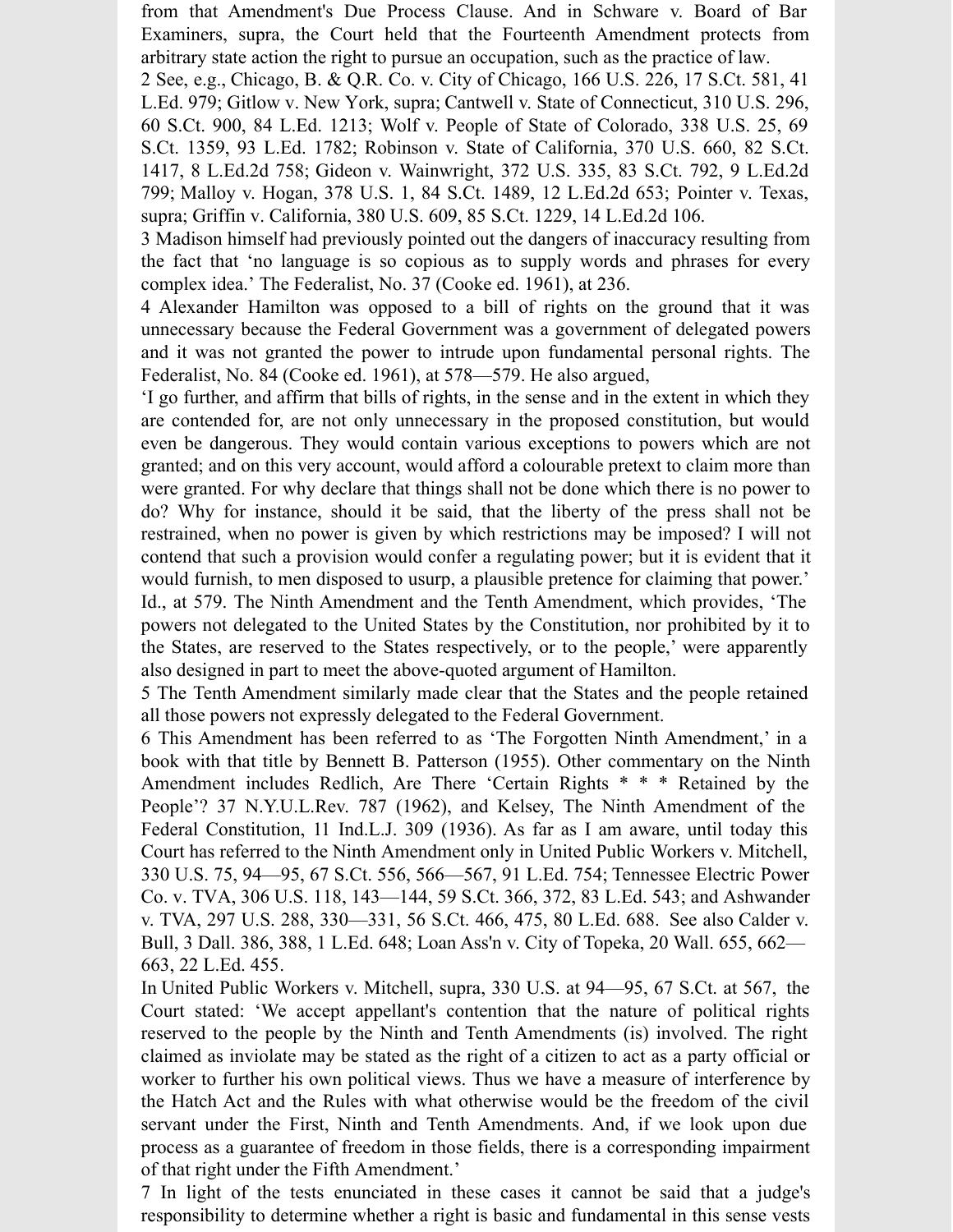him with unrestricted personal discretion. In fact, a hesitancy to allow too broad a discretion was a [substantial](https://1.next.westlaw.com/Link/Document/FullText?findType=Y&serNum=1965125051&pubNum=708&originatingDoc=Id4c70e349c1d11d991d0cc6b54f12d4d&refType=RP&fi=co_pp_sp_708_1073&originationContext=document&transitionType=DocumentItem&ppcid=ab4473be1fc04f8a8f4519c725ecda91&contextData=(sc.UserEnteredCitation)#co_pp_sp_708_1073) reason leading me to conclude in Pointer v. Texas, supra, 380 U.S. at 413—414, 85 S.Ct. at 1073, that those rights absorbed by the Fourteenth Amendment and applied to the States because they are fundamental apply with equal force and to the same extent against both federal and state governments. In Pointer I said that the contrary view would require 'this Court to make the extremely subjective and excessively discretionary determination as to whether a practice, forbidden the Federal Government by a fundamental constitutional guarantee, is, as viewed in the factual circumstances surrounding each individual case, sufficiently repugnant to the notion of due process as to be forbidden the States.' Id., at 413, 85 [S.Ct.](https://1.next.westlaw.com/Link/Document/FullText?findType=Y&serNum=1965125051&pubNum=708&originatingDoc=Id4c70e349c1d11d991d0cc6b54f12d4d&refType=RP&fi=co_pp_sp_708_1073&originationContext=document&transitionType=DocumentItem&ppcid=ab4473be1fc04f8a8f4519c725ecda91&contextData=(sc.UserEnteredCitation)#co_pp_sp_708_1073) at 1073. [8](https://1.next.westlaw.com/Document/Id4c70e349c1d11d991d0cc6b54f12d4d/View/FullText.html?transitionType=UniqueDocItem&contextData=(sc.Default)&userEnteredCitation=381+us+479#co_fnRef_B00981965125098_ID0EZGAI) [Pointer](https://1.next.westlaw.com/Link/Document/FullText?findType=Y&serNum=1965125051&pubNum=708&originatingDoc=Id4c70e349c1d11d991d0cc6b54f12d4d&refType=RP&fi=co_pp_sp_708_1073&originationContext=document&transitionType=DocumentItem&ppcid=ab4473be1fc04f8a8f4519c725ecda91&contextData=(sc.UserEnteredCitation)#co_pp_sp_708_1073) v. Texas, supra, 380 U.S. at 413, 85 S.Ct. at 1073. See also the discussion of my Brother Douglas, Poe v. Ullman, supra, 367 U.S. at [517—518,](https://1.next.westlaw.com/Link/Document/FullText?findType=Y&serNum=1961103584&pubNum=708&originatingDoc=Id4c70e349c1d11d991d0cc6b54f12d4d&refType=RP&fi=co_pp_sp_708_1763&originationContext=document&transitionType=DocumentItem&ppcid=ab4473be1fc04f8a8f4519c725ecda91&contextData=(sc.UserEnteredCitation)#co_pp_sp_708_1763) 81 S.Ct. at 1763

**MEYER**

(dissenting opinion).

**v.**

## **STATE OF NEBRASKA.**

**No. 325.**

**Argued Feb. 23, 1923.**

### **Decided June 4, 1923.**

Mr. Justice McREYNOLDS delivered the opinion of the Court.

Plaintiff in error was tried and convicted in the district court for Hamilton county, Nebraska, under an information which charged that on May 25, 1920, while an instructor in Zion Parochial School he unlawfully taught the subject of reading in the German language to Raymond Parpart, a child of 10 years, who had not attained \*397 and successfully passed the eighth grade. The information is based upon 'An act relating to the teaching of foreign languages in the state of Nebraska,' approved April 9, 1919 (Laws 1919, c. 249), which follows:

'Section 1. No person, individually or as a teacher, shall, in any private, denominational, parochial or public school, teach any subject to any person in any language than the English language.

'Sec. 2. Languages, other than the English language, may be taught as languages only after a pupil shall have attained and successfully passed the eighth grade as evidenced by a certificate of graduation issued by the county superintendent of the county in which the child resides.

'Sec. 3. Any person who violates any of the provisions of this act shall be deemed guilty of a misdemeanor and upon conviction, shall be subject to a fine of not less than twenty-five dollars (\$25), nor more than one hundred dollars (\$100), or be confined in the county jail for any period not exceeding thirty days for each offense.

'Sec. 4. Whereas, an emergency exists, this act shall be in force from and after its passage and approval.'

The Supreme Court of the state affirmed the judgment of [conviction.](https://1.next.westlaw.com/Link/Document/FullText?findType=Y&serNum=1922107251&pubNum=594&originatingDoc=Ib5b7b4d79a1011d9bdd1cfdd544ca3a4&refType=RP&originationContext=document&transitionType=DocumentItem&ppcid=36116060fed646c1bb0b2a0d35681feb&contextData=(sc.Search)) 107 Neb. 657, 187 N. W. 100. It declared the offense charged and established was 'the direct and intentional teaching of the German language as a distinct subject to a child who had not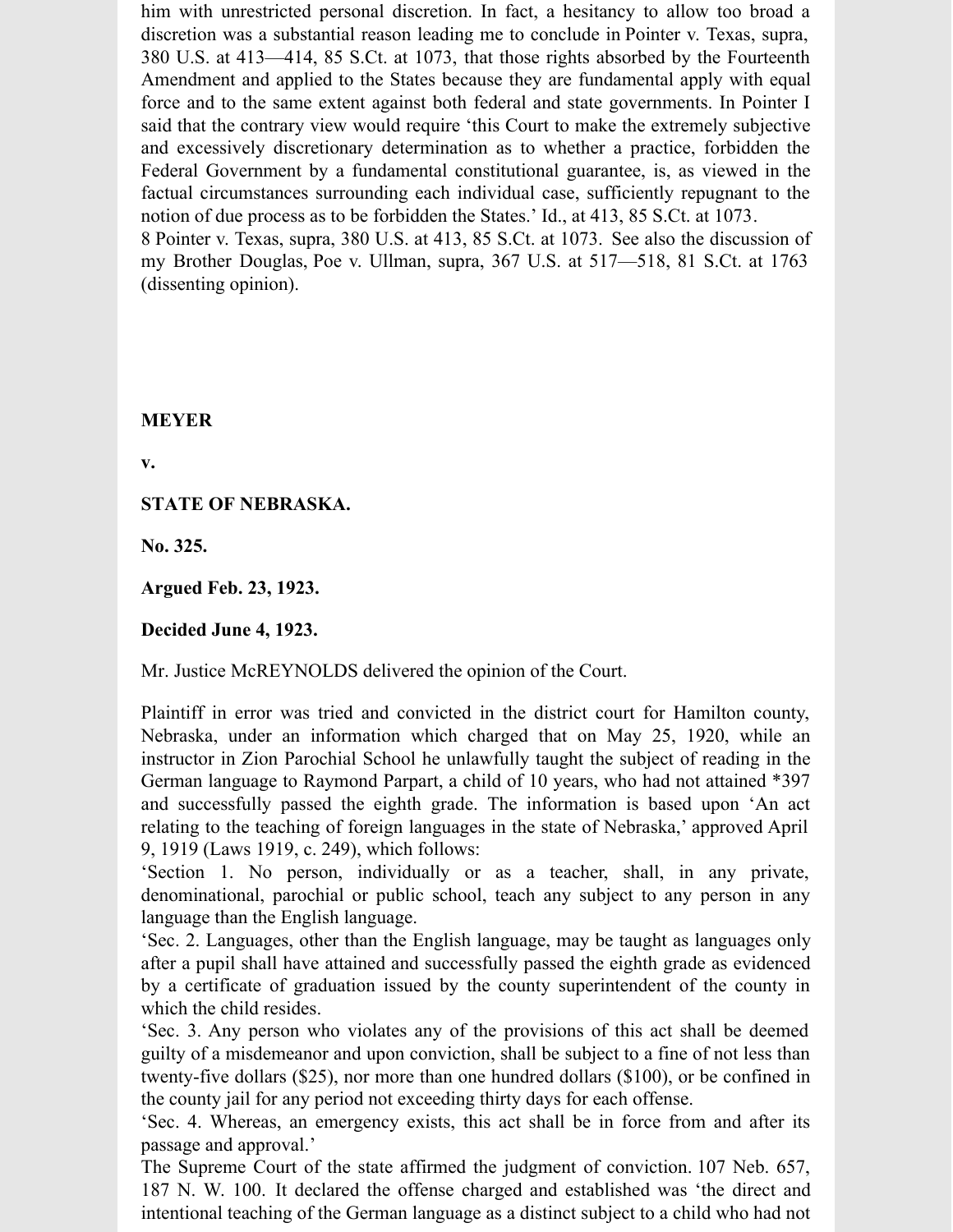passed the eighth grade,' in the parochial school maintained by Zion Evangelical Lutheran Congregation, a collection of Biblical stories being used therefore. And it held that the statute forbidding this did not conflict with the Fourteenth Amendment, but was a valid exercise of the police power. The following excerpts from the opinion sufficiently indicate the reasons advanced to support the conclusion:

'The salutary purpose of the statute is clear. The Legislature had seen the baneful effects of permitting foreigners, who had taken residence in this country, to rear and educate their children in the language of their native land. The result of that condition was found to be inimical to our own safety. To allow the children of foreigners, who had emigrated here, to be taught from early childhood the language of the country of their parents was to rear them with that language as their mother tongue. It was to educate them so that they must always think in that language, and, as a consequence, naturally inculcate in them the ideas and sentiments foreign to the best interests of this country. The statute, therefore, was intended not only to require that the education of all children be conducted in the English language, but that, until they had grown into that language and until it had become a part of them, they should not in the schools be taught any other language. The obvious purpose of this statute was that the English language should be and become the mother tongue of all children reared in this state. The enactment of such a statute comes reasonably within the police power of the state. Pohl v. [State,](https://1.next.westlaw.com/Link/Document/FullText?findType=Y&serNum=1921119082&pubNum=577&originatingDoc=Ib5b7b4d79a1011d9bdd1cfdd544ca3a4&refType=RP&originationContext=document&transitionType=DocumentItem&ppcid=36116060fed646c1bb0b2a0d35681feb&contextData=(sc.Search)) 102 Ohio St. 474, 132 N. E. 20; State v. [Bartels,](https://1.next.westlaw.com/Link/Document/FullText?findType=Y&serNum=1921104808&pubNum=594&originatingDoc=Ib5b7b4d79a1011d9bdd1cfdd544ca3a4&refType=RP&originationContext=document&transitionType=DocumentItem&ppcid=36116060fed646c1bb0b2a0d35681feb&contextData=(sc.Search)) 191 Iowa, 1060, 181 N. W. 508.

'It is suggested that the law is an unwarranted restriction, in that it applies to all citizens of the state and arbitrarily interferes with the rights of citizens who are not of foreign ancestry, and prevents them, without reason, from having their children taught foreign languages in school. That argument is not well taken, for it assumes that every citizen finds himself restrained by the statute. The hours which a child is able to devote to study in the confinement of school are limited. It must have ample time for exercise or play. Its daily capacity for learning is comparatively small. A selection of subjects for its education, therefore, from among the many that might be taught, is obviously necessary. The Legislature no doubt had in mind the practical operation of the law. The law affects few citizens, except those of foreign lineage. Other citizens, in their selection of studies, except perhaps in rare instances, have never deemed it of importance to teach their children foreign languages before such children have reached the eighth grade. In the legislative mind, the salutary effect of the statute no doubt outweighed the restriction upon the citizens generally, which, it appears, was a restriction of no real consequence.'

The problem for our determination is whether the statute as construed and applied unreasonably infringes the liberty guaranteed to the plaintiff in error by the Fourteenth Amendment:

'No state \* \* \* shall deprive any person of life, liberty or property without due process of law.'

While this court has not attempted to define with exactness the liberty thus guaranteed, the term has received much consideration and some of the included things have been definitely stated. Without doubt, it denotes not merely freedom from bodily restraint but also the right of the individual to contract, to engage in any of the common occupations of life, to acquire useful knowledge, to marry, establish a home and bring up children, to worship God according to the dictates of his own conscience, and generally to enjoy those privileges long recognized at common law as essential to the orderly pursuit of happiness by free men. [Slaughter-House](https://1.next.westlaw.com/Link/Document/FullText?findType=Y&serNum=1872196552&pubNum=780&originatingDoc=Ib5b7b4d79a1011d9bdd1cfdd544ca3a4&refType=RP&originationContext=document&transitionType=DocumentItem&ppcid=36116060fed646c1bb0b2a0d35681feb&contextData=(sc.Search)) Cases, 16 Wall. 36, 21 L. Ed. 394; [Butchers'](https://1.next.westlaw.com/Link/Document/FullText?findType=Y&serNum=1884180200&pubNum=708&originatingDoc=Ib5b7b4d79a1011d9bdd1cfdd544ca3a4&refType=RP&originationContext=document&transitionType=DocumentItem&ppcid=36116060fed646c1bb0b2a0d35681feb&contextData=(sc.Search)) Union Co. v. Crescent City Co., 111 U. S. 746, 4 Sup. Ct. 652, 28 L. Ed. 585; \*\*627 Yick Wo v. [Hopkins,](https://1.next.westlaw.com/Link/Document/FullText?findType=Y&serNum=1886180012&pubNum=708&originatingDoc=Ib5b7b4d79a1011d9bdd1cfdd544ca3a4&refType=RP&originationContext=document&transitionType=DocumentItem&ppcid=36116060fed646c1bb0b2a0d35681feb&contextData=(sc.Search)) 118 U. S. 356, 6 Sup. Ct. 1064, 30 L. Ed. 220; [Minnesota](https://1.next.westlaw.com/Link/Document/FullText?findType=Y&serNum=1897180053&pubNum=708&originatingDoc=Ib5b7b4d79a1011d9bdd1cfdd544ca3a4&refType=RP&originationContext=document&transitionType=DocumentItem&ppcid=36116060fed646c1bb0b2a0d35681feb&contextData=(sc.Search)) v. Barber, 136 U. S. 313, 10 Sup. Ct. 862, 34 L. Ed. 455; Allegeyer v. [Louisiana,](https://1.next.westlaw.com/Link/Document/FullText?findType=Y&serNum=1905100369&pubNum=708&originatingDoc=Ib5b7b4d79a1011d9bdd1cfdd544ca3a4&refType=RP&originationContext=document&transitionType=DocumentItem&ppcid=36116060fed646c1bb0b2a0d35681feb&contextData=(sc.Search)) 165 U. S. 578, 17 Sup. Ct. 427, 41 L. Ed. 832; Lochner v. New York, 198 U. S. 45, 25 Sup. Ct. 539, 49 L. Ed. 937, 3 Ann. Cas. 1133; [Twining](https://1.next.westlaw.com/Link/Document/FullText?findType=Y&serNum=1908100378&pubNum=708&originatingDoc=Ib5b7b4d79a1011d9bdd1cfdd544ca3a4&refType=RP&originationContext=document&transitionType=DocumentItem&ppcid=36116060fed646c1bb0b2a0d35681feb&contextData=(sc.Search)) v. New Jersey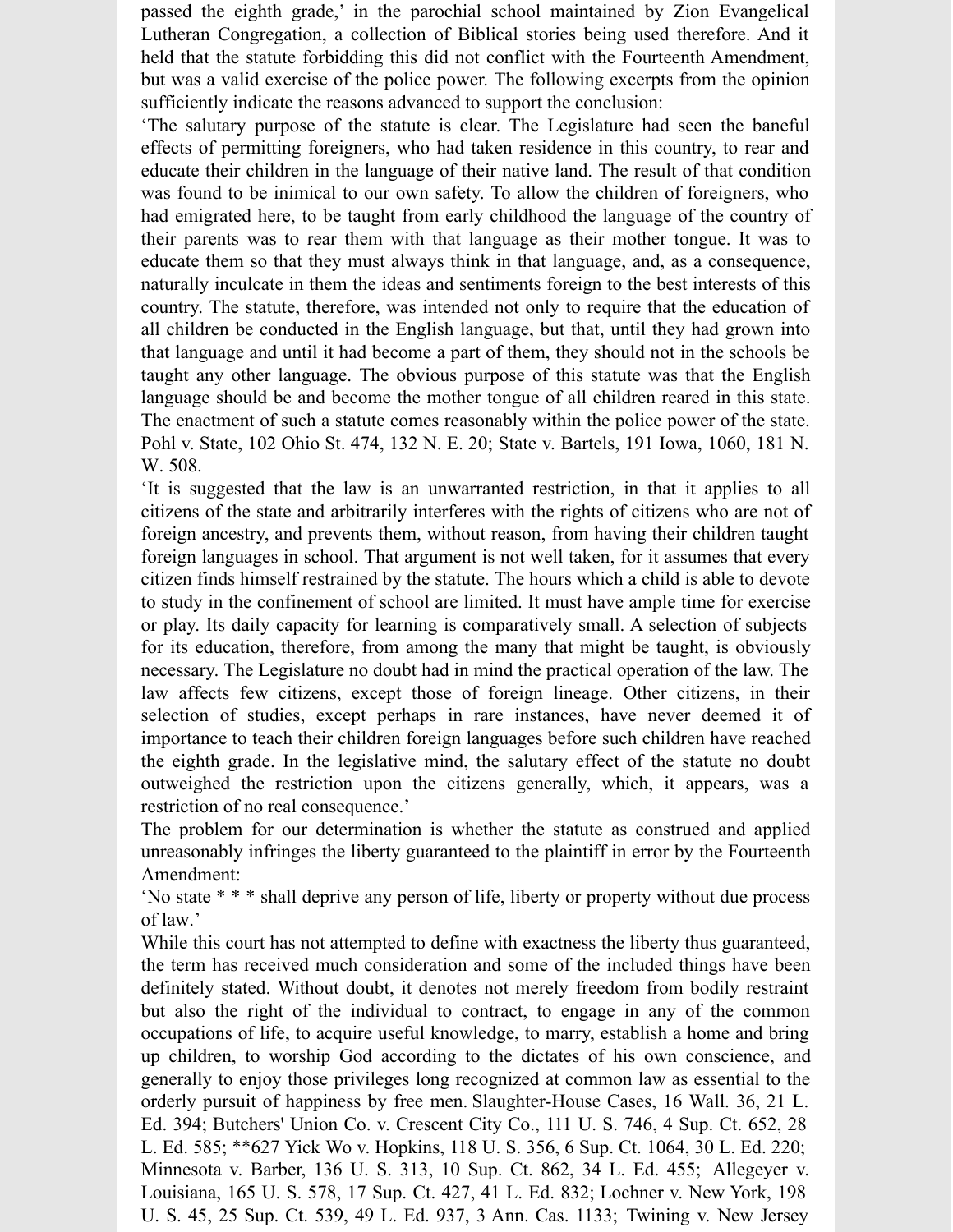211 U. S. 78, 29 Sup. Ct. 14, 53 L. Ed. 97; Chicago, B. & Q. R. R. v. [McGuire,](https://1.next.westlaw.com/Link/Document/FullText?findType=Y&serNum=1911103443&pubNum=708&originatingDoc=Ib5b7b4d79a1011d9bdd1cfdd544ca3a4&refType=RP&originationContext=document&transitionType=DocumentItem&ppcid=36116060fed646c1bb0b2a0d35681feb&contextData=(sc.Search)) 219 U. S. 549, 31 Sup. Ct. 259, 55 L. Ed. 328; Truax v. Raich, 239 U. S. 33, 36 Sup. Ct. 7, 60 L. Ed. 131, L. R. A. [1916D,](https://1.next.westlaw.com/Link/Document/FullText?findType=Y&serNum=1917100382&pubNum=708&originatingDoc=Ib5b7b4d79a1011d9bdd1cfdd544ca3a4&refType=RP&originationContext=document&transitionType=DocumentItem&ppcid=36116060fed646c1bb0b2a0d35681feb&contextData=(sc.Search)) 545, Ann. Cas. 1917B, 283; Adams v. Tanner, 244 U. S. 590, 37 Sup. Ct. 662, 61 L. Ed. 1336, L. R. A. 1917F, 1163, Ann. Cas. 1917D, 973; New York Life Ins. Co. v. Dodge, 246 U. S. 357, 38 Sup. Ct. 337, 62 L. Ed. 772, Ann. Cas. 1918E, 593; Truax v. [Corrigan,](https://1.next.westlaw.com/Link/Document/FullText?findType=Y&serNum=1921113940&pubNum=708&originatingDoc=Ib5b7b4d79a1011d9bdd1cfdd544ca3a4&refType=RP&originationContext=document&transitionType=DocumentItem&ppcid=36116060fed646c1bb0b2a0d35681feb&contextData=(sc.Search)) 257 U. S. 312, 42 Sup. Ct. 124, 66 L. Ed. 254; Adkins v. Children's Hospital (April 9, 1923), 261 U. S. 525, 43 Sup. Ct. 394, 67 L. Ed. 785; Wyeth v. [Cambridge](https://1.next.westlaw.com/Link/Document/FullText?findType=Y&serNum=1909003466&pubNum=2150&originatingDoc=Ib5b7b4d79a1011d9bdd1cfdd544ca3a4&refType=RP&originationContext=document&transitionType=DocumentItem&ppcid=36116060fed646c1bb0b2a0d35681feb&contextData=(sc.Search)) Board of Health, 200 Mass. 474, 86 N. E. 925, 128 Am. St. Rep. 439, 23 L. R. A. (N. S.) 147. The established doctrine is that this liberty may not be interfered \*400 with, under the guise of protecting the public interest, by legislative action which is arbitrary or without reasonable relation to some purpose within the competency of the state to effect. Determination by the Legislature of what constitutes proper exercise of police power is not final or conclusive but is subject to [supervision](https://1.next.westlaw.com/Link/Document/FullText?findType=Y&serNum=1894180049&pubNum=708&originatingDoc=Ib5b7b4d79a1011d9bdd1cfdd544ca3a4&refType=RP&originationContext=document&transitionType=DocumentItem&ppcid=36116060fed646c1bb0b2a0d35681feb&contextData=(sc.Search)) by the courts. Lawton v. Steele, 152 U. S. 133, 137, 14 Sup. Ct. 499, 38 L. Ed. 385.

The American people have always regarded education and acquisition of knowledge as matters of supreme importance which should be diligently promoted. The Ordinance of 1787 declares:

'Religion, morality and knowledge being necessary to good government and the happiness of mankind, schools and the means of education shall forever be encouraged.'

Corresponding to the right of control, it is the natural duty of the parent to give his children education suitable to their station in life; and nearly all the states, including Nebraska, enforce this obligation by compulsory laws.

Practically, education of the young is only possible in schools conducted by especially qualified persons who devote themselves thereto. The calling always has been regarded as useful and honorable, essential, indeed, to the public welfare. Mere knowledge of the German language cannot reasonably be regarded as harmful. Heretofore it has been commonly looked upon as helpful and desirable. Plaintiff in error taught this language in school as part of his occupation. His right thus to teach and the right of parents to engage him so to instruct their children, we think, are within the liberty of the amendment.

The challenged statute forbids the teaching in school of any subject except in English; also the teaching of any other language until the pupil has attained and successfully passed the eighth grade, which is not usually accomplished before the age of twelve. The Supreme Court of the state has held that 'the so-called ancient or dead languages' are not 'within the spirit or the purpose of the act.' Nebraska District of [Evangelical](https://1.next.westlaw.com/Link/Document/FullText?findType=Y&serNum=1922107398&pubNum=594&originatingDoc=Ib5b7b4d79a1011d9bdd1cfdd544ca3a4&refType=RP&originationContext=document&transitionType=DocumentItem&ppcid=36116060fed646c1bb0b2a0d35681feb&contextData=(sc.Search)) Lutheran Synod, etc., v. McKelvie et al. (Neb.) 187 N. W. 927 (April 19, 1922). Latin, Greek, Hebrew are not proscribed; but German, French, Spanish, Italian, and every other alien speech are within the ban. Evidently the Legislature has attempted materially to interfere with the calling of modern language teachers, with the opportunities of pupils to acquire knowledge, and with the power of parents to control the education of their own.

It is said the purpose of the legislation was to promote civic development by inhibiting training and education of the immature in foreign tongues and ideals before they could learn English and acquire American ideals, and 'that the English language should be and become the mother tongue of all children reared in this state.' It is also affirmed that the foreign born population is very large, that certain communities commonly use foreign words, follow foreign leaders, move in a foreign atmosphere, and that the children are thereby hindered from becoming citizens of the most useful type and the public safety is imperiled.

That the state may do much, go very far, indeed, in order to improve the quality of its citizens, physically, mentally and morally, is clear; but the individual has certain fundamental rights which must be respected. The protection of the Constitution extends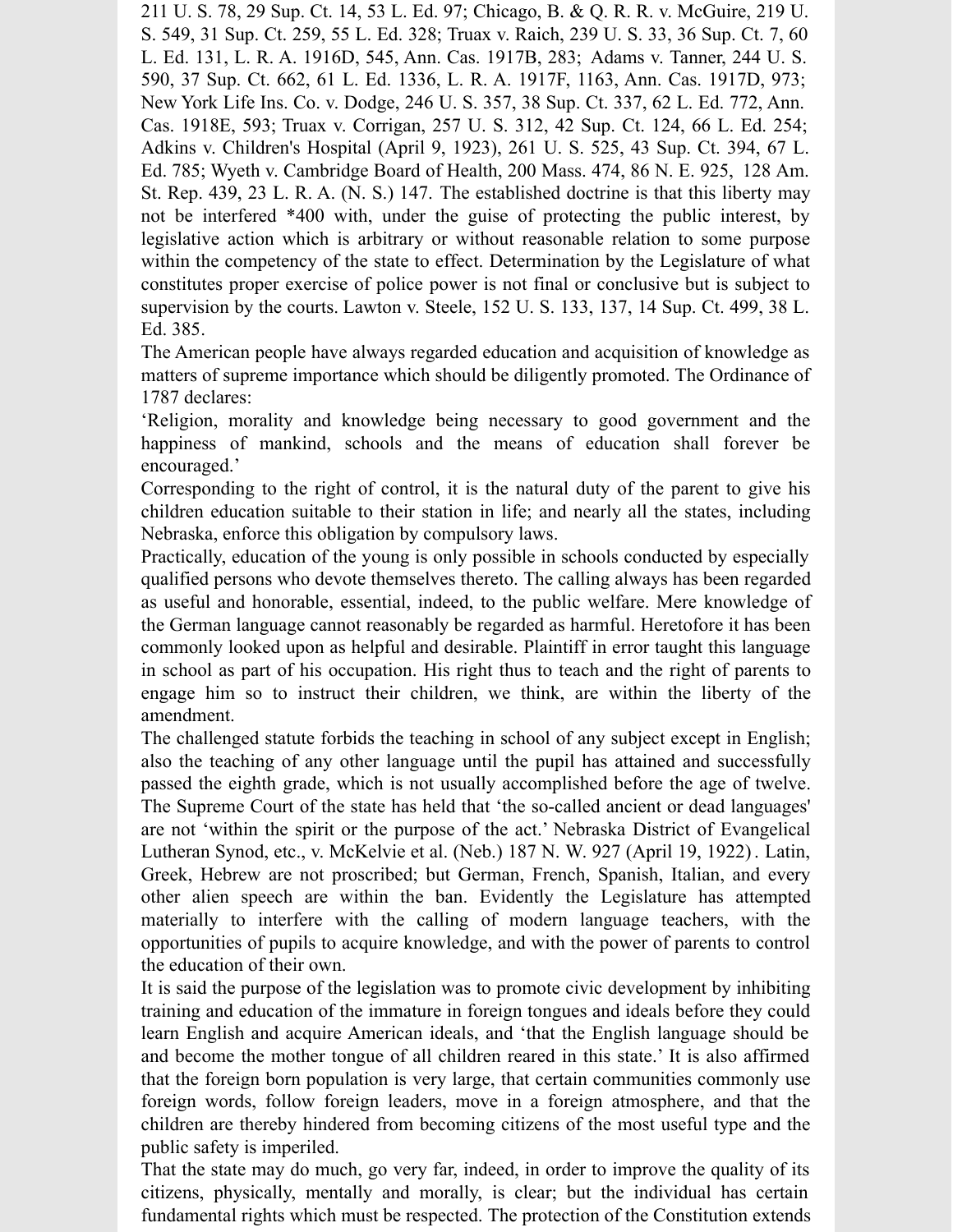to all, to those who speak other languages as well as to those born with English on the tongue. Perhaps it would be highly advantageous if all had ready understanding of our ordinary speech, but this cannot be coerced by methods which conflict with the Constitution—a desirable end cannot be promoted by prohibited means.

For the welfare of his Ideal Commonwealth, Plato suggested a law which should provide:

'That the wives of our guardians are to be common, and their children are to be common, and no parent is to know his own child, nor any child his parent. \* \* \* The proper officers will take the offspring of the good parents to the pen or fold, and there they will deposit them with certain nurses who dwell in a separate quarter; but the offspring of the inferior, or of the better when they chance to be deformed, will be put away in some mysterious, unknown place, as they should be.'

In order to submerge the individual and develop ideal citizens, Sparta assembled the males at seven into barracks and intrusted their subsequent education and training to official guardians. Although such measures have been deliberately approved by men of great genius their ideas touching the relation between individual and state were wholly different from those upon which our institutions rest; and it hardly will be affirmed that any Legislature could impose such restrictions upon the people of a state without doing violence to both letter and spirit of the Constitution.

The desire of the Legislature to foster a homogeneous people with American ideals prepared readily to understand current discussions of civic matters is easy to appreciate. Unfortunate experiences during the late war and aversion toward every character of truculent adversaries were certainly enough to quicken that aspiration. But the means adopted, we think, exceed the limitations upon the power of the state and conflict with rights assured to plaintiff in error. The interference is plain enough and no adequate reason therefor in time of peace and domestic tranquility has been shown.

The power of the state to compel attendance at some school and to make reasonable regulations for all schools, including a requirement that they shall give instructions in English, is not questioned. Nor has challenge been made of the state's power to prescribe a curriculum for institutions which it supports. Those matters are not within the present controversy. Our concern is with the prohibition approved by the Supreme Court. Adams v. Tanner, 244 U. S. 590, 37 Sup. Ct. 662, 61 L. Ed. 1336, L. R. A. 1917F, 1163, Ann. Cas. 1917D, 973, pointed out that mere abuse [incident](https://1.next.westlaw.com/Link/Document/FullText?findType=Y&serNum=1917100382&pubNum=708&originatingDoc=Ib5b7b4d79a1011d9bdd1cfdd544ca3a4&refType=RP&originationContext=document&transitionType=DocumentItem&ppcid=36116060fed646c1bb0b2a0d35681feb&contextData=(sc.Search)) to an occupation ordinarily useful is not enough to justify its abolition, although regulation may be entirely proper. No emergency has arisen which renders knowledge by a child of some language other than English so clearly harmful as to justify its inhibition with the consequent infringement of rights long freely enjoyed. We are constrained to conclude that the statute as applied is arbitrary and without reasonable relation to any end within the competency of the state.

As the statute undertakes to interfere only with teaching which involves a modern language, leaving complete freedom as to other matters, there seems no adequate foundation for the suggestion that the purpose was to protect the child's health by limiting his mental activities. It is well known that proficiency in a foreign language seldom comes to one not instructed at an early age, and experience shows that this is not injurious to the health, morals or understanding of the ordinary child.

The judgment of the court below must be reversed and the cause remanded for further proceedings not inconsistent with this opinion. Reversed.

Library Company of the Baltimore Bar | 100 North Calvert Street, Room 618, Mitchell Courthouse, Baltimore, MD 21202

Unsubscribe jwbennett@barlib.org